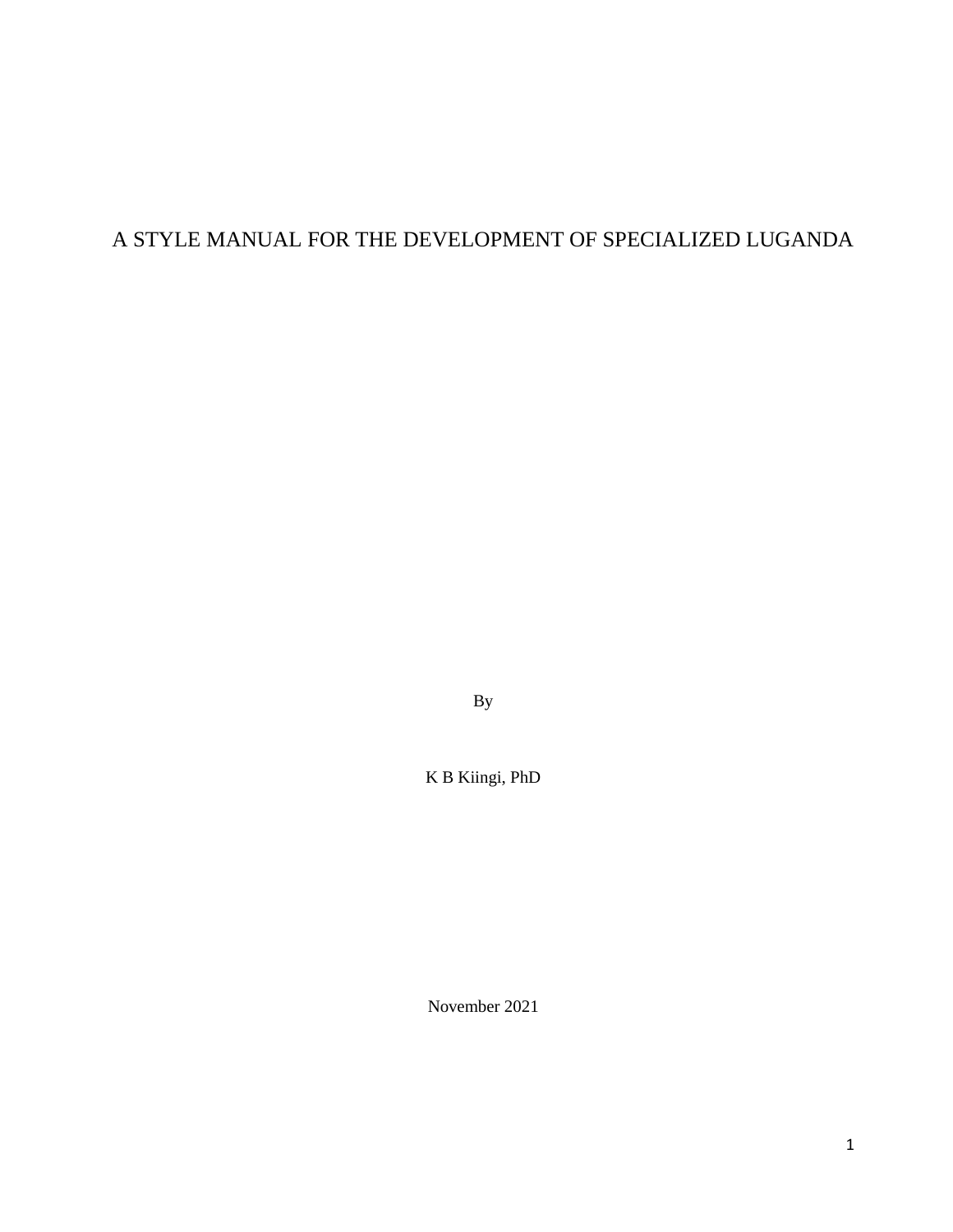# **Table of Contents**

- 1. Abbreviations and Symbols
- 2. The Style Manual
	- 2.1 Conceptology
		- 2.1.1 Entities
		- 2.1.2 Universal-Semantic Predicates
		- 2.1.3 Situations
		- 2.1.4 Universal Propositions
		- 2.1.5 Fundamental Concepts in the Formal and Natural Sciences
		- 2.1.6 Conceptual Gradations
			- 1) Natural Numbers and their Reciprocals
			- 2) SI Prefixes
			- 3) Size/ Quantity
			- 4) Vertical Location
			- 5) Orientation: Spatial and Horizontal
			- 6) Degree
			- 7) Bionomenclatural Prefixes
			- 8) Animacy: Luganda Noun Prefixes
	- 2.2 The Dictionary Article Format
		- (1) The English Entry
		- (2) Morphosyntactic Information on the English Entry
		- (3) Morphic Note on the English Entry
		- (4) Usage Label
		- (5) The Luganda Rendition
		- (6) Morphosyntactic Information on the Luganda Rendition
		- (7) Morphic Note on the Luganda Rendition
		- (8) The Luganda Definition of the Luganda Rendition
		- (9) Cross-reference(s)
	- 2.3 Lexeme Formation
	- 2.4 Classification of English Compound Nouns
	- 2.5 Chemical Elements
	- 2.6 Some Chemical Affixes and Combining Forms (Word stems and Roots)
	- 2.7 An Extended List of Bioscientific Combining Forms (Word stems and Roots)
	- 2.8 The Hierarchy of Luganda Word Structure
	- 2.9 Luganda Word Classes and their Citation Forms
	- 2.10 Nominal, Pronominal, and Numeral Prefixes of Luganda
	- 2.11 Major Lexeme Formation Formulas in Specialized Luganda
	- 2.12 The PEGITOSCA Criterion
	- 2.13 A Guide to the Rendition of English Adjectives and Adjectivals into Luganda
	- 2.14 How to Render English Compound Nouns into Luganda
	- 2.15 How to Cross the Term-Coining Bridge
	- 2.16 How to Define Scientific Terms
	- 2.17 Formulaic Definition in Luganda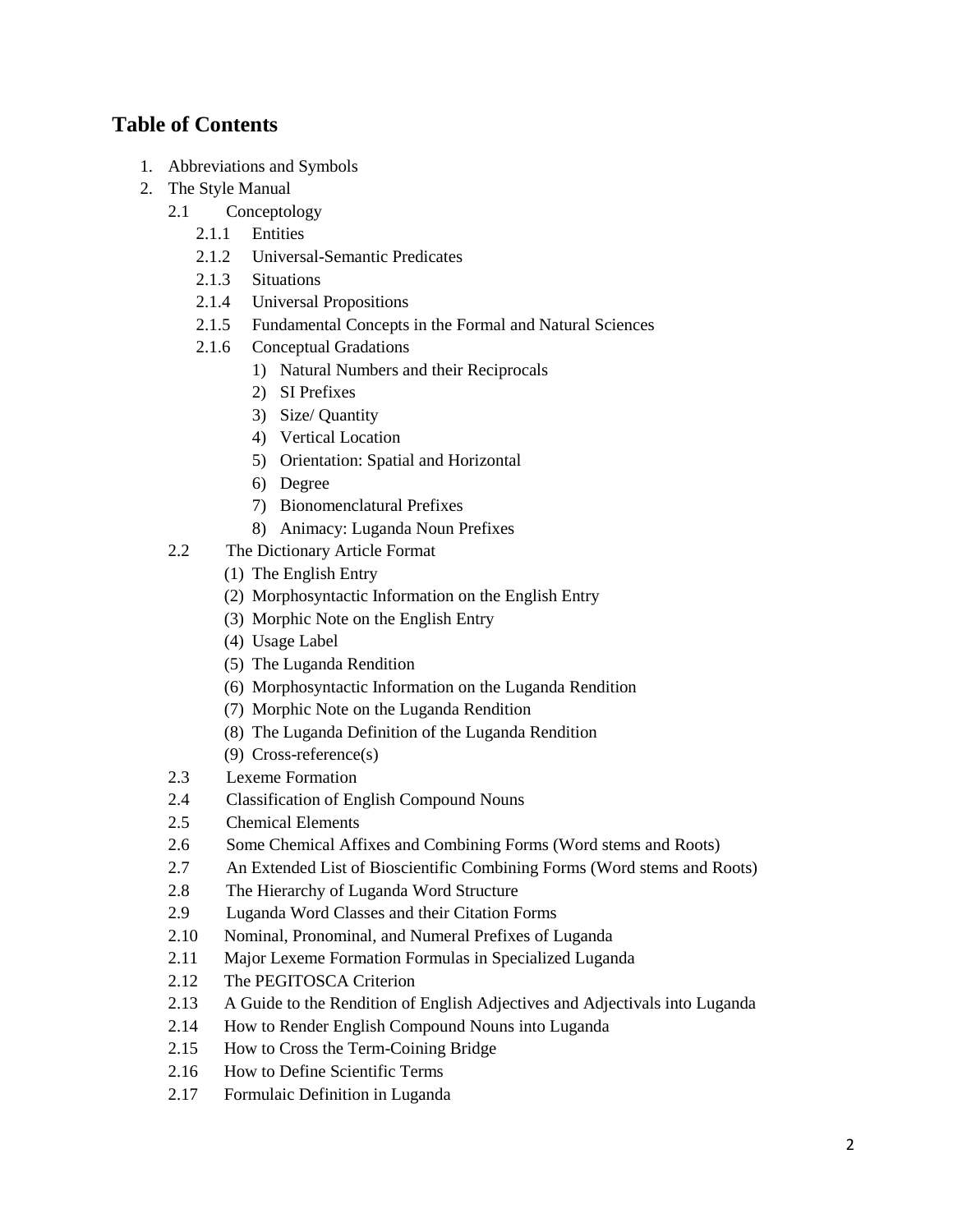# **1. Abbreviations and Symbols**

| A(a)                 | adjective                            |
|----------------------|--------------------------------------|
| ٠a                   | final vowel of verb in citation form |
| (abbr)               | abbreviation                         |
| Adv $(adv)$          | adverb                               |
| B                    | preprefix                            |
| $C^*$                | consonant cluster                    |
| Cor (cor)            | coordinator                          |
| <b>DEG</b>           | degree                               |
| $Det$ ( <i>det</i> ) | determiner                           |
| E                    | enclitic                             |
| F                    | prefix                               |
| $F_{+}$              | prefix in plural form                |
| $F_a$                | adjective prefix                     |
| $F_n$                | noun prefix                          |
| $F_{nom}$            | nominal prefix                       |
| $F_{num}$            | numeral prefix                       |
| $F_{\text{pro}}$     | pronominal prefix                    |
| H                    | suffix                               |
| I                    | archiphoneme such that $I = e$ , i   |
| <b>INFER</b>         | inferiority                          |
| Intj $(intj)$        | interjection                         |
| L                    | subsuffix                            |
| N(n)                 | noun                                 |
| (n pl)               | noun in plural form                  |
| oku•                 | prefix of verb in citation form      |
| (p)                  | plural form                          |
| Pre $(\text{pre})$   | preposition                          |
| Pron (pron)          | pronoun                              |
| $(\text{pref})$      | prefix                               |
| R                    | verb root, simple or extended        |
| $R^+$                | initial consonant of R geminated     |
| S                    | stem                                 |
| $S_{a}$              | adjective stem                       |
| $S_{\text{det}}$     | determiner stem                      |
| $S_n$                | noun stem                            |
| $S^+$                | initial consonant of S geminated     |
| S                    | subject                              |
| (sg)                 | singular                             |
| Sor (sor)            | subordinator                         |
| (suff)               | suffix                               |
| <b>SUPER</b>         | superiority                          |
| U                    | archiphoneme such that $U = 0$ , u   |
| $V(\nu)$             | verb                                 |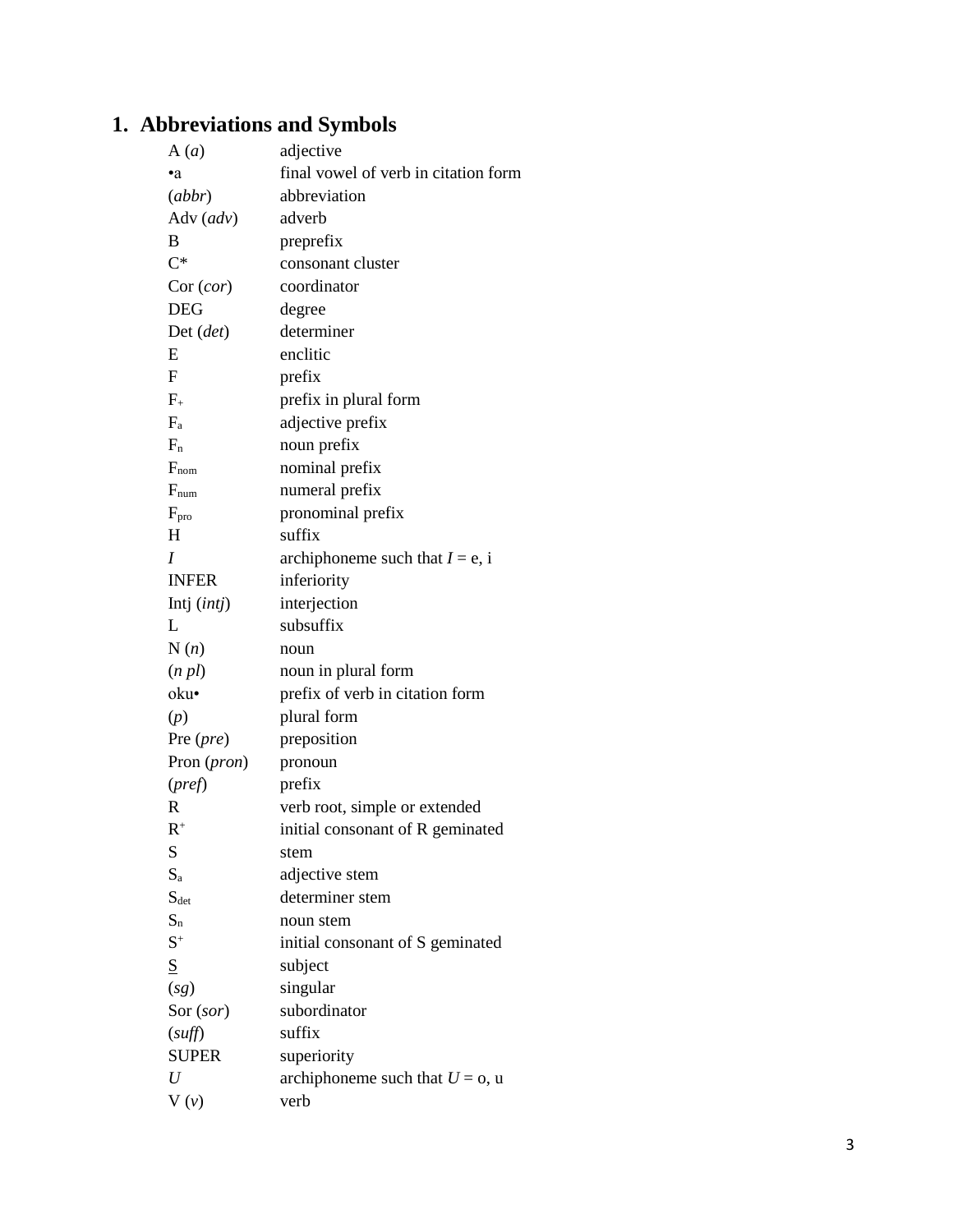| (vi)               | intransitive verb                     |
|--------------------|---------------------------------------|
| (vit)              | intransitive/transitive verb          |
| (vr)               | reflexive verb                        |
| (vt)               | transitive verb                       |
| W                  | word                                  |
| $W^{\mathrm{o}}$   | head noun in a phrase                 |
| $W_{o}$            | base word                             |
| YE                 | perfective aspect marker              |
|                    | agglutinational boundary              |
| $\overline{+}$     | word boundary                         |
| $=$                | rendition, equality                   |
| $\neq$             | inequality                            |
| #                  | contrasted with                       |
| Ø                  | zero                                  |
| $\left( \ \right)$ | optionality or occasionality brackets |
| Ħ                  | block brackets                        |
| [CONCEPT]          | concept represented in English        |
| $\rightarrow$      | "becomes" or "is rewritten as"        |
|                    | ``or"                                 |
|                    |                                       |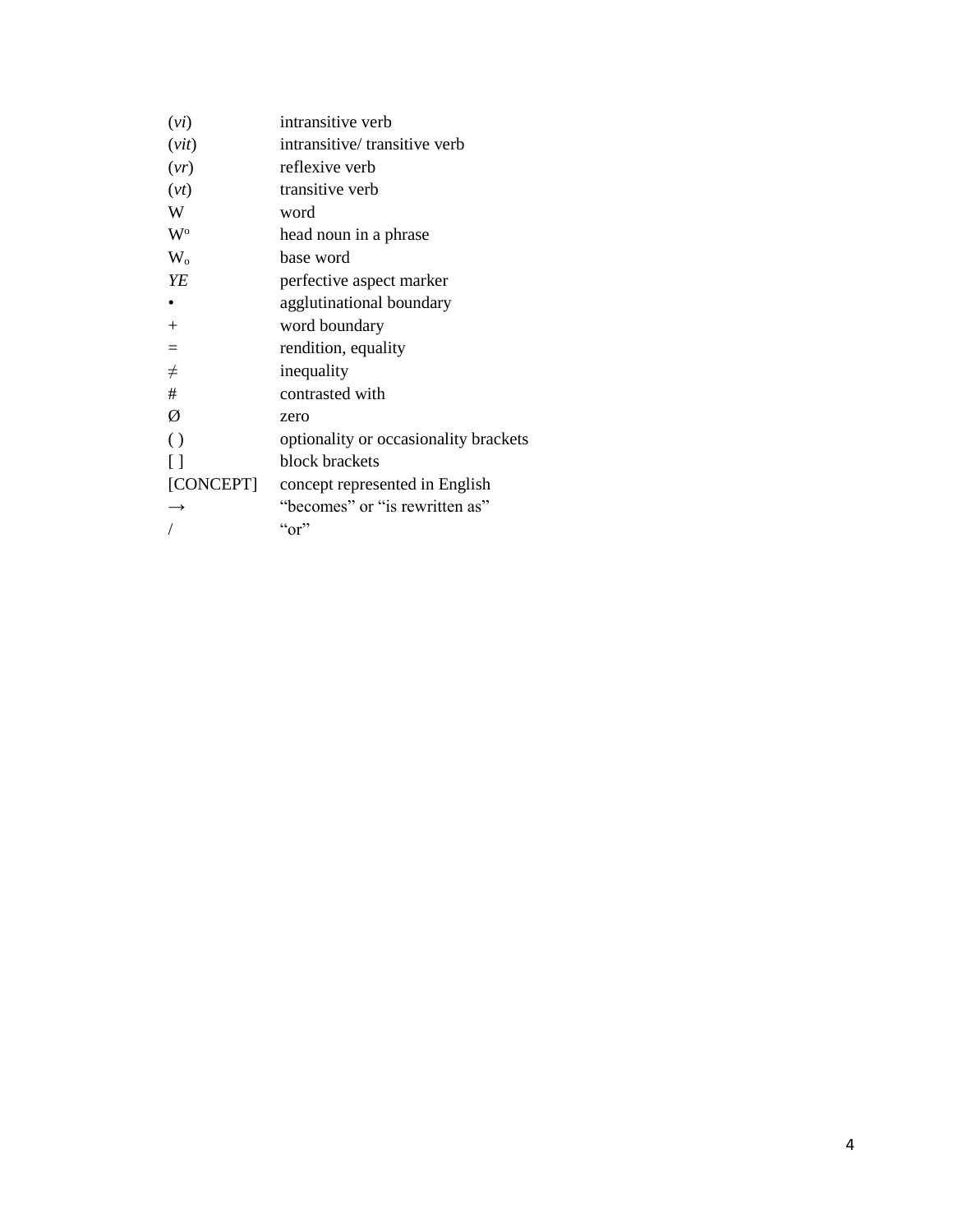# **2. The Style Manual 2.1Conceptology**



# **2.1.2 Universal-Semantic Predicates**

- (1)  $\Pi$   $[\Pi]$ R
- (2)  $\psi$ A [ψA]R
- (3)  $\Sigma$ R [ $\Sigma$ R]R
- (4) ΦΠ [Φ Π]R
- (5)  $\Phi[\psi A]$  [Φ [ψA]]R
- (6)  $\Phi[\Sigma \mathbf{R}]$  [Φ [ΣR]]R
- (7)  $\Phi[\Phi \Pi]$   $[\Phi [\Phi \Pi]]R$
- (8) Φ [Φ[ψA]] [Φ [Φ[ψA]]R
- (9) Φ [Φ[ΣR]] [Φ [Φ[ΣR]]]R
- (10) Φ[Φ[ΦΠ]] [Φ[Φ[ΦΠ]]]R
	- $\Pi$  = contactor/ change bearer/ nonchange bearer
	- $R = reference$
	- $\Psi$  = contactor
	- $A = \text{contactee}$
	- $\Sigma$  = change bearer/ nonchange bearer
	- $\Phi$  = causer/ influencer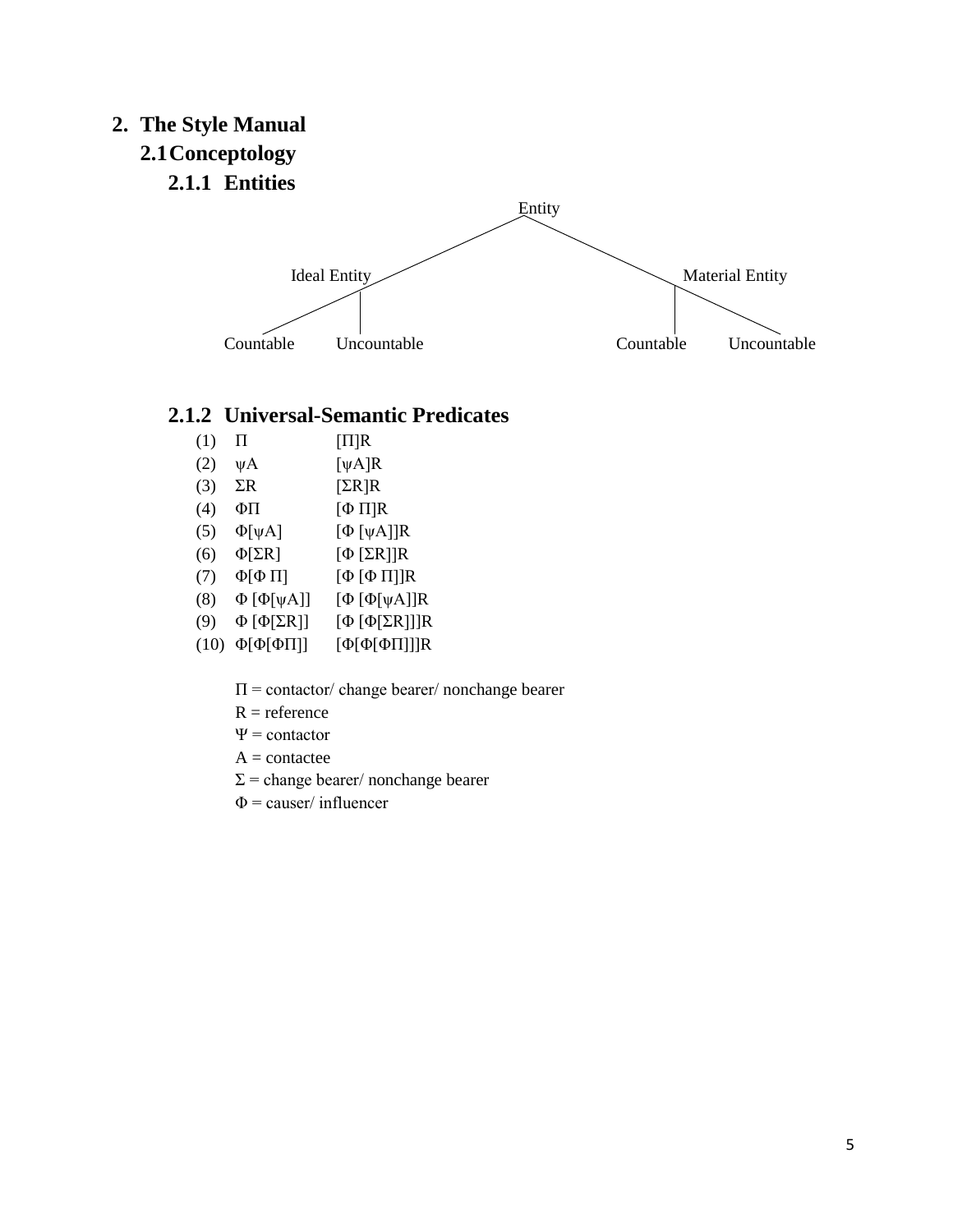# **2.1.3 Situations**



oku•S1•**wa #** oku•S2•**wa** oku•S1•**wala #** oku•S2•**wala**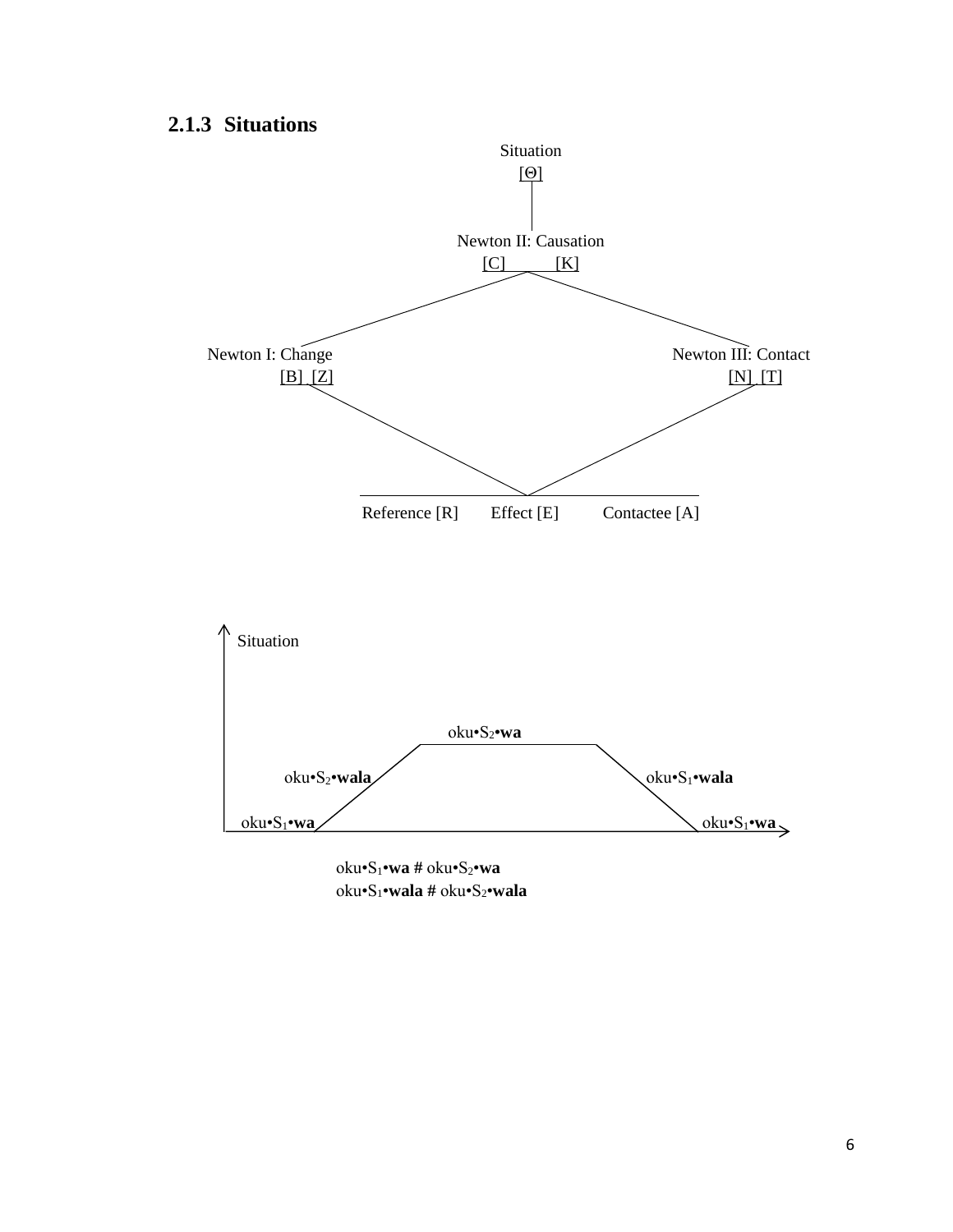### **2.1.4 Universal Propositions**

- $(i)$   $\Pi$ e
- (ii)  $\psi_{e_1Ae_2}$
- (iii)  $\Sigma e_1Re_2$
- (iv)  $\Phi e_1 \Pi e_2$
- (v)  $\Phi e_1[\Psi e_2Ae_3]$
- (vi)  $\Phi e_1[\Sigma e_2Re_3]$
- (vii)  $\Phi$ e<sub>1</sub>[ $\Phi$ e<sub>2</sub> $\Pi$ e<sub>3</sub>]
- (viii)  $\Phi$ e<sub>1</sub>[ $\Phi$ e<sub>2</sub>[ $\Psi$ e<sub>3</sub>Ae<sub>4</sub>]]
- (ix)  $\Phi e_1[\Phi e_2[\Sigma e_3 Re_4]]$
- (x)  $\Phi e_1[\Phi e_2[\Phi e_3\Pi e_4]]$

### **2.1.5 Fundamental Concepts in the Formal and Natural Sciences**

□ Fundamental Logical Concepts

| propositions A, C<br>1)                              | 2) symbol | 3) truth falsehood truth-values 1, 0       |
|------------------------------------------------------|-----------|--------------------------------------------|
| logical operators: AND OR NOT A A C, A v C, 1A<br>4) |           |                                            |
| 5) argument $A \nvert C$                             |           | A $\models$ C 6) form vs content (meaning) |
| property, relation                                   | 8) order  |                                            |
|                                                      |           |                                            |

- □ Fundamental Mathematical Concepts
	- 1) quantity, set, number, order, space, direction, shape, size
		- 2) addition, subtraction, multiplication, division, power root
		- 3) symbol, numeral, letter, formula, variable, constant, function, equation
		- 4) measurement, unit, dimension, plane, line, point, angle, surface, solid
		- 5) probability, event
		- 6) model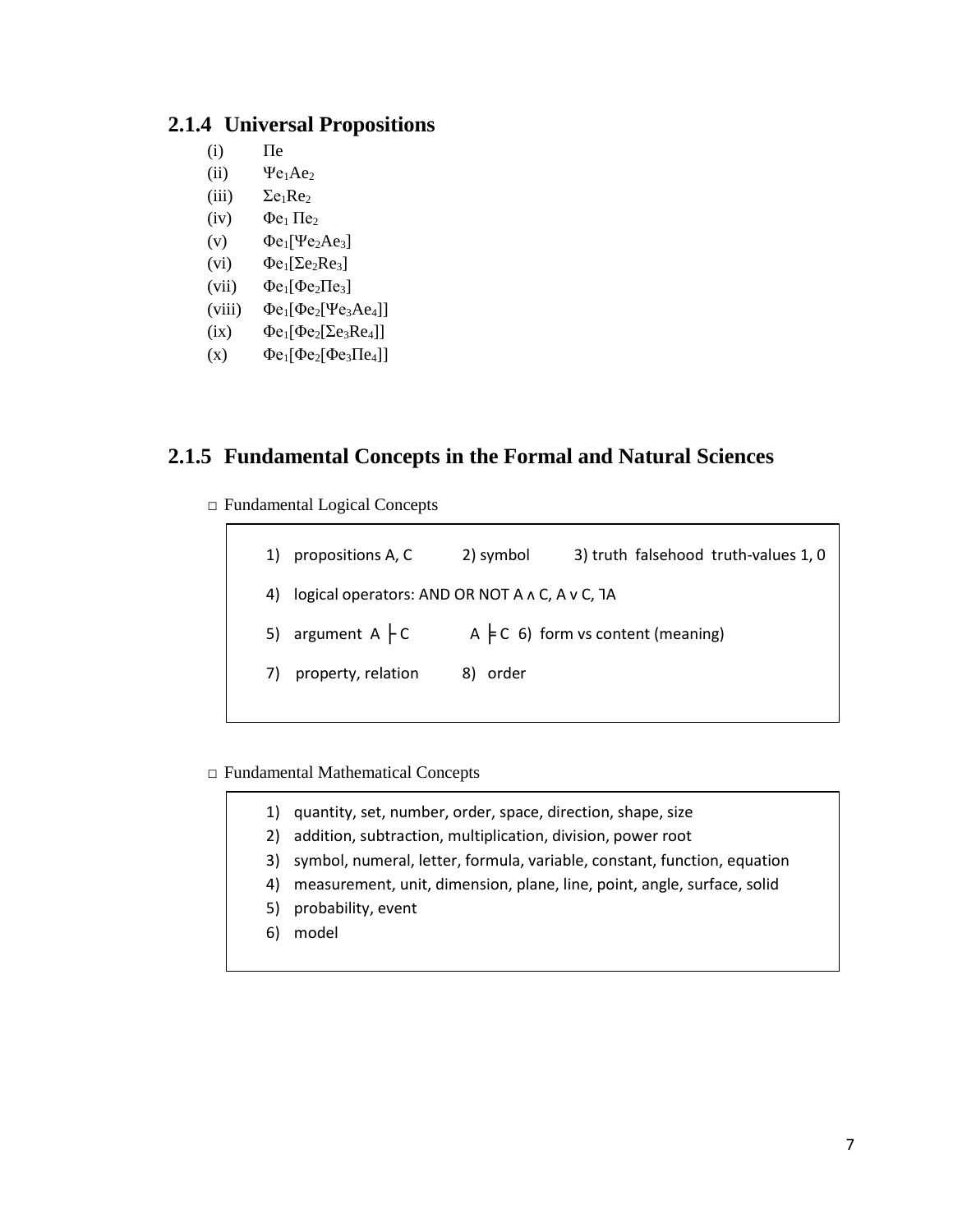#### □ Fundamental Physical Concepts

- 1) space 2) matter
- 
- 3) time
- 4) electric current
- 5) temperature
- 6) amount of substance
- 7) intensity of light
- 8) energy

#### □ Fundamental Chemical Concepts

- 1) matter
- 2) atom
- 3) subatomic particle
- 4) molecule
- 5) element
- 6) compound
- 7) energy

#### □ Fundamental Biological Concepts

- 1) metabolism
- 2) cell
- 3) energy
- 4) stimuli
- 5) development
- 6) reproduction
- 7) genetic information
- 8) environment
- 9) evolution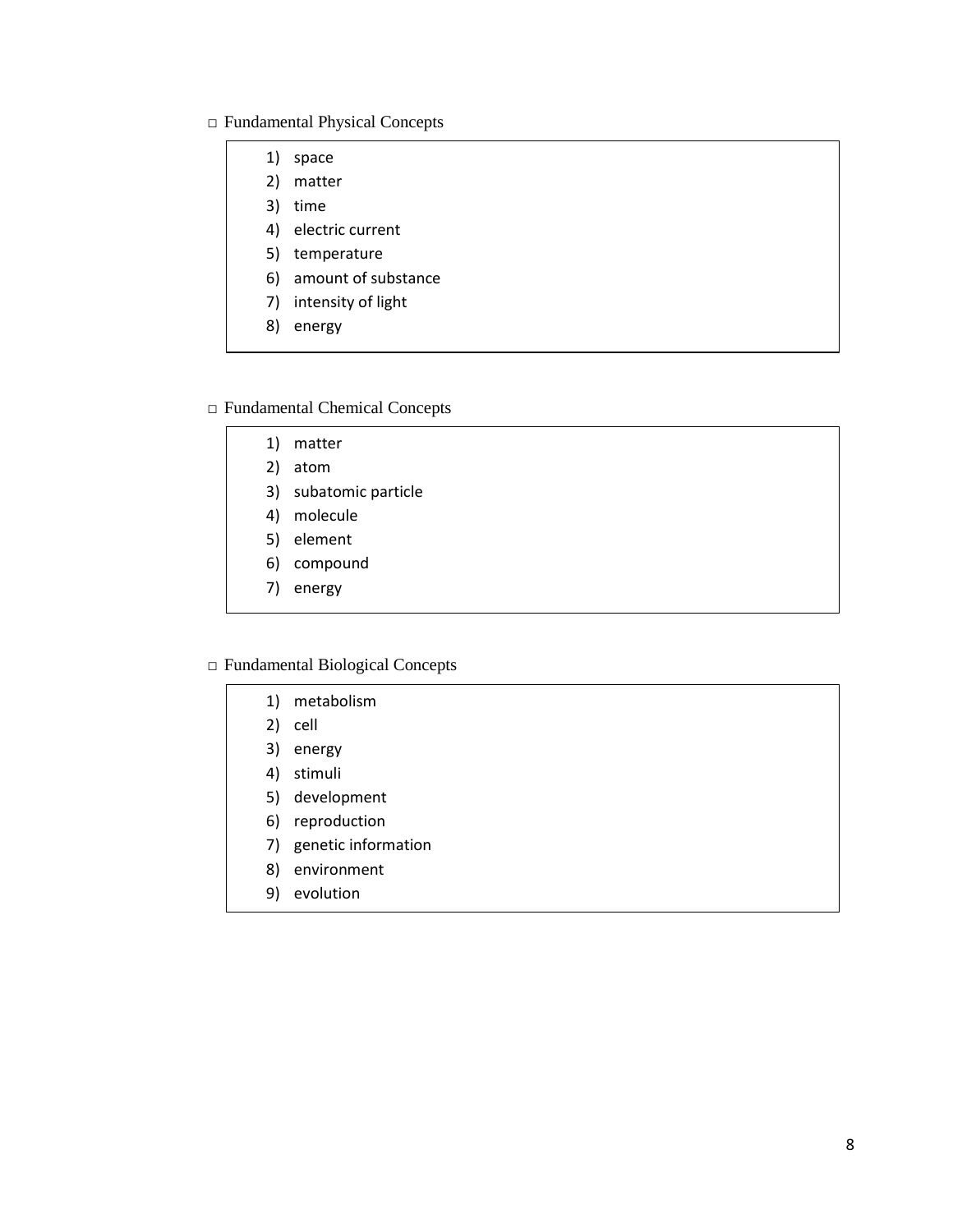# **2.1.6 Conceptual Gradations**

| $10^{24}$ septillion = akasanvukkadde      | $10^{-24}$ septillionth = akasanywakkadde          |
|--------------------------------------------|----------------------------------------------------|
| $10^{21}$ sextillion = akakaagakkadde      | $10^{-21}$ sextillionth = akakaagaakkadde          |
| $10^{18}$ quintillion = akataanokkadde     | $10^{-18}$ quintillionth = akataanwakkadde         |
| $10^{15}$ quadrillion = akanakkadde        | $10^{-15}$ quadrillionth = akanaakkadde            |
| $10^{12}$ trillion = akasatukkadde         | $10^{-12}$ trillionth = akasatwakkadde             |
| $10^9$ billion = akabilikkadde             | $10^{-9}$ billionth = akabilyakkadde               |
| $10^6$ million = akamukkadde<br>(akakadde) | $10^{-6}$ millionth = akamwakkadde<br>(akakaddeya) |
| $103$ thousand = olukumi                   | $10^{-3}$ thousandth = olukumya                    |
| $102$ hundred = ekikumi                    | $10^{-2}$ hundredth = ekikumya                     |
| $101$ ten = ekkumi                         | $10^{-1}$ tenth = ekkumya                          |

### **1) Natural Numbers and their Reciprocals**

#### **2) SI Prefixes**

 $10^{24}$  yotta-X = yotta•W  $10^{-24}$  yocto-X = yokto•W  $10^{21}$  zetta-X = zetta•W  $10^{-21}$  zepto-X = zepto•W  $10^{18}$  exa-X = exa•W  $10^{-18}$  atto-X = atto•W<br> $10^{15}$  peta-X = peta•W  $10^{-15}$  femto-X = femto  $10^{15}$  peta-X = peta•W  $10^{-15}$  femto-X = femto•W<br> $10^{12}$  tera-X = tera•W  $10^{-12}$  pico-X = piko•W  $10^9$  giga-X = giga•W 10  $10^6$  mega-X = mega•W  $10^{-6}$  $10^3$  kilo-X = kilo•W  $10^{-3}$  $10^2$  hecto-X = hecto•W  $10^{-2}$  $10^1 \text{ decay} = \text{deka} \cdot \text{W}$   $10^{-1}$ 

 $10^{-12}$  pico-X = piko•W  $^{-9}$  nano-X = nano•W  $10^{-6}$  micro-X = mikro•W  $10^{-3}$  milli-X = milli•W  $10^{-2}$  centi-X = centi•W  $10^{-1}$  deci-X = desi•W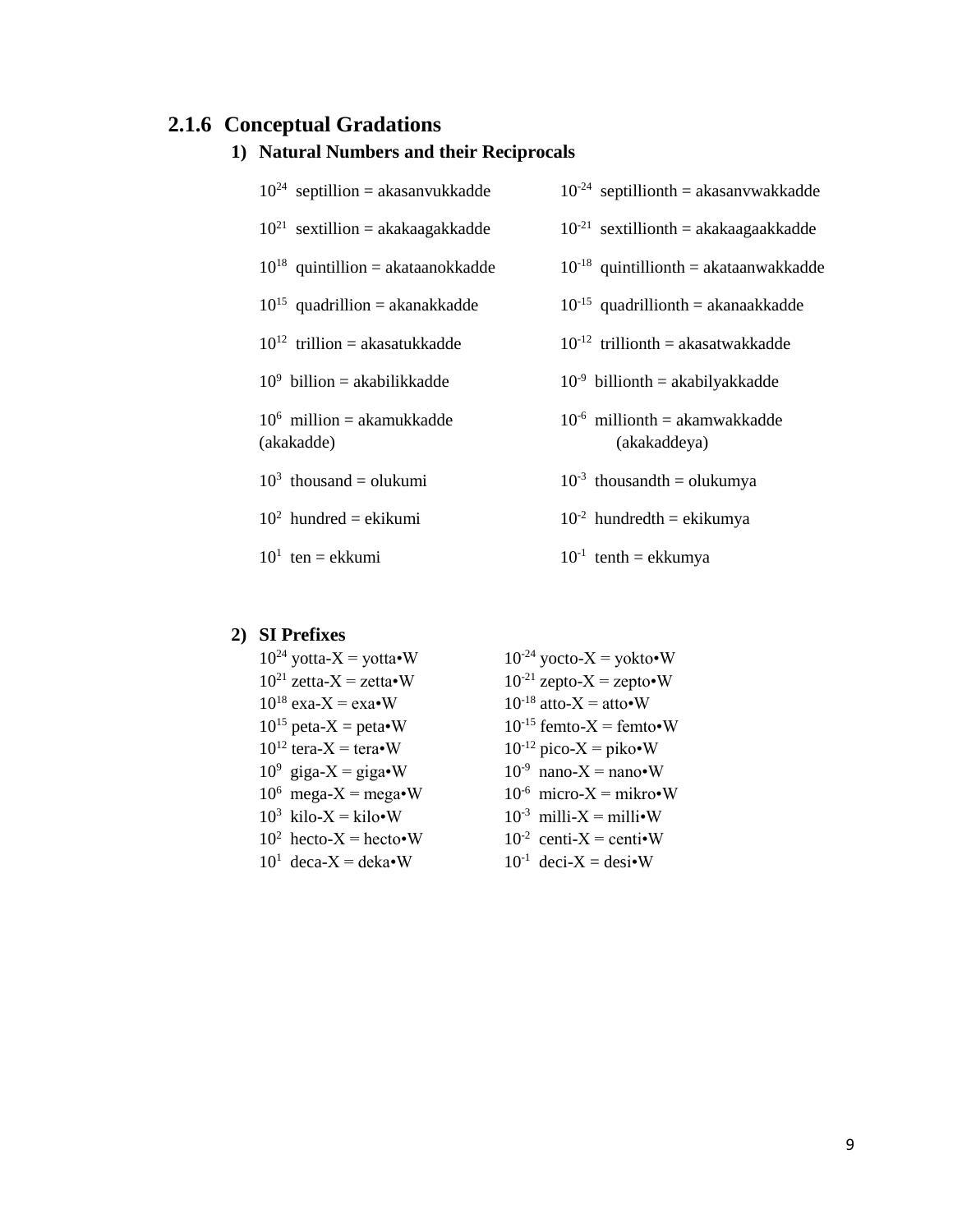# **3) Size/ Quantity**

| ssegu•W           | macromacro-        |
|-------------------|--------------------|
| ogu•W             | ultramacro-        |
| eli•W             | macro-             |
| omu•W             | maxi-              |
| eki•W             | hyper-             |
| $_{\text{olu-W}}$ | super-             |
| $\alpha \cdot W$  | $\alpha \bullet X$ |
| $otu \cdot W$     | sub-/ hypo-        |
| watu•W            | infra-             |
| ssetu•W           | mini-              |
| aka•W             | micro-             |
| waka•W            | ultramicro-        |
| sseka•W           | micromicro-        |

# **4) Vertical Location**

- W•**gga** - W•**gaga** - W•**ga**  $\vert w \vert$ - W•**sa** - W•**sasa -**W•ssa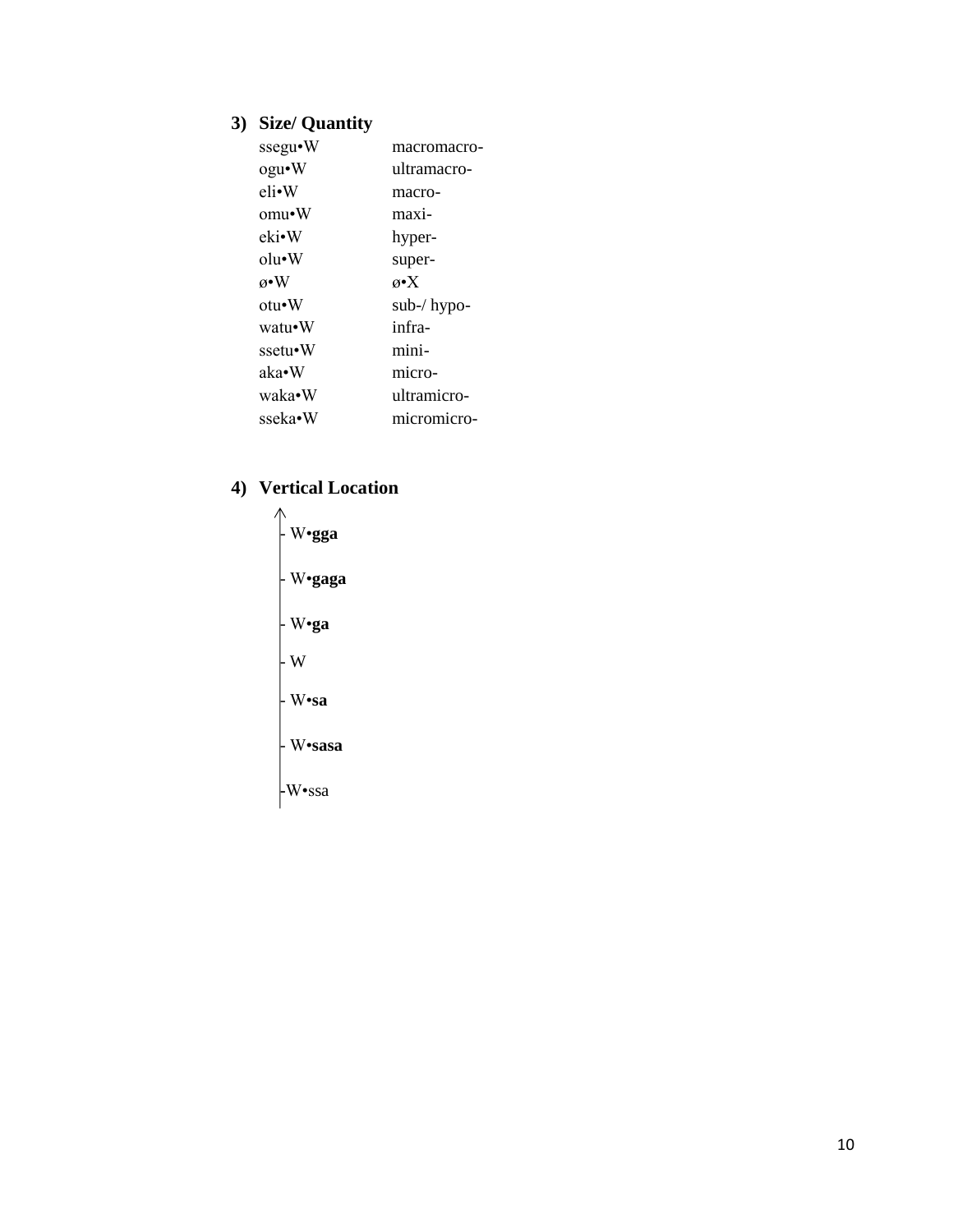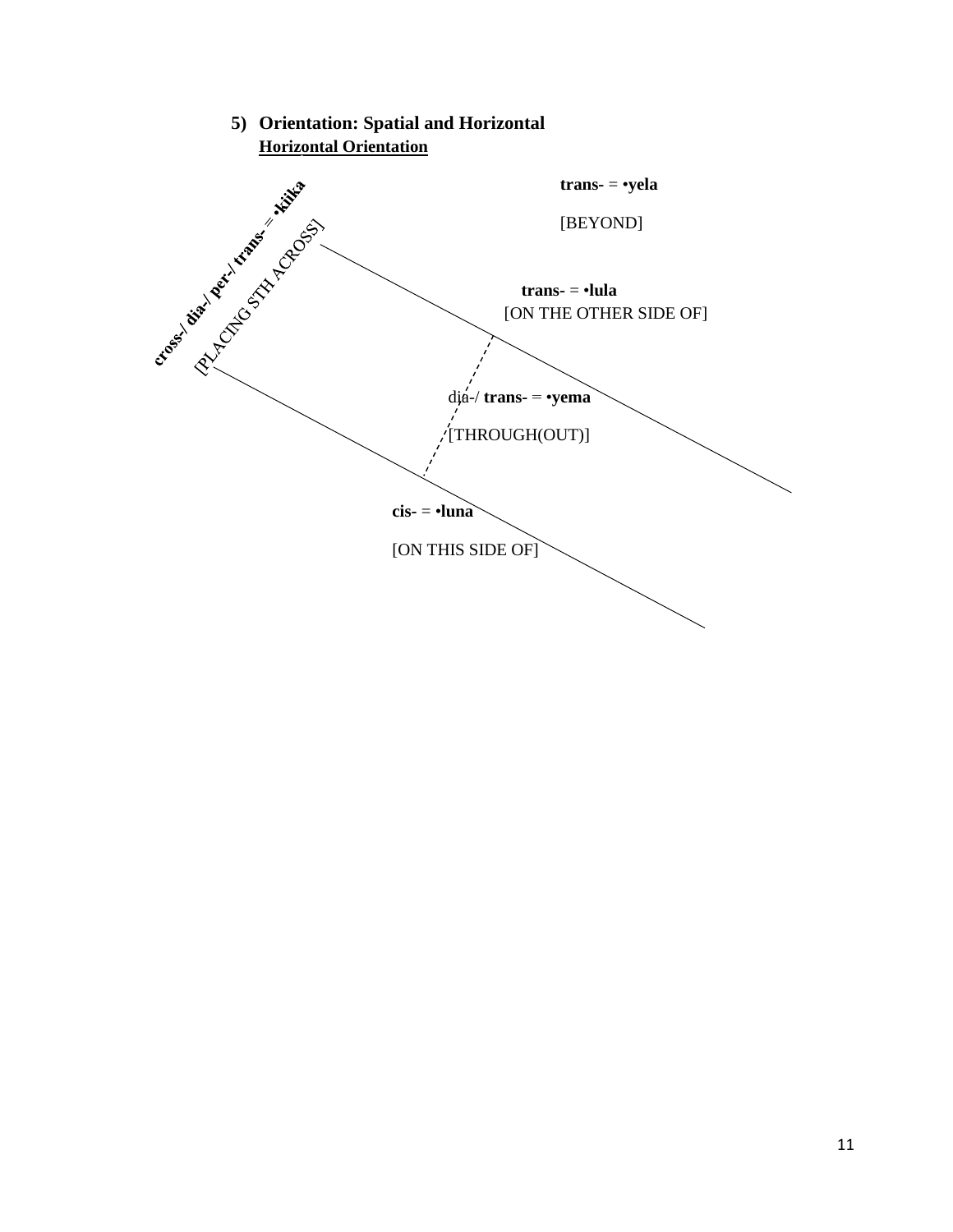#### **Spatial Orientation**



oku•S•**kwa/ kya** [ON F•S]

### **6) Degree**

| [3RD DEG SUPER]             | mumuka• $F_+$ • $S/m$ usse• $F_+$ • $S/m$ unna• $F_+$ • $S/N$ •gga        |
|-----------------------------|---------------------------------------------------------------------------|
| $[2^{ND}$ DEG SUPER]        | mumu•F <sub>+</sub> •S/sse•F <sub>+</sub> •S/nna•F <sub>+</sub> •S/W•gaga |
| [1 <sup>ST</sup> DEC SUPER] | omu•S/ssemu•S/nnamu•S/muku•F•S/W•ga                                       |
| [ø DEG SUPER]               | $F-S/W$                                                                   |
| $[1ST$ DEG INFER]           | W•gu                                                                      |
| $[2^{ND}$ DEG INFER]        | W•gugu                                                                    |
| $[3RD$ DEG INFER]           | $W$ •ggu                                                                  |
|                             |                                                                           |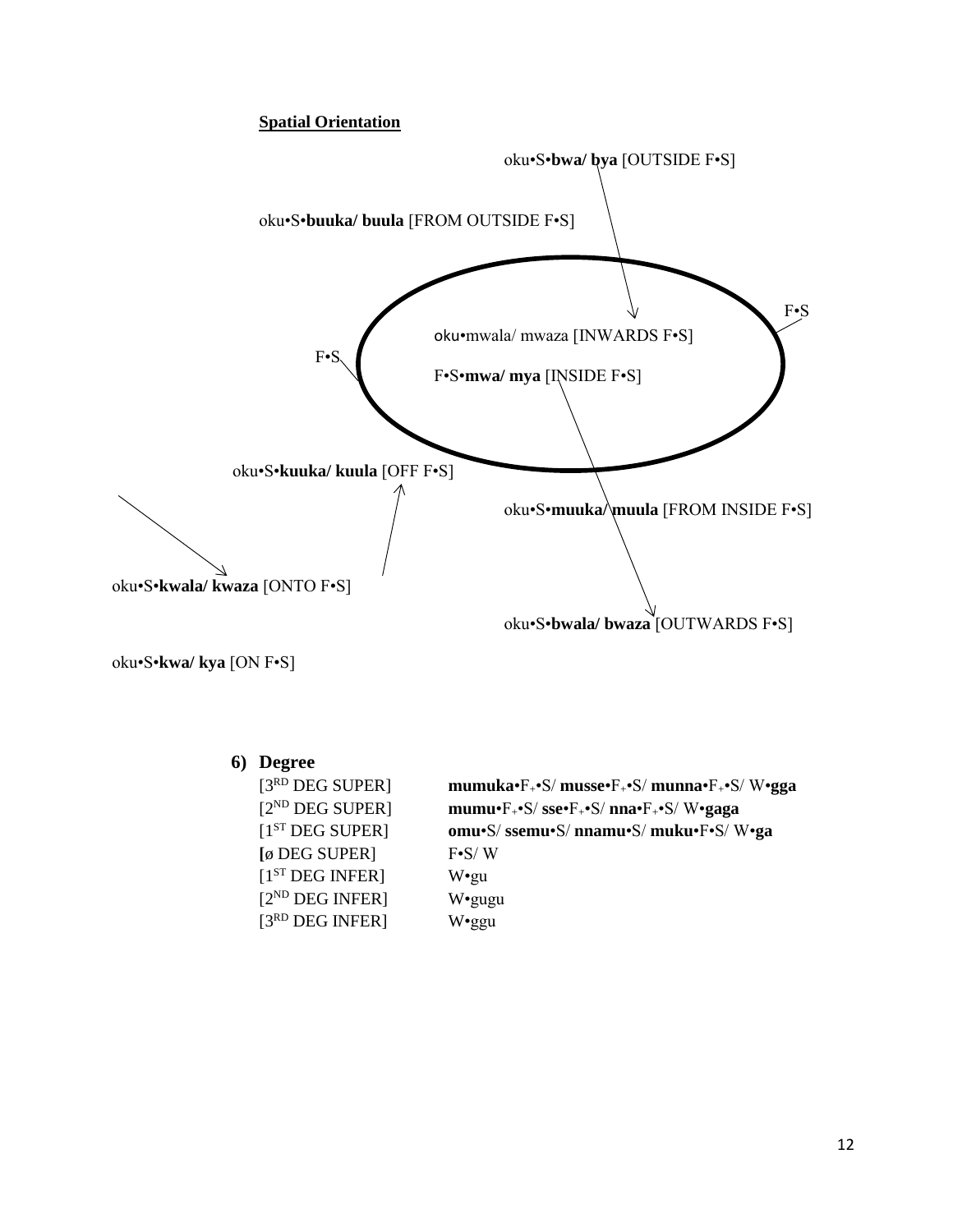#### **7) Bionomenclatural Prefixes**



#### **8) Animacy: Luganda Noun Prefixes**



# **2.2 The Dictionary Article Format**

- (1) The English Entry
- (2) Morphosyntactic Information on the English Entry
- (3) Morphic Note on the English Entry
- (4) Usage Label
- (5) The Luganda Rendition
- (6) Morphosyntactic Information on the Luganda Rendition
- (7) Morphic Note on the Luganda Rendition
- (8) The Luganda Definition of the Luganda Rendition
- (9) Cross-reference(s)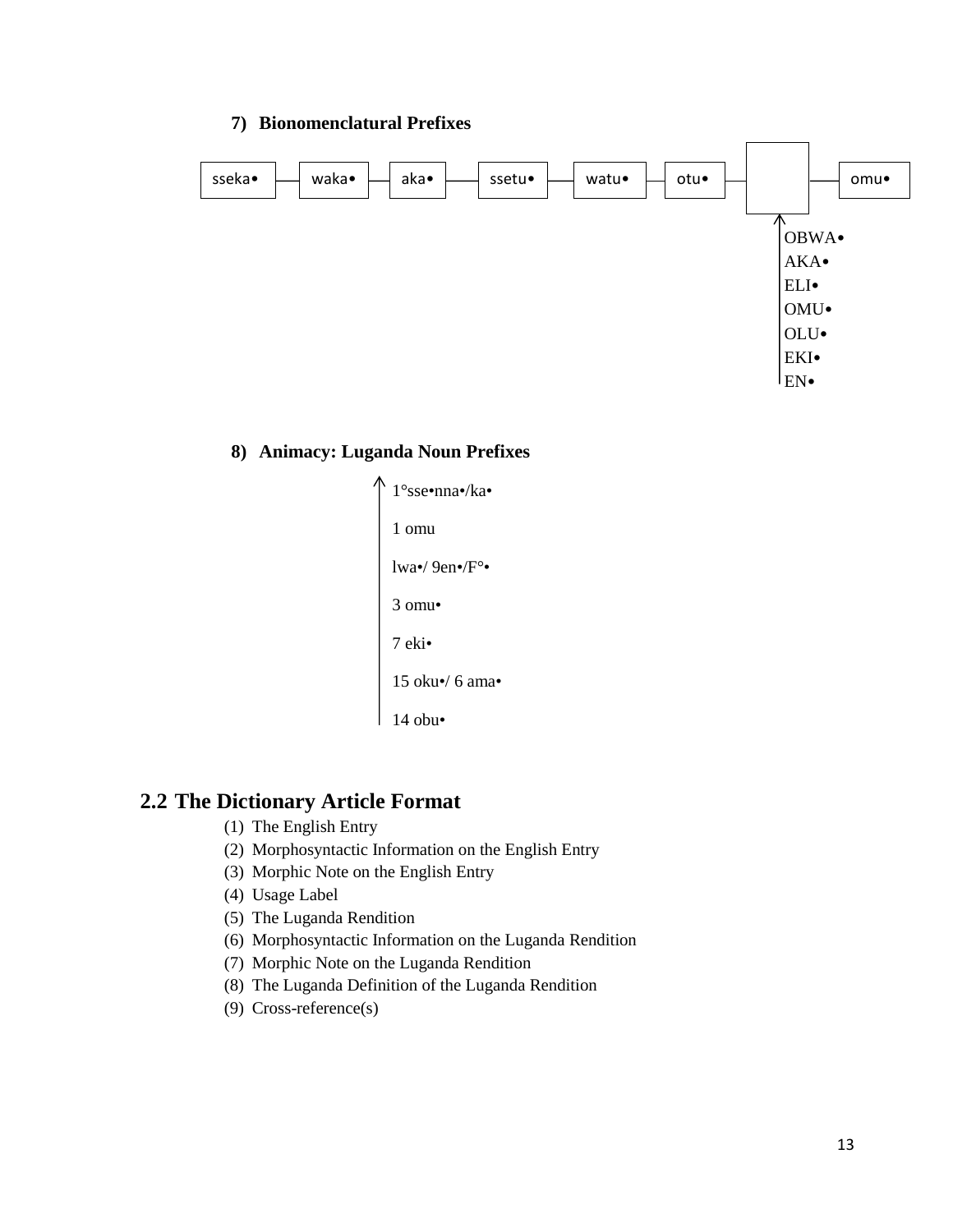# **2.3 Lexeme Formation**



| (1) Bidirectionally Hyponymic Compound (BHC)   | $W \rightarrow W_{01} + W_{02}$                         |
|------------------------------------------------|---------------------------------------------------------|
|                                                | where $W \rightarrow W_{02} + W_{01}$ °;                |
|                                                | $W \subset W_{01}^{\circ}$ , $W \subset W_{02}^{\circ}$ |
| (2) Unidirectionally Hyponymic Compound (UHC)  | $W \rightarrow W_{01} + W_{02}^{\circ}$                 |
|                                                | where $W \subset W_{02}$                                |
|                                                |                                                         |
| (3) Zerodirectionally Hyponymic Compound (ZHC) | $W \rightarrow W_{01} + W_{02}$                         |
|                                                | where $W \not\subset W_{01} U W_{02}$                   |
|                                                |                                                         |
| (4) Dvandva Compound (DC)                      | $W \rightarrow W_{01} + W_{02}$                         |
|                                                | where $W = W_{01} \cap W_{02}$                          |
|                                                |                                                         |
| (5) Combining-Form Compound (CFC)              | $W \rightarrow W_1/S_1/R_1/F-S/R\square W_2/S_2/R_2/H$  |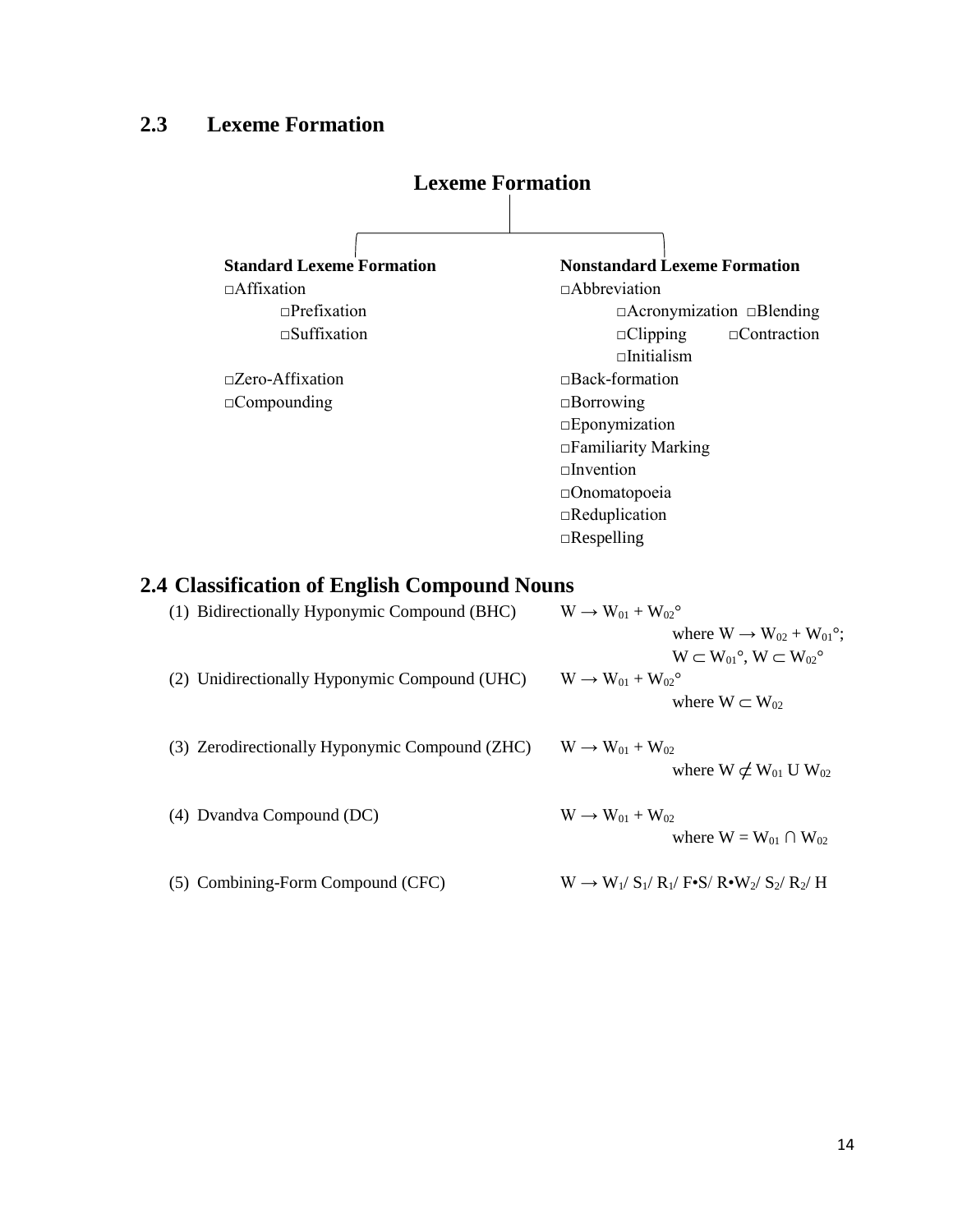# **2.5 Chemical Elements**

| <b>Atomic Number</b> | Symbol       | Element (English)  | Element (Luganda)   |
|----------------------|--------------|--------------------|---------------------|
| 89                   | Ac           | actinium           | aktiniumu           |
| 13                   | Al           | aluminum (US)      |                     |
|                      |              | aluminium (IUPAC)  | aluminiumu          |
| 95                   | Am           | americium          | amerisiumu          |
| 51                   | Sb           | antimony (stibium) | antimoni (stibiumu) |
| 18                   | Ar           | argon              | argoni              |
| 33                   | As           | arsenic            | arseniki            |
| 85                   | At           | astatine           | astatiini           |
| 56                   | Ba           | barium             | bariumu             |
| 97                   | Bk           | berkelium          | berkeliumu          |
| $\overline{4}$       | Be           | beryllium          | beryilliumu         |
| 83                   | Bi           | bismuth            | bismuthi            |
| 107                  | <b>Bh</b>    | bohrium            | bohriumu            |
| 5                    | B            | boron              | boroni              |
| 35                   | Br           | bromine            | bromiini            |
| 48                   | Cd           | cadmium            | kadmiumu            |
| 20                   | Ca           | calcium            | kalsiumu            |
| 98                   | Cf           | californium        | kaliforniumu        |
| 6                    | $\mathsf{C}$ | carbon             | karboni             |
| 58                   | Ce           | cerium             | seriumu             |
| 55                   | Cs           | cesium             | seziumu             |
| 17                   | Cl           | chlorine           | kloriini            |
| 24                   | Cr           | chromium           | kromiumu            |
| 27                   | Co           | cobalt             | kobalti             |
| 112                  | Cn           | copernicium        | kopernisiumu        |
| 29                   | Cu           | copper             | koprumu             |
| 96                   | Cm           | curium             | kuriumu             |
| 110                  | Ds           | darmstadtium       | darmstadtiumu       |
| 105                  | Db           | dubnium            | dubniumu            |
| 66                   | Dy           | dysprosium         | dyisprosiumu        |
| 99                   | Es           | einsteinium        | einsteiniumu        |
| 68                   | Er           | erbium             | erbium              |
| 63                   | Eu           | europium           | europiumu           |
| 100                  | Fm           | fermium            | fermium             |
| 9                    | $\mathbf{F}$ | fluorine           | fluoriini           |
| 87                   | Fr           | francium           | fransiumu           |
| 64                   | Gd           | gadolinium         | gadoliniumu         |
| 31                   | Ga           | gallium            | gallium             |
| 32                   | Ge           | germanium          | germaniumu          |
| 79                   | Au           | gold (aurum)       | zaabu (aurumu)      |
| 72                   | Hf           | hafnium            | hafnium             |
| 108                  | Hs           | hassium            | hassiumu            |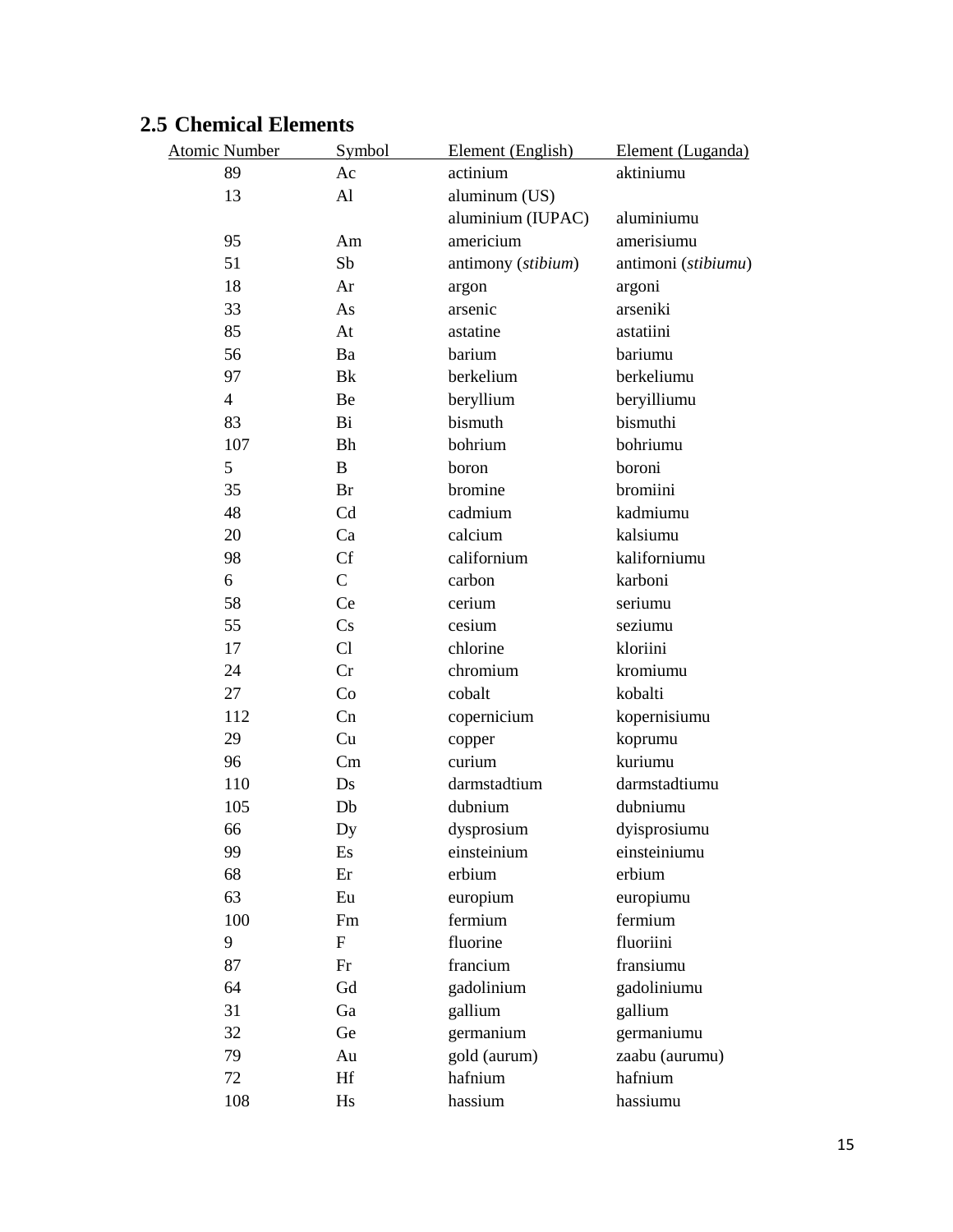| $\overline{2}$ | He             | helium               | helium                  |
|----------------|----------------|----------------------|-------------------------|
| 67             | Ho             | holmium              | holmium                 |
| $\mathbf{1}$   | H              | hydrogen             | hyidrogeni              |
| 49             | In             | indium               | indium                  |
| 53             | I              | iodine               | iodiini                 |
| 77             | Ir             | iridium              | iridium                 |
| 26             | Fe             | iron (ferrum)        | ferrumu                 |
| 36             | Kr             | krypton              | kryiptoni               |
| 57             | La             | lanthanum            | lanthanum               |
| 103            | Lr             | lawrencium           | lawurensiumu            |
| 82             | Pb             | lead (plumbum)       | ssasi (plumbumu)        |
| 3              | Li             | lithium              | lithium                 |
| 71             | Lu             | lutetium             | lutetiumu               |
| 12             | Mg             | magnesium            | magneziumu              |
| 109            | Mt             | meitnerium           | meitneriumu             |
| 101            | Md             | mendelevium          | mendeleviumu            |
| 80             | Hg             | mercury (hydragyrum) | merkuri (hyidragyirumu) |
| 42             | Mo             | molybdenum           | molyibdenumu            |
| 60             | Nd             | neodymium            | neodyimiumu             |
| 10             | Ne             | neon                 | neoni                   |
| 93             | Np             | neptunium            | neptuniumu              |
| 28             | Ni             | nickel               | nikeli                  |
| 41             | Nb             | niobium              | niobiumu                |
| 7              | $\mathbf N$    | nitrogen             | nitrogen                |
| 102            | N <sub>o</sub> | nobelium             | nobeliumu               |
| 76             | Os             | osmium               | osmium                  |
| 8              | $\mathbf{O}$   | oxygen               | oxyigeni                |
| 46             | Pd             | palladium            | palladiumu              |
| 15             | P              | phosphorus           | fosforusi               |
| 78             | Pt             | platinum             | platinum                |
| 94             | Pu             | plutonium            | plutoniumu              |
| 84             | Po             | polonium             | poloniumu               |
| 19             | $\mathbf K$    | potassium (kalium)   | potassium (kaliumu)     |
| 59             | Pr             | praseodymium         | praseodyimiumu          |
| 61             | Pm             | promethium           | promethiumu             |
| 91             | Pa             | protactinium         | protaktiniumu           |
| 88             | Ra             | radium               | radium                  |
| 86             | Rn             | radon                | radoni                  |
| 75             | Re             | rhenium              | reniumu                 |
| 45             | Rh             | rhodium              | rodiumu                 |
| 111            | Rg             | roentgenium          | roentgeniumu            |
| 37             | Tb             | rubidium             | rubidiumu               |
| 44             | Ru             | ruthenium            | rutheniumu              |
| 104            | Rf             | rutherfordium        | rutherfordiumu          |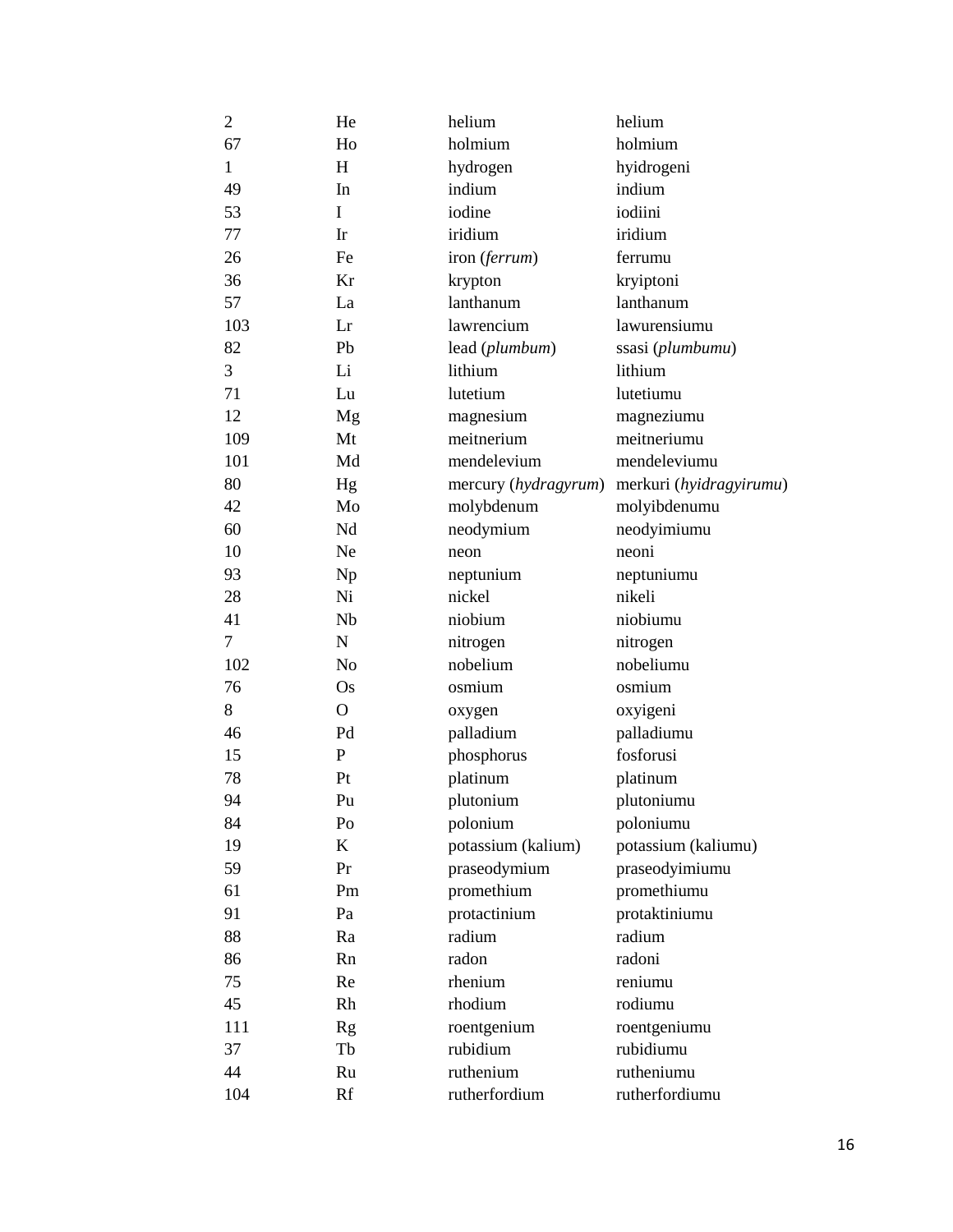| 62  | Sm           | samarium           | samariumu          |
|-----|--------------|--------------------|--------------------|
| 21  | Sc           | scandium           | skandiumu          |
| 106 | Sg           | seaborgium         | seaborgiumu        |
| 34  | Se           | selenium           | seleniumu          |
| 14  | Si           | silicon            | silikoni           |
| 47  | Ag           | silver (argentum)  | ffeeza (argentumu) |
| 11  | Na           | sodium (natrium)   | sodium (natriumu)  |
| 38  | Sr           | strontium          | strontium          |
| 16  | S            | sulfur             | sulfuri            |
| 73  | Ta           | tantalum           | tantalumu          |
| 43  | Tc           | technetium         | teknetiumu         |
| 52  | Te           | tellurium          | telluriumu         |
| 65  | Tb           | terbium            | terbiumu           |
| 81  | Ti           | thallium           | thalliumu          |
| 90  | Th           | thorium            | thoriumu           |
| 69  | Tm           | thulium            | thuliumu           |
| 50  | Sn           | tin (stannum)      | stannumu           |
| 22  | Ti           | titanium           | titanium           |
| 74  | W            | tungsten (wolfram) | wolframu           |
| 110 | Uun          | ununnilium         |                    |
| 114 | Uuq          | ununquadium        |                    |
| 92  | U            | uranium            | uranium            |
| 23  | $\mathbf{V}$ | vanadium           | vanadiumu          |
| 54  | Xe           | xenon              | xenoni             |
| 70  | Yb           | ytterbium          | yitterbiumu        |
| 39  | Y            | yttrium            | yittriumu          |
| 30  | Zn           | zinc               | zinki              |
| 40  | Zr           | zirconium          | zirkoniumu         |

# **2.6 Some Chemical Affixes and Combining Forms (Word stems and Roots)**

| English | Luganda | English    | Luganda     |
|---------|---------|------------|-------------|
| -ane    | -aani   | -al        | -ali        |
| -ene    | -eeni   | -ol        | -oli        |
| -yne    | -yini   | -yl        | -yili       |
| -ate    | -aati   | -ile       | -iili       |
| -ase    | -aasi   | -ide       | -iidi       |
| -ose    | -oosi   | $-ic$      | -iki        |
|         |         |            |             |
| aqua-   | aqwa-   | dehydro-   | dehyidro-   |
| aza-    | aza-    | deoxy-     | deoxyi-     |
| azido-  | aziido- | des-       | des-        |
| but-    | but-    | deuterio-  | deuterio-   |
| bromo-  | bromo-  | diazo-     | diazo-      |
| sec-    | sec-    | disulfido- | disulfiido- |
|         |         |            |             |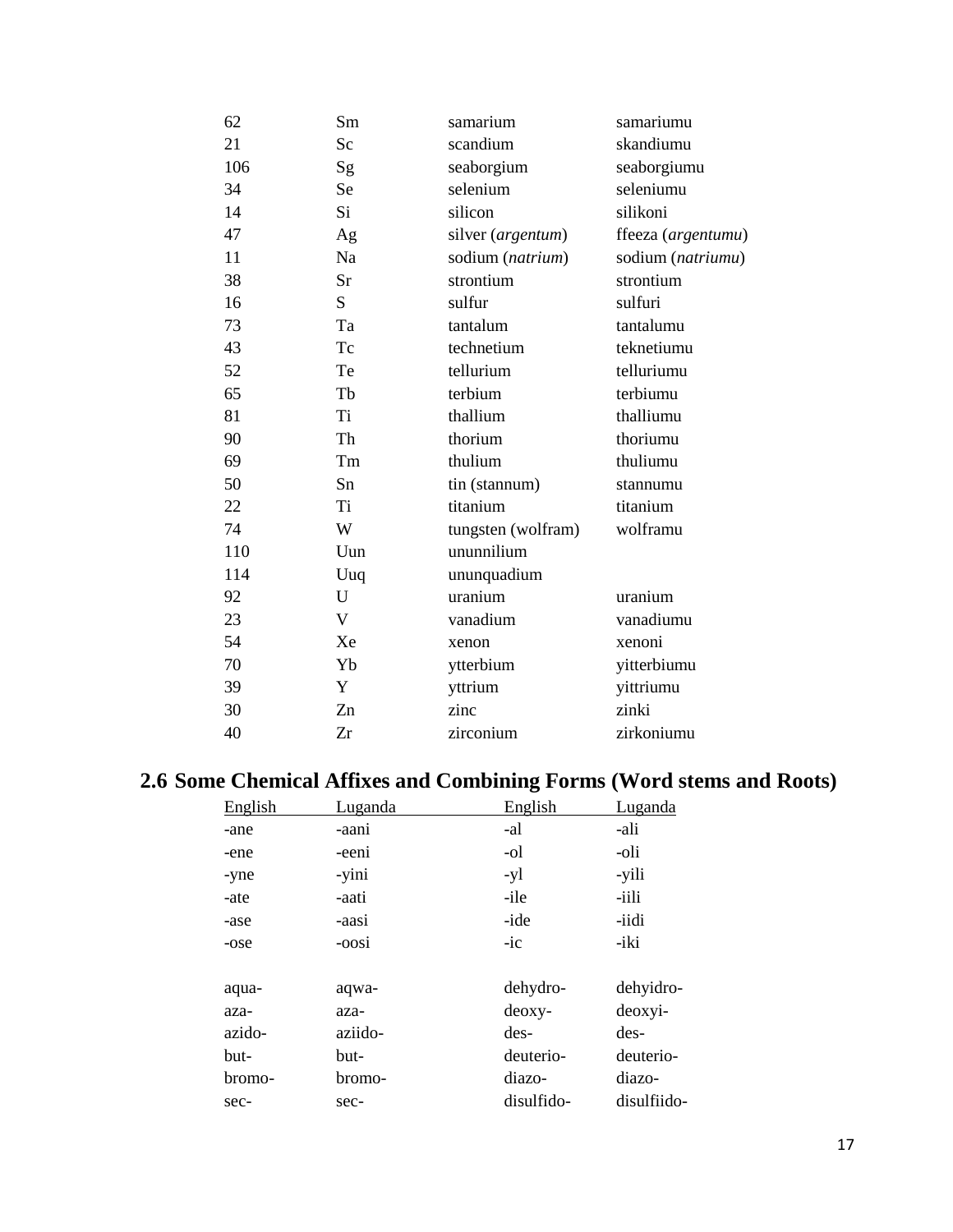| tert-      | tert-        | endo-         | endo-          |
|------------|--------------|---------------|----------------|
| catena-    | catena-      | epi-          | epi-           |
| chloro-    | kloro-       | eth-          | eth-           |
| cis-       | cis-         | $exo-$        | exo-           |
| closo-     | kloso-       | fac-          | fac-           |
| cyano-     | syano-       | fluoro-       | fluoro-        |
| cyclo-     | syiklo-      | formyl-       | formyil-       |
| cycloalk-  | syikloalk    | friedo-       | friedo-        |
| de-        | de-          | halocarbonyl- | halokarbonyil- |
| dec-       | dek-         | hept-         | hept-          |
| dithio-    | dithio-      |               |                |
|            |              |               |                |
| hex-       | hex-         | para-         | para-          |
| homo-      | homo-        | pent-         | pent-          |
| hydro-     | hyidro-      | per-          | per-           |
| hypo-      | hyipo-       | peroxo-       | peroxo-        |
| hydroxyl-  | hyidroxyi-   | prop-         | prop-          |
| iso-       | iso-         | pyro-         | pyiro-         |
| meth-      | meth-        | rac-          | rac-           |
| meta-      | meta-        | rel-          | rel-           |
| methoxo-   | methoxo-     | seco-         | seko-          |
| methylene- | methyileeni- | sulfo-        | sulfo-         |
| neo-       | neo-         | syn-          | syin-          |
| nido-      | niido-       | thioxo-       | thioxo-        |
| nitro-     | nitro-       | trans-        | trans-         |
| nitroso-   | nitrooso-    | tritio-       | tritio-        |
| nitrosyl-  | nitrosyil-   | uranyl-       | uranyil-       |
| nitryl-    | nitryil-     | vinyl-        | vinyil-        |
| non-       | non-         | $-co-$        | $-ko-$         |
| nor-       | nor-         | $-i$ o-       | $-i$ o-        |
| ortho-     | ortho-       |               |                |
| oxa-       | оха-         |               |                |

# 2.7 An Extended List of Bioscientific Combining Forms (Word stems and Roots)

| 1)           | abdomin-         | $=$ olu•buto                       |
|--------------|------------------|------------------------------------|
| 2)           | abiet-           | $=$ eli•fumu (effumu)              |
| 3)           | acanth           | $=$ eli•ggwa, en•soomi             |
| 4)           | acerv            | $=$ en•tuumu, oku•tuum•a           |
| 5)           | acet-, acid-     | = oku•kaaw•a, oku•kambagg•a        |
| 6)           | acm-             | = aka•songezo, en•tikko, aka•sanso |
| 7)           | $acr-1$          | = aka•songezo, en•tikko, aka•sanso |
| 8)           | acr <sup>2</sup> | $=$ oku•baalaal•a                  |
| $\mathsf{Q}$ | acrid-           | $=$ en•zige                        |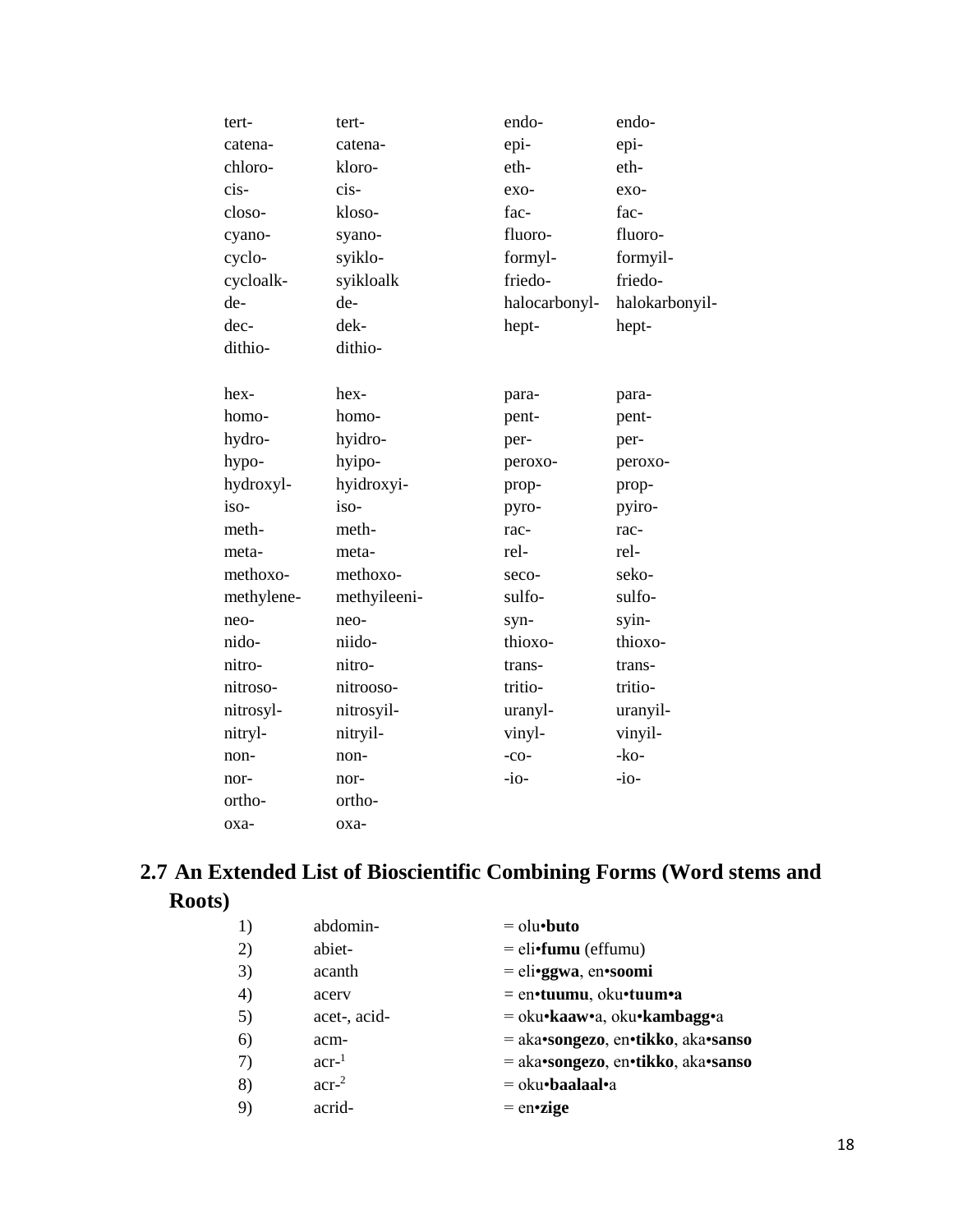| 10) | act-             | = oku•kol•a, omu•limu                       |
|-----|------------------|---------------------------------------------|
| 11) | actin-           | $=$ aka•gulu                                |
| 12) | $acu-1$          | $=$ oku•songol•a                            |
| 13) | $acu-2$          | = oku•wulil•a                               |
| 14) | acule-           | $=$ eli•ggwa                                |
| 15) | acut-            | = obu•songovu                               |
| 16) | adamant-         | $=$ oku•gugub•a                             |
| 17) | adelph-          | $=$ olu•ganda                               |
| 18) | aden-            | $=$ en•kenga                                |
| 19) | adip-            | $=$ ama•futa, ama•savu, omu•zigo            |
| 20) | adolesc          | = oku•vubuk•a, oku•kul•a                    |
| 21) | aeg-             | $=$ en $\cdot$ buzi (embuzi)                |
| 22) | aelur-           | $= \omega \cdot k \cdot k$ apa (ekkapa)     |
| 23) | aepy-            | $=$ oku•gulumil•a                           |
| 24) | aequ-            | = oku•enkan•a (okwenkana)                   |
| 25) | aequor-          | $=$ en•yanja (ennyanja)                     |
| 26) | aer <sup>1</sup> | $=$ en•wewo (empewo)                        |
| 27) | aer <sup>2</sup> | = eki•komo                                  |
| 28) | aest-            | $=$ eki•eya (ekyeya)                        |
| 29) | aesthe-          | $=$ oku•wulil•a                             |
| 30) | aestu-           | $=$ oku•boog•a                              |
| 31) | aet-             | $=$ en•wungu (empungu)                      |
| 32) | aether-          | $=$ eli• <b>gulu</b> (eggulu)               |
| 33) | ag-              | = oku•kol•a, oku•jjulul•a                   |
| 34) | agon-            | = oku•kontan•a                              |
| 35) | agr-             | = oku•lim•a, en•limilo (ennimilo), omu•sili |
| 36) | agrost (id)-     | = omu•ddo, eli•subi (essubi)                |
| 37) | $al-1$           | = en•kwawa, eki•wawa                        |
| 38) | $al-2$           | = oku•liis•a, en•mele (emmele)              |
| 39) | alb-             | $=$ obu•elu                                 |
| 40) | alectr-          | = en•koko                                   |
| 41) | aleur-           | = oku•s•a, obu•tta, en•saano                |
| 42) | all-             | $= F_a$ ·lala                               |
| 43) | allax-           | = oku•kyus•a, oku•waanyis•a                 |
| 44) | aloe-, alloi-    | $=$ $F_a$ •lala, oku•eyawul•a               |
| 45) | alopec-          | $=$ eki•be                                  |
| 46) | alt-             | $=$ obu•gulumivu, obu•ssi                   |
| 47) | altern-          | = oku•tobek•a                               |
| 48) | amar-            | = oku•kaaw•a                                |
| 49) | ambly-           | $=$ $F_a$ •nafu                             |
| 50) | ambula-          | = oku•gend•a, oku•tambul•a                  |
| 51) | amm-             | $=$ omu•senyu                               |
| 52) | amoeb-           | = oku•kyuk•a, oku•kyus•a                    |
| 53) | amyl-            | = eki•maanyiwaza                            |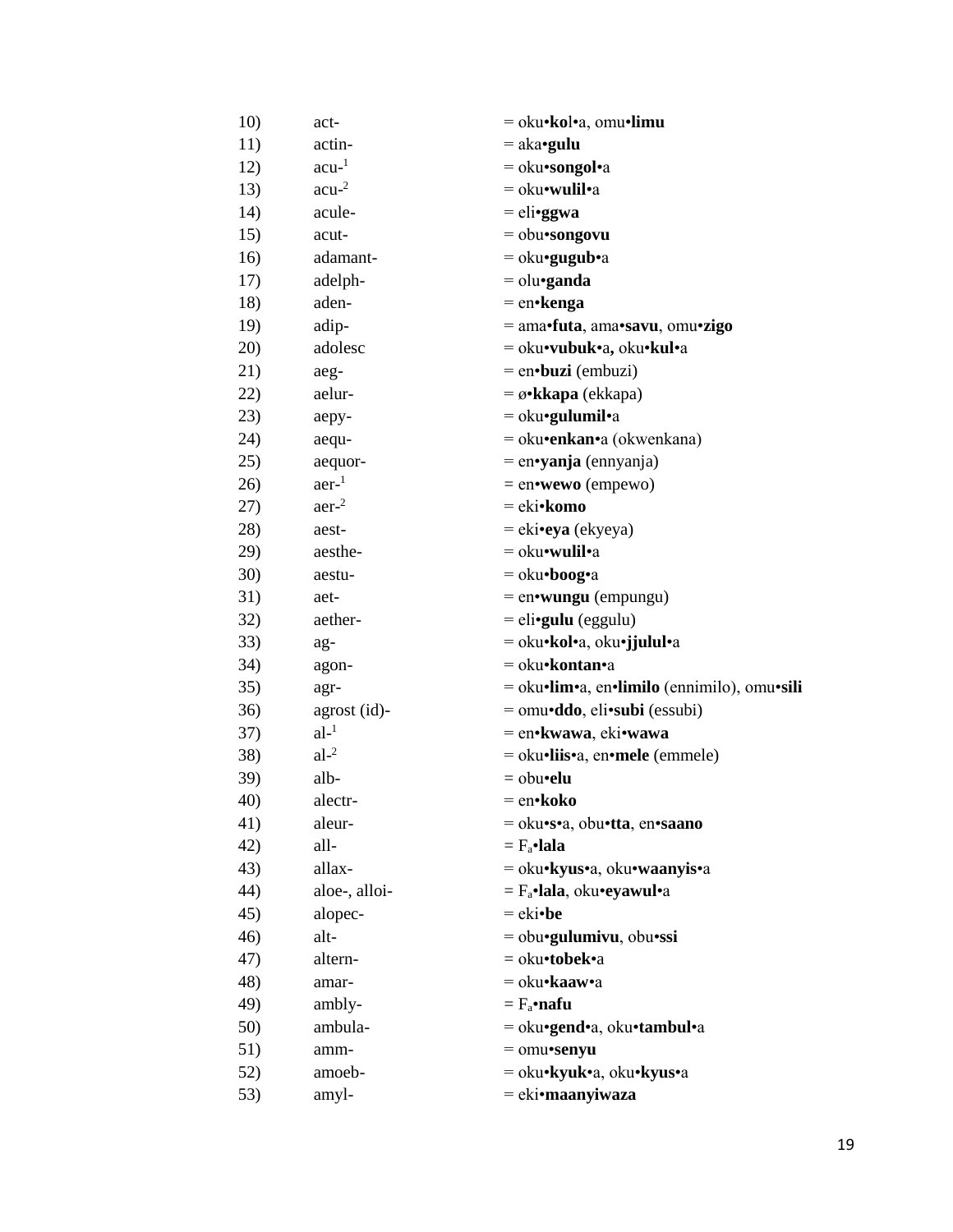| 54) | anat-           | $=$ en•baata (embaata)                |
|-----|-----------------|---------------------------------------|
| 55) | ancestr-        | $=$ j $jajja$                         |
| 56) | anch-           | $=$ oku•tug•a                         |
| 57) | ancyl-          | = oku•wet•a, oku•got•a                |
| 58) | andr-           | $=$ omu•sajja                         |
| 59) | anem-           | = en•buyaga (embuyaga)                |
| 60) | angi-           | $=$ en•sawo                           |
| 61) | angu(i)-        | $=$ omu•sota                          |
| 62) | angul-          | $=$ en•sonda                          |
| 63) | angust-         | $=$ oku•fund•a                        |
| 64) | anim-           | $=$ en•solo                           |
| 65) | ann-            | $=$ omu•aka                           |
| 66) | annel-, annul-  | $=$ en•weta (empeta)                  |
| 67) | anser-          | = en•baata (embaata)                  |
| 68) | anter-          | $=$ •bela, •kumba                     |
| 69) | anth-           | $=$ eki•muli                          |
| 70) | anthem-         | $=$ eki•muli                          |
| 71) | anther-         | $=$ oku•mulis•a                       |
| 72) | anthrac-        | $=$ ama•anda, eli•anda                |
| 73) | antiqua-        | $= F_a \cdot \mathbf{k}$ adde         |
| 74) | apert-          | $=$ oku• <b>ggul</b> •a               |
| 75) | apex-           | = en•tikko, en•sanso, en•gule         |
| 76) | aphr-           | $=$ eki•ovu                           |
| 77) | aphrodit-       | $=$ obu•kaba                          |
| 78) | $ap(i)$ -       | $=$ en•yuki (enjuki)                  |
| 79) | apt-            | $=$ oku•saanil•a                      |
| 80) | aqu-            | $=$ ama•zzi                           |
| 81) | arachn-, arane- | $=$ nnabbubi                          |
| 82) | arbor-          | $=$ omu•ti                            |
| 83) | $arch-1$        | = oku•tandik•a, en•sibuko, oku•sook•a |
| 84) | $arch-2$        | = aka•wondolilo                       |
| 85) | arct-           | $=$ e•ddubu                           |
| 86) | arcu-           | = oku•got•a, oku•wet•a                |
| 87) | aren-           | $=$ omu•senyu                         |
| 88) | argent-         | $=$ ffeeza                            |
| 89) | argyr-          | $=$ ffeeza                            |
| 90) | arid-           | $=$ $F_a$ •kalu, oku•bengey•a         |
| 91) | arist-          | $=$ eli•gimbi                         |
| 92) | arn-            | $=$ en•liga                           |
| 93) | arrhen-         | $=$ omu•sajja                         |
| 94) | arthr-          | $=$ en•yingo (ennyingo)               |
| 95) | articul-        | $=$ en•yingo (ennyingo)               |
| 96) | arv-            | = oku•lim•a, en•limilo (ennimilo)     |
| 97) | arytaen-        | = oku•tond•a, oku•gunj•a              |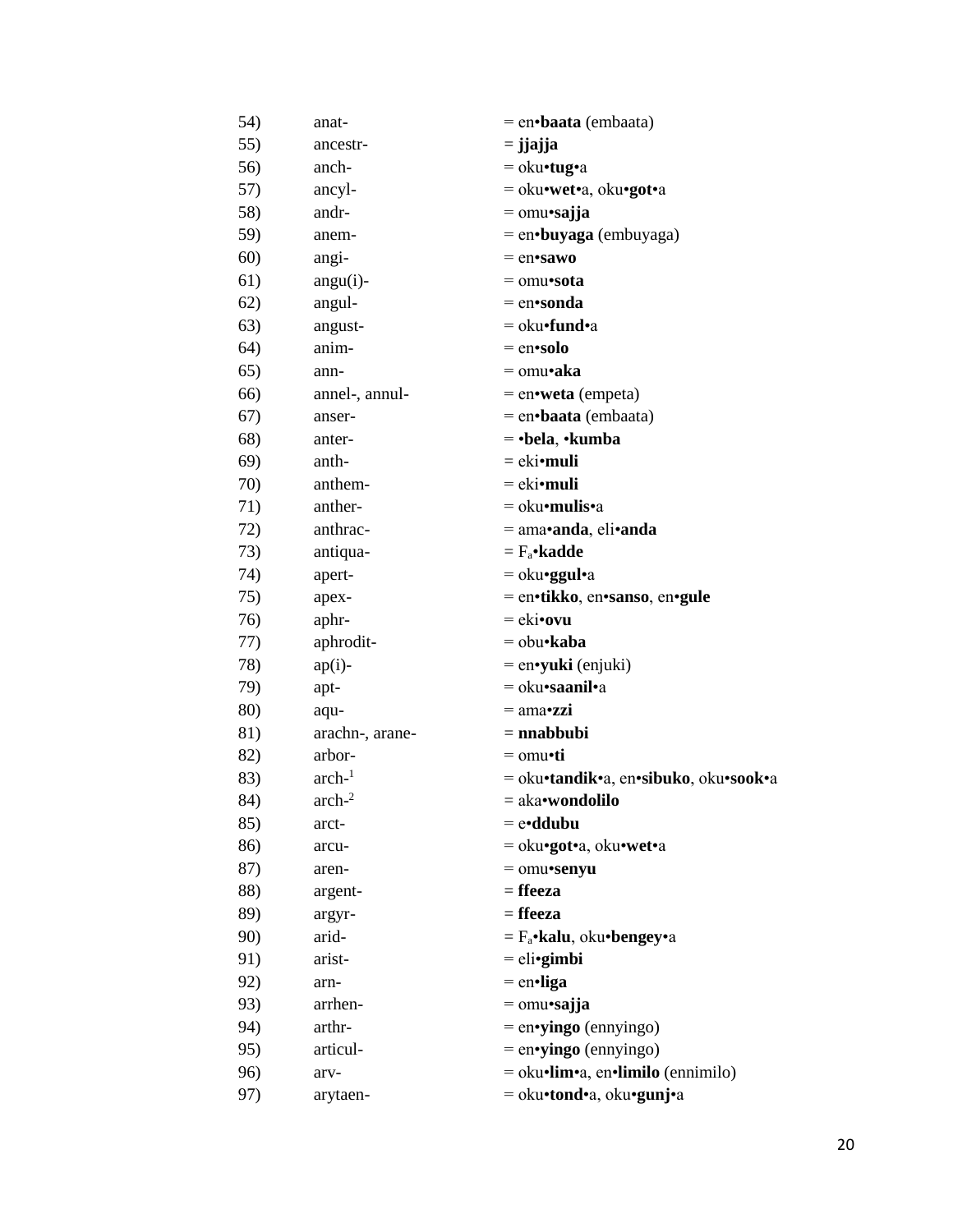| 98)  | asc-                   | = eli•liba (eddiba), en•sawo               |
|------|------------------------|--------------------------------------------|
| 99)  | asin-                  | $=$ en $\cdot$ logoyi (endogoyi)           |
| 100) | asper-                 | = oku•kalabul•a                            |
| 101) | aspid-                 | $=$ en•gabo                                |
| 102) | aster-, astr-          | = en•munyeenye (emmunyeenye)               |
| 103) | asthen-                | $= F_a \cdot nafu$ , $F_a \cdot yongobevu$ |
| 104) | atav-                  | $=$ j $jajja$                              |
| 105) | atm-                   | = omu•kka                                  |
| 106) | atr-                   | = oku• <b>ddugal</b> •a, oku•zig•a         |
| 107) | atri-                  | $=$ eki•senge                              |
| 108) | auchen-                | $=$ en•singo                               |
| 109) | audi-                  | $=$ oku•wulil•a                            |
| 110) | aul-                   | = en•jele (endele), omu•lenge              |
| 111) | aur-                   | $=$ zzaabu                                 |
| 112) | $aur(i)$ -             | = oku•tu, oku•wuliliz•a                    |
| 113) | austr-                 | = obu•kiikaddyo                            |
| 114) | aut-                   | $= Fpro \cdot e / \nokka$                  |
| 115) | autumn-                | = eki•engela                               |
| 116) | aux-                   | $=$ oku•yongel•a                           |
| 117) | auxili-                | = oku•yamb•a, oku•wagil•a                  |
| 118) | av-                    | $=$ j $jajja$                              |
| 119) | $av(i)$ -              | = en•nyonyi                                |
| 120) | axill-                 | = en•kwawa                                 |
| 121) | bacill-                | $=$ aka• <b>ggo</b>                        |
| 122) | bacteri-               | $=$ aka•ggo                                |
| 123) | badi-                  | $=$ omu•wemba                              |
| 124) | baeni-                 | = okw•etogoonyol•a                         |
| 125) | baleen-                | $=$ lukwata                                |
| 126) | balant-                | $=$ en•lyanga (endyanga)                   |
| 127) | barb-                  | $= eki$ •levu                              |
| 128) | $bar(y)$ -             | $=$ obu•zito                               |
| 129) | bas-                   | $=$ omu•singi                              |
| 130) | bat-                   | $=$ oku•sangik•a                           |
| 131) | bath-                  | = obu•gulumivu, obu•ssi, obu•ziba          |
| 132) | batrach-               | $= eki\cdot$ kele                          |
| 133) | bdell-                 | $=$ oku•wuut•a                             |
| 134) | bel-                   | = aka•saale, oku•las•a                     |
| 135) | benth-                 | $=$ obu•ssi, obu•ziba                      |
| 136) | $bi-1$                 | $=$ $F_{num}$ •bili                        |
| 137) | $\rm bi$ <sup>-2</sup> | $=$ obu•lamu                               |
| 138) | bil-                   | $=$ aka•lulwe                              |
| 139) | bin-                   | $=$ omu•gogo                               |
| 140) | blast-                 | $=$ omu•tunsi                              |
| 141) | blatt-                 | $=$ en•yenje (ennyenje)                    |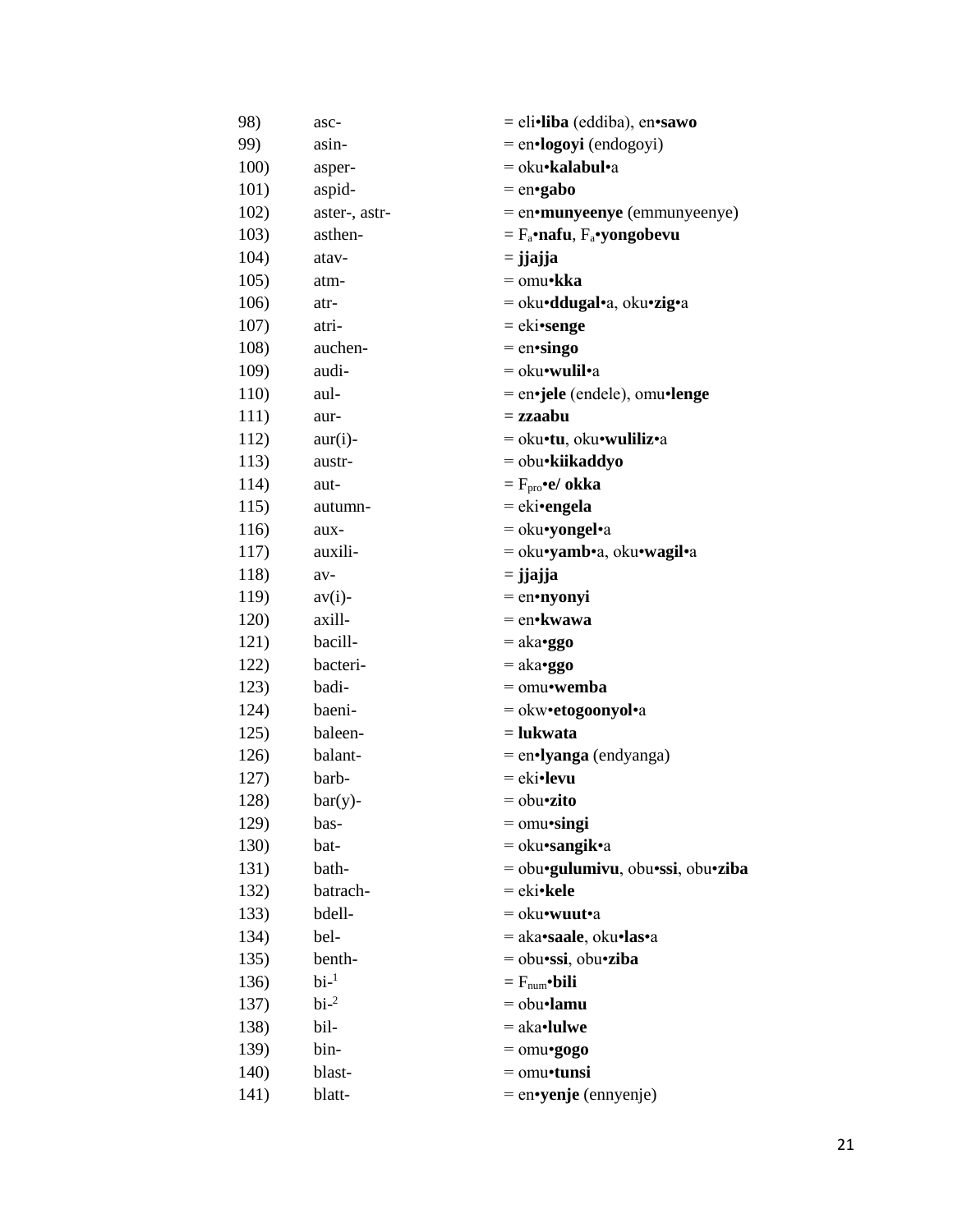| 142)         | blem (at)-     | = oku•sawuk•a                                   |
|--------------|----------------|-------------------------------------------------|
| 143)         | blenn-         | $=$ emi•nyila, olu•naanu                        |
| 144)         | blep-          | $=$ oku•lab•a                                   |
| 145)         | blephar-       | = eki•kowe                                      |
| 146)         | bo-            | $=$ en•te                                       |
| 147)         | bol-           | = oku•sawuk•a                                   |
| 148)         | bolet-, bolit- | $=$ aka•tiko                                    |
| 149)         | bor-           | $=$ $F_a$ •li, oku•ly•a                         |
| 150)         | bore-          | = obu•kiikakkono                                |
| 151)         | bos-, bov-     | $=$ en•te                                       |
| 152)         | bosc-          | $=$ oku•ly•a                                    |
| 153)         | botan-         | = eki•mela                                      |
| 154)         | bothr-         | $=$ olu•nyaafa                                  |
| 155)         | borty-         | $=$ omu•zabbibu                                 |
| 156)         | brachi-        | $=$ omu• $\bf{kono}$                            |
| 157)         | brachy-        | $=$ $F_a$ •mpi, $F_a$ •tono                     |
| 158)         | brady-         | = olu•lembe, oku•lemb•a, oku•soob•a             |
| 159)         | branchi-       | $=$ en $\cdot$ laka (endaka)                    |
| 160)         | brassic-       | $=$ en•boga (emboga)                            |
| 161)         | $brev(i)$ -    | $= F_a$ •mpi, $F_a$ •tono, $F_a$ •funda         |
| 162)         | bronch-        | $=$ omu•milo                                    |
| 163)         | brum-          | $=$ obu•titi                                    |
| 164)         | bry-           | = en•konge, oku•tint•a                          |
| 165)         | bu-            | $=$ en•te                                       |
| 166)         | bucc-          | $=$ olu $\cdot$ ba, eli $\cdot$ yuuga (ejjuuga) |
| 167)         | buccin-        | $=$ eli•lenge (eddenge)                         |
| 168)         | bun-           | $=$ aka•tunnumba                                |
| 169)         | burs-          | $=$ eli•liba (eddiba)                           |
| <b>170</b> ) | byth-          | $=$ ebu•ziba                                    |
| 171)         | caco-          | $= F_a \bullet bi$                              |
| 172)         | cad-           | = oku•gw•a, omu•tulumbi                         |
| 173)         | caec-          | $= F_a$ •zibe                                   |
| 174)         | caed-          | = oku•tt•a                                      |
| 175)         | caement-       | $=$ sseminti                                    |
| 176)         | caen-          | $= F_a$ •ggya                                   |
| 177)         | $cal^{-1}$     | $=$ $F_a$ •lungi                                |
| 178)         | $cal^{-2}$     | $=$ oku•oky•a, eli•bugumu (ebbugumu)            |
| 179)         | calc-          | $=$ en•noni                                     |
| 180)         | calce-         | $=$ en•gato                                     |
| 181)         | calic-         | $=$ en $\cdot$ tamu                             |
| 182)         | call-          | $=$ $F_a$ ·lungi, $F_a$ ·balagavu               |
| 183)         | calv-          | = oku•mw•a, eki•walaata                         |
| 184)         | calypt-        | = oku•kwek•a, oku•saanikil•a, oku•siikiliz•a    |
| 185)         | cambi-         | = oku•waanyis•a                                 |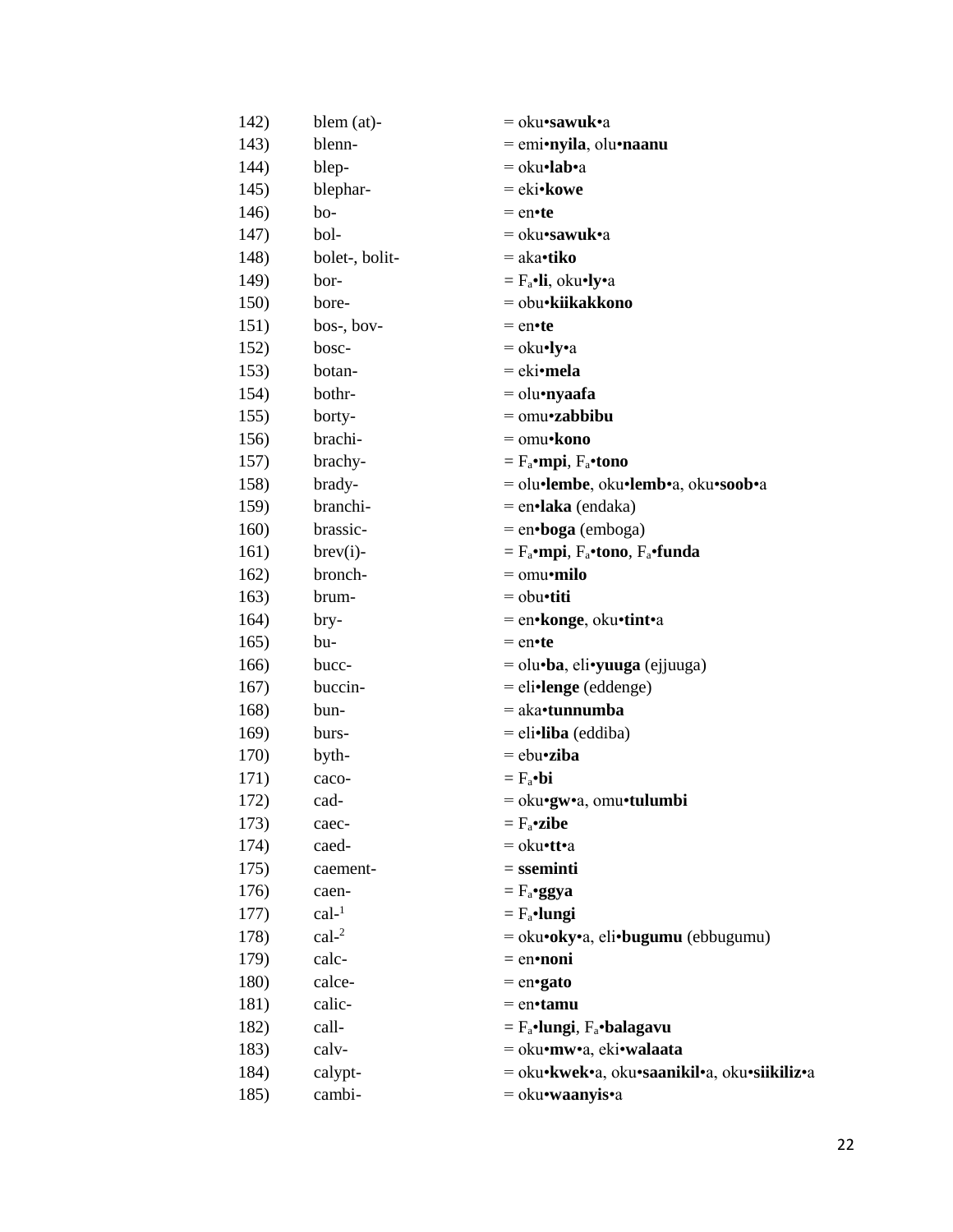| 186)         | camel-                    | $=$ en•nghamiya (ennghamiya)     |
|--------------|---------------------------|----------------------------------|
| 187)         | $\text{camp-}^1$          | $= eki\cdot \textbf{saawe}$      |
| 188)         | camp- $2$                 | = oku•got•a, oku•get•a           |
| 189)         | campan-                   | $=$ eki•de                       |
| <b>190</b> ) | $\text{can}$ <sup>1</sup> | $=$ $F_a$ •elu, $F_a$ •eluyelu   |
| 191)         | $\text{can-}^2$           | $=$ oku•yimb•a                   |
| 192)         | canal-                    | $=$ omu $\cdot$ kutu             |
| 193)         | cand-                     | = oku•tukul•a                    |
| 194)         | $can(i)$ -                | $=$ en $\cdot$ bwa (embwa)       |
| 195)         | canta-                    | $=$ oku•yimb•a                   |
| 196)         | cap-                      | = oku•tegeel•a                   |
| 197)         | capill-                   | $=$ olu•viili                    |
| 198)         | capti-                    | $=$ omu•twe                      |
| 199)         | $capr^{-1}$               | = en•buzi (embuzi)               |
| 200)         | $capr-2$                  | $=$ en•gili                      |
| 201)         | caps-                     | = oku• <b>kavvul</b> •a          |
| 202)         | $\text{carbo}(n)$ -       | $=$ ama• anda                    |
| 203)         | carchar-                  | $=$ oku•songez•a, $F_a$ •songovu |
| 204)         | cardi-                    | $=$ omu•tima                     |
| 205)         | carin-                    | $=$ omu•gongo                    |
| 206)         | carn-                     | $=$ en•nyama                     |
| 207)         | $carp-1$                  | $= eki \cdot b$ ala              |
| 208)         | $\text{carp-}^2$          | = eki•seke                       |
| 209)         | cary-                     | = eki•nyeebwa, omu•lamwa         |
| 210)         | caten-                    | $=$ olu•jegele                   |
| 211)         | caud-                     | = omu•kila                       |
| 212)         | caul-                     | = en·luli (enduli)               |
| 213)         | caus-                     | = oku•leetel•a                   |
| 214)         | cavern-                   | $=$ en•wuku (empuku)             |
| 215)         | ceb-                      | $=$ en•kima                      |
| 216)         | celer-                    | = oku•anguw•a                    |
| 217)         | celid-                    | = eli•gondo (eggondo)            |
| 218)         | cent <sup>1</sup>         | = eki• <b>kumi</b>               |
| 219)         | cent <sup>2</sup>         | $=$ oku•mit•a                    |
| 220)         | centr-                    | = ama•kkati, wa•kati             |
| 221)         | cephal-                   | $=$ obu•ongo, omu•twe            |
| 222)         | cer-                      | $=$ en•vumbo                     |
| 223)         | $cer(at)$ -               | $=$ eli•yembe (ejjembe)          |
| 224)         | cer-                      | $=$ omu•kila                     |
| 225)         | cereal-                   | $=$ en•weke (empeke)             |
| 226)         | cerebri-                  | $=$ obu•ongo                     |
| 227)         | certe-                    | $= F_a$ •kakafu                  |
| 228)         | cervic-                   | $=$ en•singo                     |
| 229)         | cess-                     | = oku•dd•a, oku•gend•a           |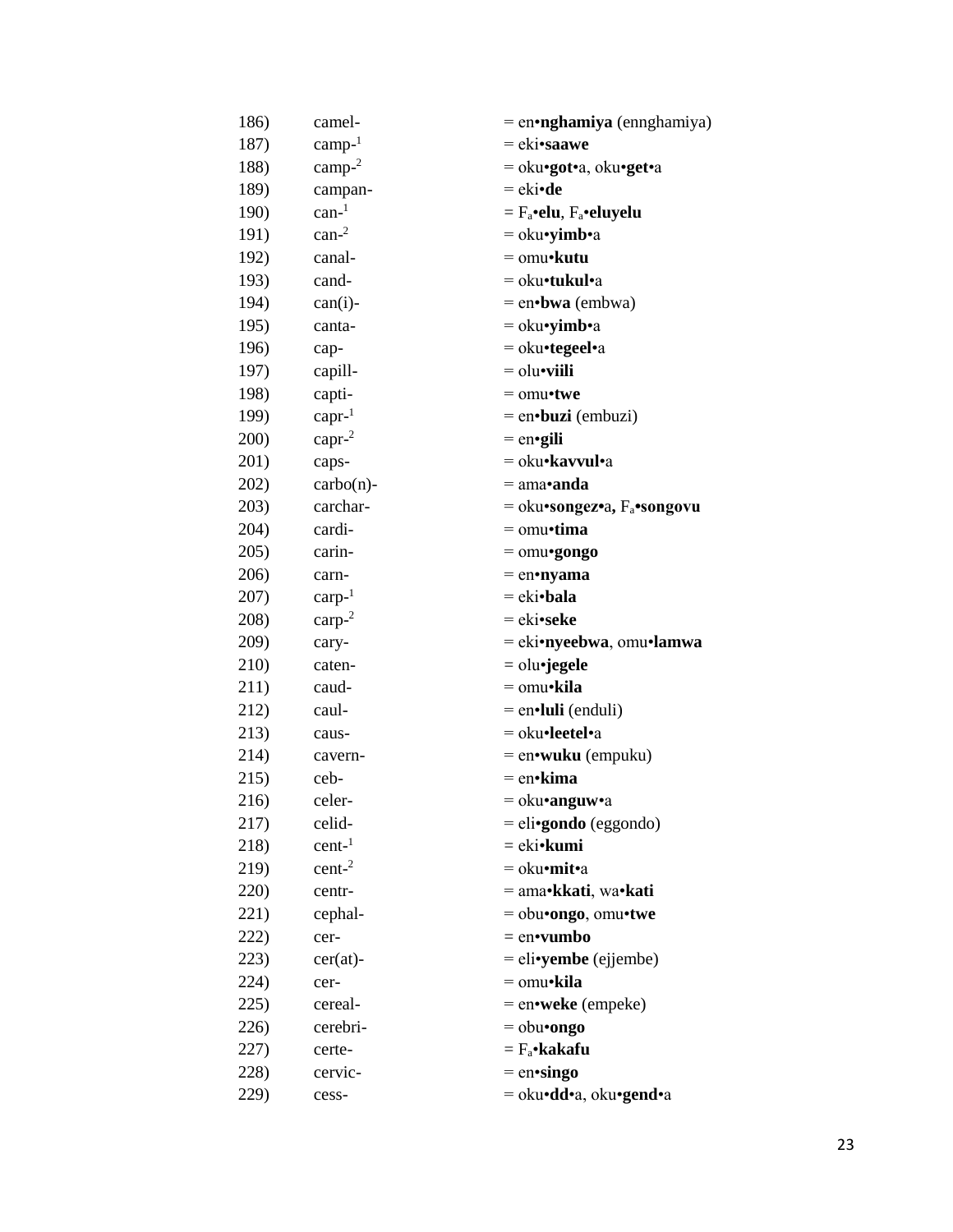| 230) | cest-            | = olu•koba, olu•tambi                                   |
|------|------------------|---------------------------------------------------------|
| 231) | cet-             | $= \omega$ •lukwata (lukwata)                           |
| 232) | cib-             | $=$ en•mele (emmele)                                    |
| 233) | cili-            | $=$ eki• kowe                                           |
| 234) | cinet-           | $=$ oku•ejjulul•a                                       |
| 235) | ciner-           | $=$ eli•vu (evvu)                                       |
| 236) | cire-            | $=$ en•kulungo                                          |
| 237) | cirr-            | $=$ aka•booya                                           |
| 238) | citr-            | $=$ omu•limaawa                                         |
| 239) | clad-            | $=$ eli $\cdot$ tabi (ettabi)                           |
| 240) | clav-            | $=$ olu•ala                                             |
| 241) | $clav(i)$ -      | $=$ eki•sumuluzo, en•kufulu (ekkufulu)                  |
| 242) | clin-            | $=$ oku•esigam•a                                        |
| 243) | clitor-          | $=$ omu•sino                                            |
| 244) | clus-            | $=$ oku•sib•a                                           |
| 245) | cnem-            | $=$ olu•teega                                           |
| 246) | cocc-            | $=$ omu•lamwa                                           |
| 247) | cochl-           | = eli•kovu (ekkovu)                                     |
| 248) | coel-            | = eki•wowongole                                         |
| 249) | coen-            | $= F_{\text{nom}}$ • $S$ •gana, $F_{\text{pro}}$ •awamu |
| 250) | coet-            | $=$ en $\bullet$ fo                                     |
| 251) | cole-            | $=$ eki•laato                                           |
| 252) | $\text{coll-}1$  | $=$ en•singo                                            |
| 253) | $\text{coll-}^2$ | $=$ en•noni                                             |
| 254) | $coll(i)$ -      | $=$ olu•sozi                                            |
| 255) | color-           | $=$ e•langi                                             |
| 256) | colp-            | $=$ olu $\cdot$ laato                                   |
| 257) | columb-          | $=$ eli•yuba (ejjuba)                                   |
| 258) | columell-        | $=$ en•wagi (empagi)                                    |
| 259) | colymb-          | $=$ oku•wug•a                                           |
| 260) | comit-           | = oku•welekel•a                                         |
| 261) | commun-          | $=$ eki•nywi                                            |
| 262) | conch-           | = eli•sonko (essonko)                                   |
| 263) | condyl-          | $=$ en• $k$ ufu                                         |
| 264) | coni-            | $=$ en $\cdot$ fuufu                                    |
| 265) | cont-            | = eli•fumu (effumu)                                     |
| 266) | $\text{cop-}^1$  | $=$ oku•nafuy•a                                         |
| 267) | $\text{cop-}^2$  | $=$ e•kasi                                              |
| 268) | copr-            | $= \text{ama-}zi$                                       |
| 269) | copul-           | $=$ oku•gatt•a                                          |
| 270) | cord-            | $=$ omu•tima                                            |
| 271) | cordyl-          | $=$ en• $k$ ufu                                         |
| 272) | $\text{cori-}1$  | $=$ eli•liba (eddiba)                                   |
| 273) | $\text{cori-}^2$ | $=$ eki• $ku$                                           |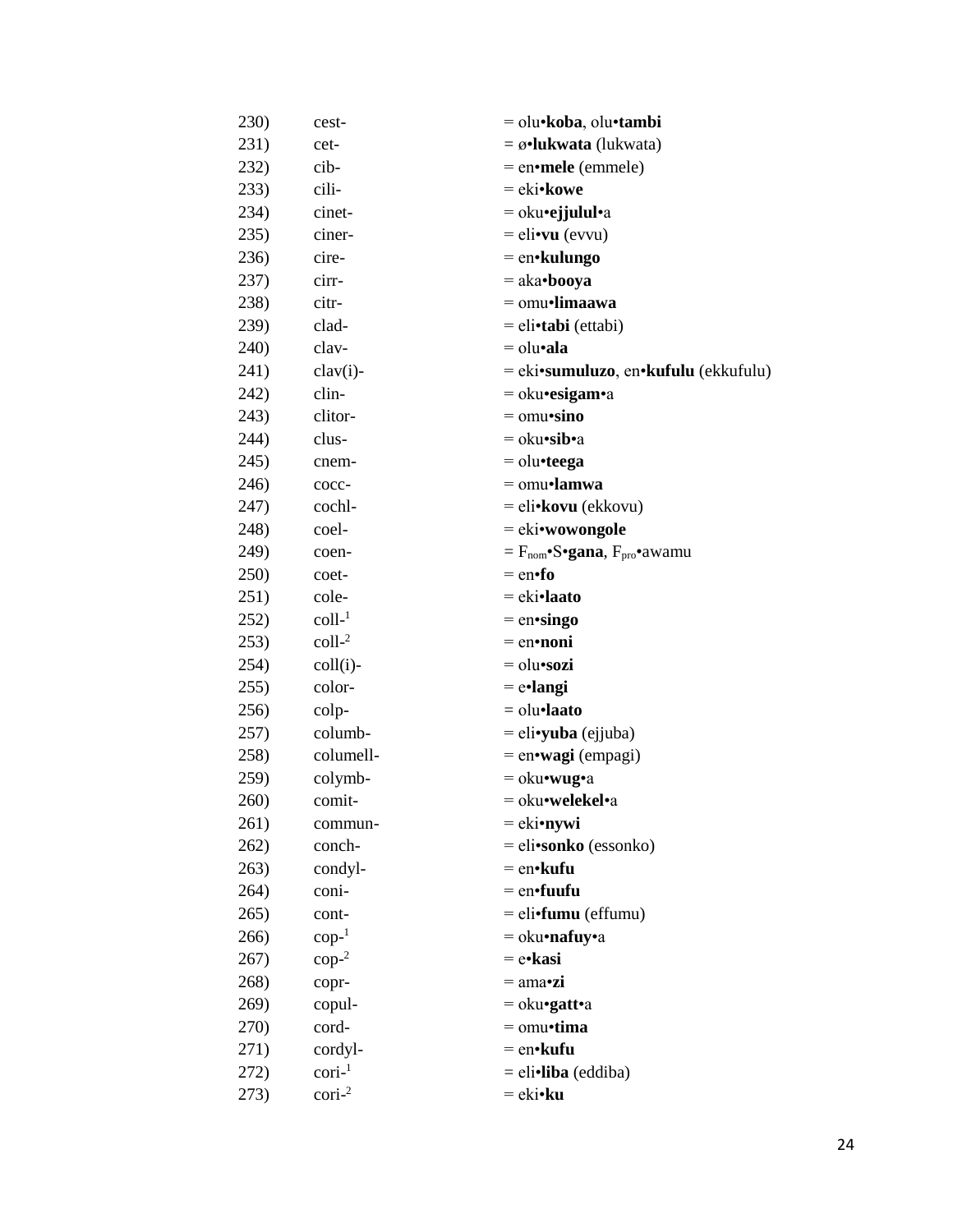| 274)            | corn-             | $=$ en•konge                                  |
|-----------------|-------------------|-----------------------------------------------|
| 275)            | cornu-            | $=$ eli•yembe (ejjembe)                       |
| 276)            | coron-            | $=$ en•gule                                   |
| 277)            | corpor-, corpus-  | $=$ omu•bili                                  |
| 278)            | cortex-, cortic-  | $=$ olu $\cdot$ kuta                          |
| 279)            | coryn-            | = en•buukuuli (embuukuuli)                    |
| 280)            | cost-             | $=$ olu $\bullet$ biliizi                     |
| 281)            | $COX-$            | $=$ aka•bina, en•binabina (embinabina)        |
| 282)            | crani-            | $=$ eki•wanga                                 |
| 283)            | crass-            | $= F_a$ •ziyivu                               |
| 284)            | crater-           | = eki•bya, omu•zindaalo                       |
| 285)            | cre-              | $=$ en•nyama                                  |
| 286)            | $crem(a)$ -       | = oku•leebeet•a                               |
| 287)            | crepid-, crepis-  | $=$ oku•sinziil•a                             |
| 288)            | cri-              | $=$ en•liga (endiga)                          |
| 289)            | cribr-            | = eki•kunnghunta                              |
| 290)            | cric-             | = omu•kuufu                                   |
| 291)            | $crin-1$          | $=$ en•viili                                  |
| 292)            | crin <sup>2</sup> | $=$ eli•langa (eddanga)                       |
| 293)            | $crin-3$          | $=$ oku•fulumy•a                              |
| 294)            | crisp-            | $=$ oku•funyafuny•a                           |
| 295)            | $cruc(i)$ -       | $=$ omu•saalaba                               |
| 296)            | $cru($ or $)-$    | $=$ omu•saayi                                 |
| 297)            | crur-, crus-      | $=$ eki•sambi                                 |
| 298)            | crust-            | $= eki\cdot$ kalappwa                         |
| 299)            | cry-              | $=$ $F_a$ •nnyogovu                           |
| 300)            | crypt-            | = oku•kwek•a, oku•kis•a                       |
| 301)            | cten-             | $= eki\cdot\text{sanilizo}$                   |
| 302)            | $cub-$            | = oku•ebak•a                                  |
| 303)            | cubit-            | = olu•kokola                                  |
| 304)            | cucul-            | $= \omega$ •kaamukuukulu (kaamukuukulu)       |
| 305)            | culin-            | = eli•fumbilo (effumbilo)                     |
| 306)            | culmen-           | = en•tikko                                    |
| 307)            | cultr-            | $=$ aka• <b>ambe</b>                          |
| 308)            | cumul-            | $=$ en $\cdot$ tuumu                          |
| 309)            | cune-             | $=$ en•wano (empano)                          |
| 31 <sub>0</sub> | cunicul-          | $=$ aka•myu                                   |
| 311)            | cup-              | = eki•kopo                                    |
| 312)            | cupr-             | = eki•komo, kuprumu                           |
| 313)            | curv-             | $=$ oku•wet•a                                 |
| 314)            | cuspid-           | $=$ aka•songezo                               |
| 315)            | cut-              | $=$ olu $\cdot$ susu                          |
| 316)            | cyan-             | $= \boldsymbol{\emptyset}$ •bbululu (bbululu) |
| 317)            | cycl-             | = en•kulungo                                  |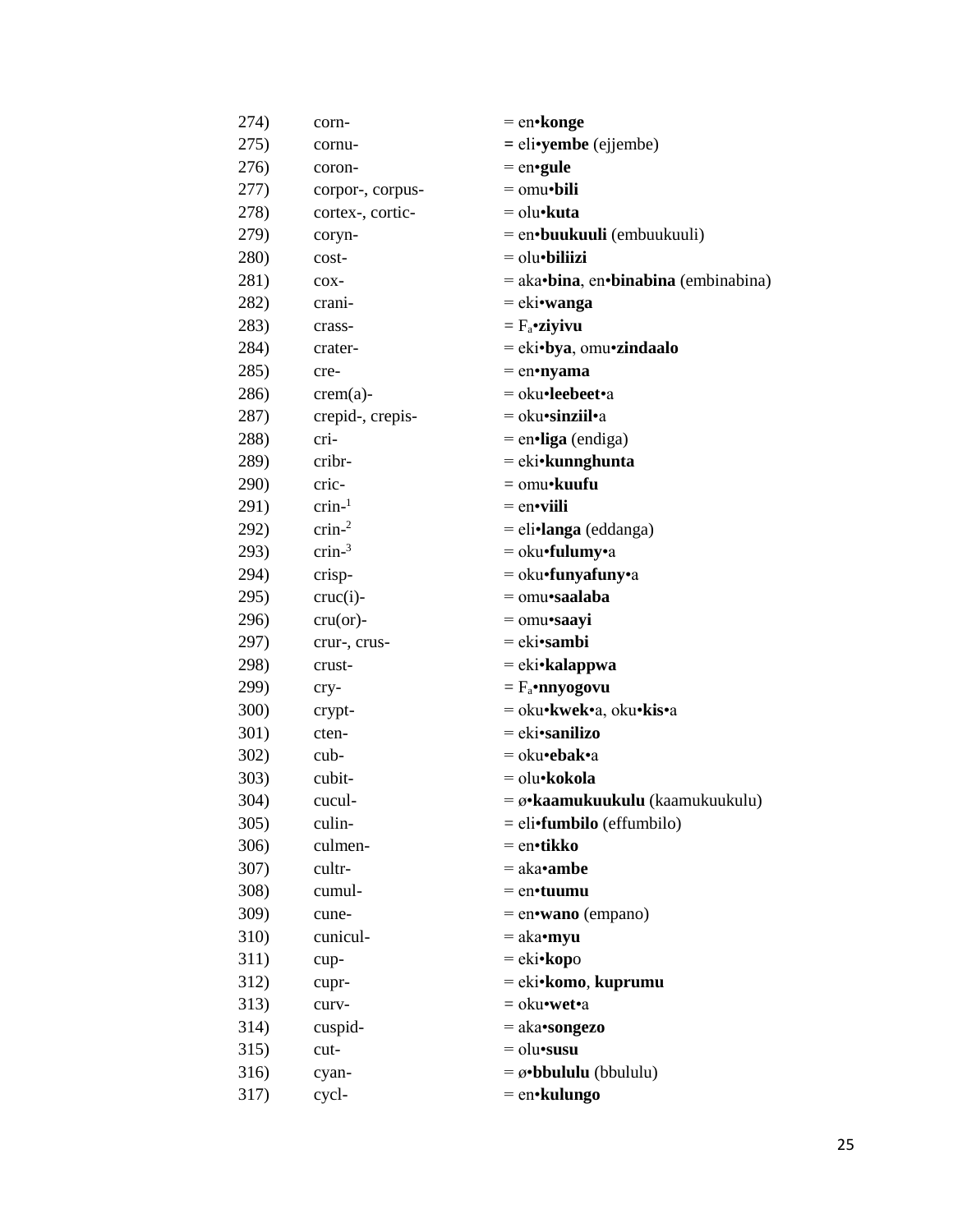| 318)         | cymb-               | $=$ eli•ato                                              |
|--------------|---------------------|----------------------------------------------------------|
| 319)         | cyn-                | $=$ en•bwa (embwa)                                       |
| <b>320</b> ) | cyph-               | = oku•wet•a                                              |
| 321)         | cyst-               | $=$ en•sunduba                                           |
| 322)         | cyt-                | $=$ aka•senge                                            |
| 323)         | cha-, chas-, chaen- | $=$ oku•ayuuya                                           |
| 324)         | chaer-              | $=$ oku•sanyuk•a                                         |
| 325)         | chaet-              | $=$ eli•yoba (ejjoba)                                    |
| 326)         | chalaz-             | $=$ omu•zilakkuba                                        |
| 327)         | chalic-             | $=$ en•noni                                              |
| 328)         | $char(i)$ -         | $=$ eli•sanyu (essanyu)                                  |
| 329)         | chas-               | $=$ olu•nyaafa                                           |
| <b>330)</b>  | cheimat-            | $=$ obu•titi                                             |
| 331)         | chel-               | $= \omega$ •makansi (makansi)                            |
| 332)         | chen-               | $=$ en $\cdot$ baata (embaata)                           |
| 333)         | chil-               | $=$ omu•mwa                                              |
| 334)         | chimaer-            | $=$ en•buzi (embuzi)                                     |
| 335)         | chion-              | $=$ omu•zila                                             |
| 336)         | chlamyd-            | $= eki\cdot zibaawo$                                     |
| 337)         | choer-              | $=$ en•bizzi (embizzi)                                   |
| 338)         | chol-               | $=$ aka•lulwe                                            |
| 339)         | chondr-             | $=$ en•weke (empeke)                                     |
| <b>340</b> ) | chord-              | $=$ omu•guwa                                             |
| 341)         | chori-              | $=$ olu $\cdot$ susu                                     |
| 342)         | chort-              | $=$ eli•lundilo (eddundilo)                              |
| 343)         | $chrom(at)$ -       | $=$ e•langi                                              |
| 344)         | chron-              | = eki•seela                                              |
| 345)         | chrys-              | $= \omega$ <b>zaabu</b> (zaabu), <b>aurumu</b>           |
| 346)         | chthon-             | $=$ eli•taka (ettaka)                                    |
| 347)         | dac-                | $=$ oku•bojj•a                                           |
| 348)         | dacry-              | $=$ eli•ziga (ezziga)                                    |
| 349)         | daetyl-             | $=$ en•galo, ebi•gele                                    |
| 350)         | dasy-               | $=$ $F_a$ •nnamuviili                                    |
| 351)         | dect-               | = oku•lumw•a                                             |
| 352)         | del-                | $=$ oku•labik•a                                          |
| 353)         | delic-              | $=$ $F_a$ •lungi, $F_a$ •woomu                           |
| 354)         | delphy-             | $= \omega$ •nnabaana (nnabaana), F <sub>n</sub> •anawilo |
| 355)         | dem-                | $=$ omu•ntu                                              |
| 356)         | dendr-              | $=$ omu•ti                                               |
| 357)         | dens-               | $=$ $F_a$ •ziyivu                                        |
| 358)         | dent-               | $=$ eli•nnyo                                             |
| 359)         | der-                | $=$ en•singo                                             |
| 360)         | $derm(at)$ -        | $=$ olu $\cdot$ susu                                     |
| 361)         | desm-               | $=$ olu•ebagyo                                           |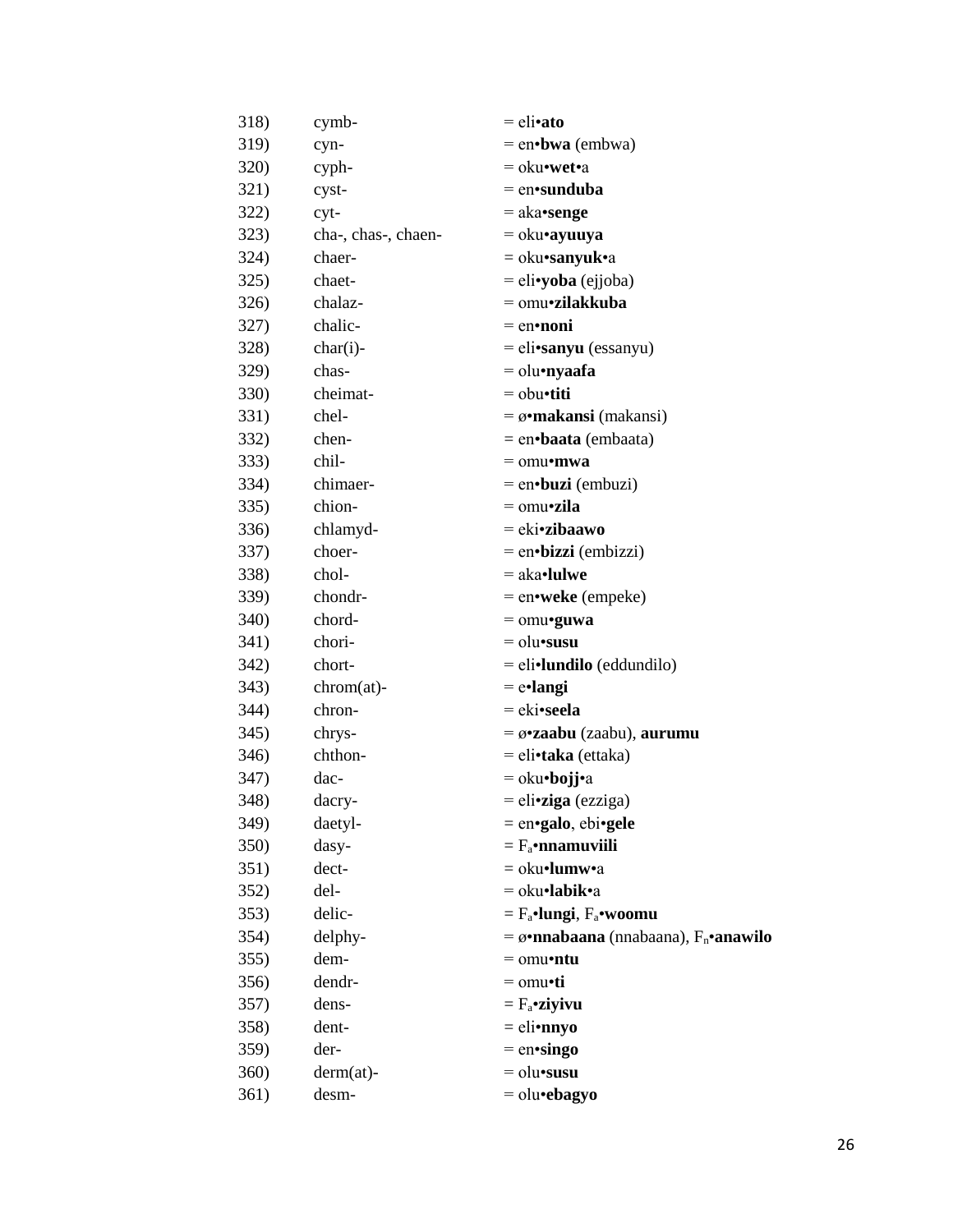| 362)         | $deut(er)$ -   | = oku <b>∙ddilil•</b> a                         |
|--------------|----------------|-------------------------------------------------|
| 363)         | dextr-         | $= \omega \cdot ddy$ o (ddyo); omu $\cdot$ kugu |
| 364)         | di-            | $=$ $F_{num}$ •bili $F_a$ •bilibaze             |
| 365)         | dicho-         | = oku• <b>awul•</b> a, F <sub>a</sub> •bilibaze |
| 366)         | dicty-         | = aka• <b>timba</b>                             |
| 367)         | didym-         | $=$ omu•longo                                   |
| 368)         | digit-         | = en•galo, obu•sammambilo                       |
| 369)         | $\dim^{-1}$    | = oku•tiis•a                                    |
| 370)         | $\dim^{-2}$    | = oku• <b>zung</b> •a                           |
| 371)         | dipl-          | $= F_a$ •bilibaze                               |
| 372)         | dir-           | $=$ en•singo                                    |
| 373)         | dis-           | $= \cdot C^*$ ula, $\cdot U$ ta                 |
| 374)         | disc-          | = eki•sowaani                                   |
| 375)         | diss-          | = oku• <b>awul•</b> a                           |
| 376)         | dist(a)        | = oku• <b>esuul•</b> a                          |
| 377)         | divers-        | = oku• <b>awuk</b> •a                           |
| 378)         | divid-, divis- | $=$ oku•gabany•a                                |
| 379)         | doli-          | $=$ eli•togelo (ettogelo)                       |
| 380)         | dolich-        | $=$ $F_a$ •wanvu, $F_a$ •gazi                   |
| 381)         | dom-           | = e•ka                                          |
| 382)         | domin-         | $=$ oku•fug•a                                   |
| 383)         | dors-          | $=$ omu•gongo                                   |
| 384)         | dory-          | = omu•kiikilo                                   |
| 385)         | $d$ ox-        | = oku• <b>kkiliz•</b> a                         |
| 386)         | $draco(n)$ -   | = omu•sota                                      |
| 387)         | drepan-        | = omu•sal•a                                     |
| 388)         | dril-          | $=$ olu•silinnghanyi                            |
| 389)         | drom-          | = oku <b>•dduk•</b> a                           |
| <b>390</b> ) | dros-          | $=$ omu•sulo                                    |
| 391)         | dry-           | = omu•ti                                        |
| 392)         | dubi-          | $= F_a \cdot$ nnankulubbilye                    |
| 393)         | $duc(t)$ -     | = oku•genz•a, oku•tambuz•a                      |
| 394)         | dum-           | = eki•saka                                      |
| 395)         | duoden-        | $=$ kkumi na $F_{num}$ •bili                    |
| 396)         | duplic-        | $= F_a$ •bilibaze                               |
| 397)         | dur-           | $= F_a$ •gumu                                   |
| 398)         | dy-            | = oku•sabik•a                                   |
| 399)         | dynam-         | $=$ ama•anyi                                    |
| 400)         | dyt-           | = oku•ebbik•a                                   |
| 401)         | ebur-          | $=$ eli•sanga (essanga)                         |
| 402)         | echi-          | $=$ omu•sota                                    |
| 403)         | echin-         | $= \omega$ •nnamunnungu (nnamunnungu)           |
| 404)         | echthr-        | = oku•kyaw•a, omu•labe                          |
| 405)         | elaph-         | = eli•taka (ettaka)                             |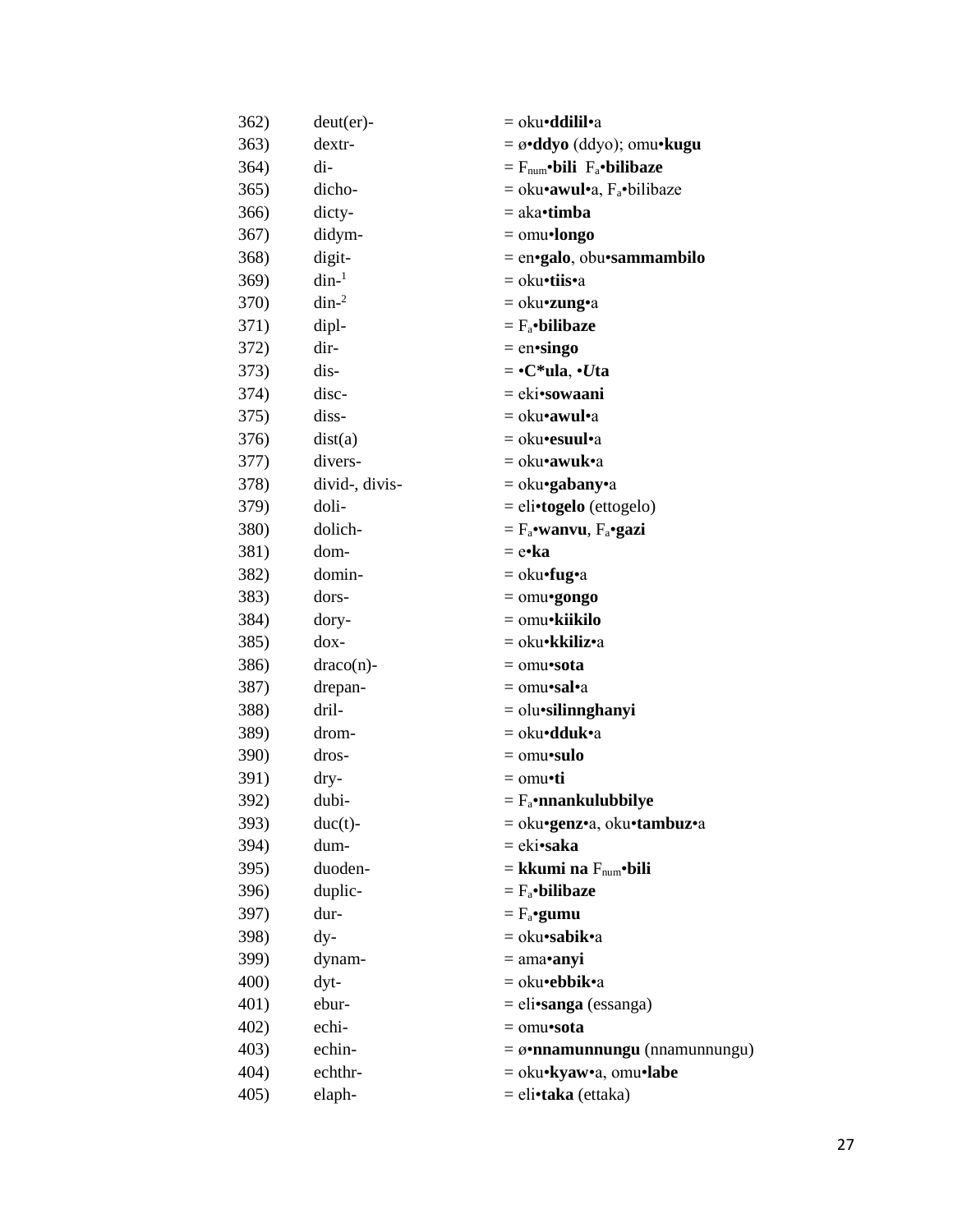| 406) | elasm-          | $=$ olu•bangali                    |
|------|-----------------|------------------------------------|
| 407) | elast-          | = oku•naanuul•a                    |
| 408) | $elat-1$        | = oku•tandulul•a                   |
| 409) | $elat-2$        | = oku• <b>kuumiil•</b> a           |
| 410) | electr-         | = ama• <b>meeme</b>                |
| 411) | elegant-        | = oku•londob•a                     |
| 412) | element-        | = en•sooka                         |
| 413) | elephant-       | $=$ en•yovu (enjovu)               |
| 414) | eleuthero-      | $=$ oku•etaay•a                    |
| 415) | elytr-          | $= eki\cdot$ sabikilo              |
| 416) | emet-           | = oku•sesem•a                      |
| 417) | empir-          | = oku•emanyiiz•a                   |
| 418) | emunct-         | = oku•kyuluz•a                     |
| 419) | encephalo-      | $=$ obu•ongo                       |
| 420) | enchely-        | $=$ en•sonzi                       |
| 421) | $ens(i)$ -      | = eki•tala                         |
| 422) | enter-          | = e•nda                            |
| 423) | epeir-          | = olu• <b>kalu</b>                 |
| 424) | ephesti-        | = ama•siga, Fa•sigakwa             |
| 425) | ephippi-        | $=$ en $\cdot$ balaasi (embalaasi) |
| 426) | equ-            | = en•balaasi (embalaasi)           |
| 427) | erem-           | $=$ eli•lungu (eddungu)            |
| 428) | ereps-          | $=$ oku•mulungul•a                 |
| 429) | erg-            | $=$ oku•kol•a                      |
| 430) | eri-            | = eki•oya                          |
| 431) | erodi-          | = ssekanyolya                      |
| 432) | err-            | = oku•etaay•a                      |
| 433) | erythr-         | $=$ $F_a$ •myukilivu, $F_a$ •myufu |
| 434) | esculent-       | = oku•liik•a                       |
| 435) | eth-            | $=$ en•yisa (empisa)               |
| 436) | ethm-           | = aka•kunnghunta                   |
| 437) | etym-           | $=$ e•nnono, wawu                  |
| 438) | eury-           | $=$ $F_a$ •gazi, oku•gaziw•a       |
| 439) | excels-         | = oku•sukk•a                       |
| 440) | exigu-          | $=$ $F_a$ •tono                    |
| 441) | eximi-          | = oku•jagalal•a                    |
| 442) | exter-, extern- | $=$ e•bwelu                        |
| 443) | extrem-         | = obu• <b>sammambilo</b>           |
| 444) | fab-            | = eki•janjaalo                     |
| 445) | faber-          | $=$ omu•kugu                       |
| 446) | faci-           | $= eki$ •enyi, kungulu             |
| 447) | fiss-           | = oku• <b>as</b> •a                |
| 448) | fistul-         | $=$ omu•lele                       |
| 449) | fix-            | $=$ $F_a$ •nywevu                  |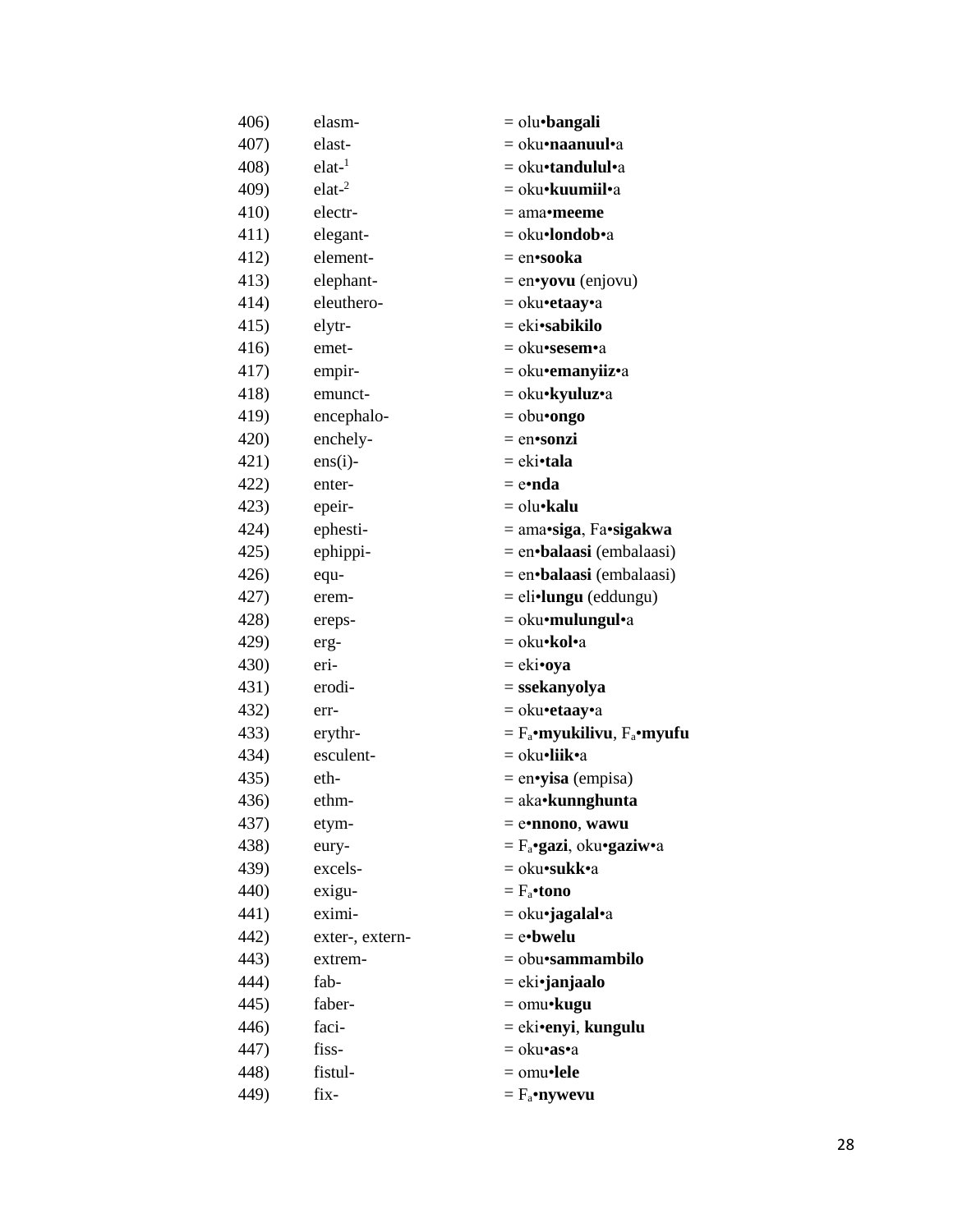| 450) | flabell-            | $=$ en•booko (embooko)                    |
|------|---------------------|-------------------------------------------|
| 451) | flagell-            | $=$ ki•booko                              |
| 452) | flamm-              | $=$ omu•lilo                              |
| 453) | $flat(t)$ -         | = oku•fuuw•a                              |
| 454) | flav-               | = kyenvu                                  |
| 455) | flect-, flex-       | = oku•wet•a, oku•funy•a                   |
| 456) | flor-               | $=$ oku•kulugguk•a                        |
| 457) | flur-               | = oku• <b>kulugguk</b> •a                 |
| 458) | fluctu-             | = omu•ala, oku•kulugguk•a                 |
| 459) | fluvi-              | = omu•gga, oku•alaal•a                    |
| 460) | foc-                | $=$ eki•oto                               |
| 461) | fodi-               | = oku•ziik•a, oku•sim•a                   |
| 462) | $f$ oet- $1$        | = aka•konkomi                             |
| 463) | foet $-2$           | $=$ oku•wuny•a                            |
| 464) | foli-               | $=$ olu•lagala                            |
| 465) | $foll(i)$ -         | $=$ omu•vubo                              |
| 466) | fom-                | $=$ olu $\bullet$ fuuzi                   |
| 467) | fons-, font-        | $=$ en•sulo                               |
| 468) | fora-               | = oku•botol•a                             |
| 469) | forfic-             | $=$ makansi                               |
| 470) | form-               | $= eki\cdot kula$                         |
| 471) | formic-             | $=$ en•kuyege                             |
| 472) | fornic-             | $= eki$ •yitililwa                        |
| 473) | foss-               | = oku• <b>wuukuul</b> •a                  |
| 474) | fove-               | = olu•nyaafa                              |
| 475) | fract-, frag-       | = oku•meny•a                              |
| 476) | fren-               | = olu•koba                                |
| 477) | frequent-           | = eli•yenjeel•a, oku•ddinnghan•a          |
| 478) | frig-               | = oku•tiiwal•a                            |
| 479) | frond-, frons-      | = eli•lagala (eddagala)                   |
| 480) | frons-, front-      | = eki•enyi                                |
| 481) | fru-, fruct-, frug- | = eki•bala                                |
| 482) | frutic-             | = eki•saka                                |
| 483) | fuc-                | $=$ aka•alga                              |
| 484) | fug-                | = oku• <b>dduk•</b> a, oku• <b>gob•</b> a |
| 485) | fulg-               | = oku•myans•a                             |
| 486) | fuligin-            | $=$ en•zilo                               |
| 487) | fulv-               | $=$ $F_a$ •myukilivu                      |
| 488) | fum-                | = omu•kka, oku•otez•a                     |
| 489) | funct-              | $=$ omu•kolo                              |
| 490) | $fund-1$            | = oku•gunj•a, omu•singi                   |
| 491) | fund $-2$           | = oku•yiw•a, oku•alaal•a                  |
| 492) | fune-               | = oku•kungubag•a                          |
| 493) | fung- $1$           | = oku•kol•a, oku•tuukiliz•a               |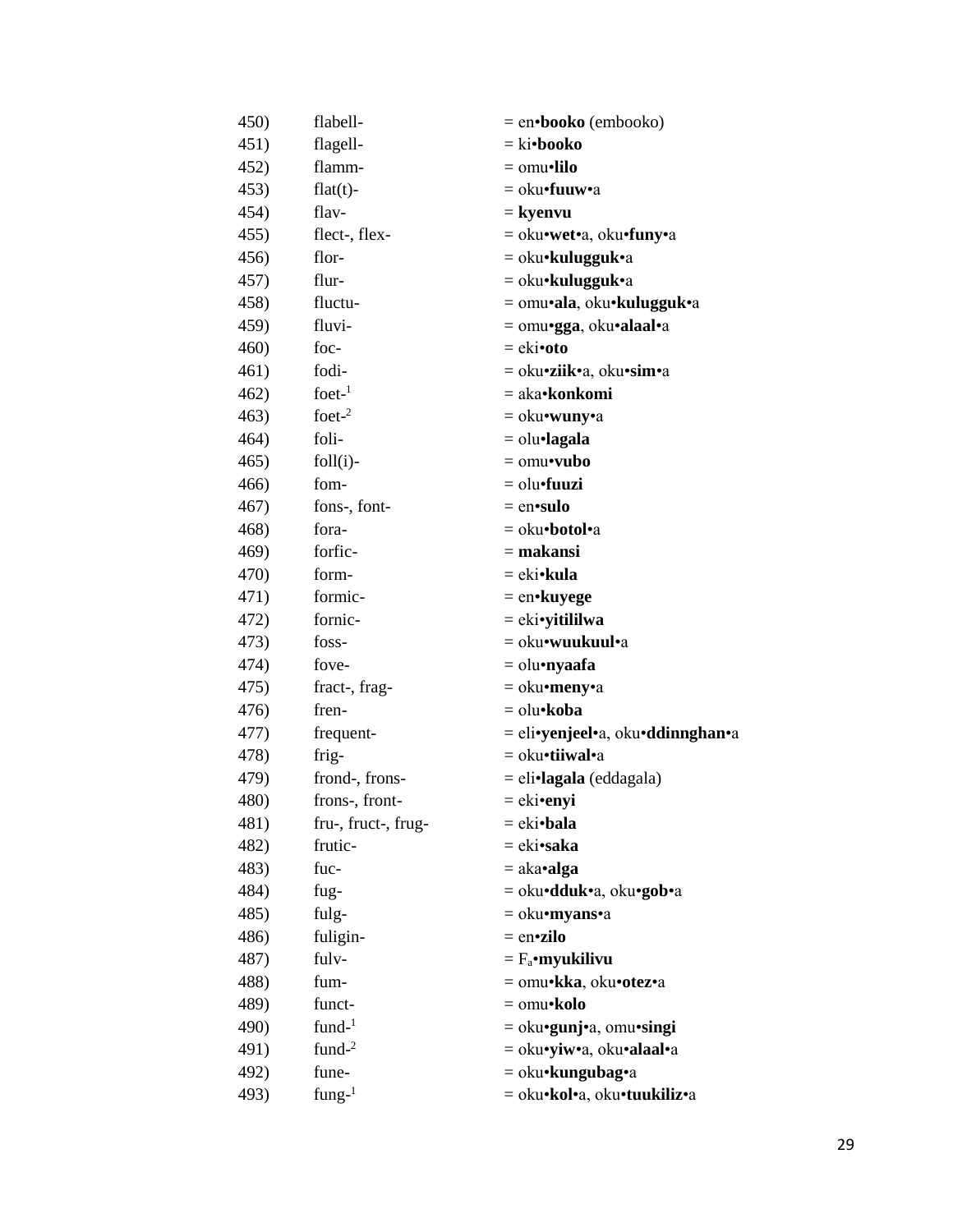| 494) | fung- $2$             | = aka•tiko                         |
|------|-----------------------|------------------------------------|
| 495) | $fun(i)$ -            | $=$ omu•guwa                       |
| 496) | furc-                 | $=$ e•wuuma                        |
| 497) | $fus-1$               | $=$ oku•yiw•a                      |
| 498) | $fus-2$               | $=$ oku•lang•a                     |
| 499) | fusc-                 | $= F_a \cdot d$ dugavumu           |
| 500) | gae-                  | $=$ en•si                          |
| 501) | galact-               | = ama• <b>ta</b>                   |
| 502) | gale-                 | $=$ eli• <b>gunju</b> (eggunju)    |
| 503) | gale-, galer-         | = en•koofiila                      |
| 504) | gall-                 | = en•koko                          |
| 505) | gam-                  | = oku•was•a, oku•wasibw•a          |
| 506) | gan-                  | = eli•kula (ekkula)                |
| 507) | gangli-               | $=$ en•sunduba, en•sundo           |
| 508) | garr-                 | = oku•lokompok•a                   |
| 509) | gastr-                | $=$ olu $\cdot$ buto               |
| 510) | $ge(i)$ -             | $=$ en•si                          |
| 511) | $getton(-), geton(-)$ | = oku•lilaan•a                     |
| 512) | gel-                  | $=$ oku•kwat•a                     |
| 513) | gemin-                | $=$ omu•longo                      |
| 514) | gemm-                 | $=$ omu•tunsi                      |
| 515) | $gen-1$               | $=$ oku•sibuk•a                    |
| 516) | gen <sup>2</sup>      | $=$ olu $\cdot$ ba                 |
| 517) | gener-                | = oku•zaal•a, eli•wanga (eggwanga) |
| 518) | geni-                 | = olu•ba, eki•levu                 |
| 519) | genicul-, genu-       | $=$ eli•viivi (evviivi)            |
| 520) | genit-                | = oku•zaal•a, omu•zadde            |
| 521) | geny-                 | $=$ olu $\cdot$ ba                 |
| 522) | ger-                  | = oku•kongojj•a, oku•etikk•a       |
| 523) | geran-                | $=$ n•nghaali                      |
| 524) | germin-               | $=$ omu•tunsi                      |
| 525) | geront-               | = omu•kadde                        |
| 526) | gest-                 | = oku•kongojj•a, oku•etikk•a       |
| 527) | gibb-                 | $=$ eli•bango (ebbango)            |
| 528) | gigant-               | $=$ $F_a$ •wagguufu                |
| 529) | glabr-                | $=$ $F_a$ •mwe                     |
| 530) | glaci-                | = omu•zila                         |
| 531) | gladi-                | $= eki \cdot tala$                 |
| 532) | gland-                | $=$ en•kenga                       |
| 533) | glauc-                | $=$ en•senke                       |
| 534) | glen-                 | $=$ eli•iso                        |
| 535) | gli-                  | $=$ en•noni                        |
| 536) | glob-                 | $=$ omu•piila                      |
| 537) | gloe-                 | $=$ ama•sanda                      |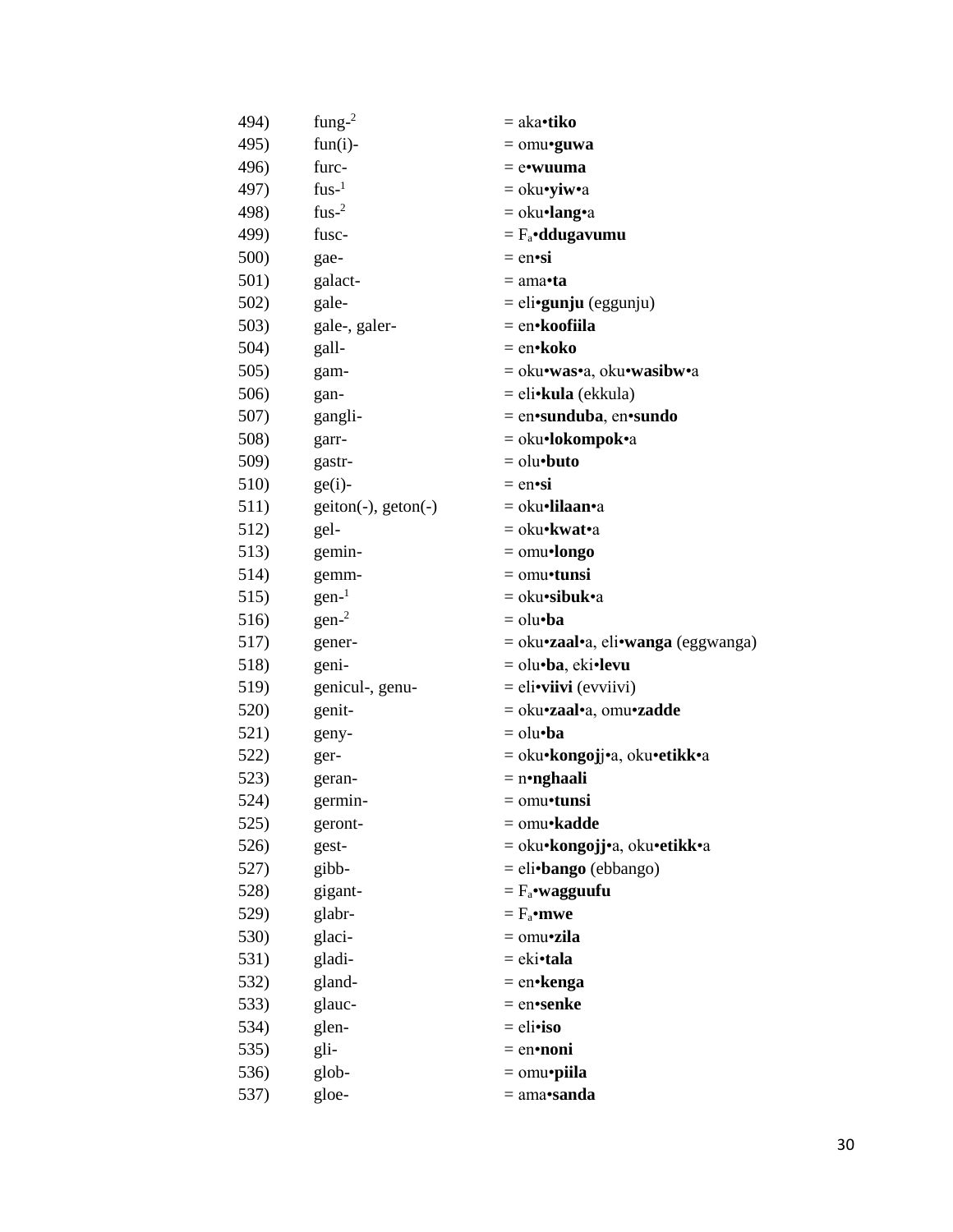| 538) | glomus-                    | = oku•etukut•a                    |
|------|----------------------------|-----------------------------------|
| 539) | gloss-, glott-             | $=$ olu $\bullet$ limi            |
| 540) | glut-                      | $=$ obu•tuulilo                   |
| 541) | glutin-                    | = oku•sengek•a                    |
| 542) | $glyc(er)$ -, $glis(er)$ - | $= F_a$ •woomelevu                |
| 543) | glyph-                     | = oku•wool•a                      |
| 544) | gnath-                     | $=$ olu•ba                        |
| 545) | gno-                       | = oku•tegeel•a                    |
| 546) | gono-                      | $=$ eli•viivi (evviivi), en•sonda |
| 547) | gracil-                    | = oku•kenduk•a                    |
| 548) | grad-                      | = eli•daala (eddaala)             |
| 549) | gramin-                    | $=$ omu•ddo                       |
| 550) | gramm(at)-                 | = en•nukuta, eki•wandiike         |
| 551) | gran-                      | $=$ en•weke (empeke)              |
| 552) | grand-                     | $=$ $F_a$ •nene                   |
| 553) | graph-                     | = oku•wandiik•a, oku•koloboz•a    |
| 554) | grav-                      | $=$ $F_a$ •zito                   |
| 555) | greg-                      | $=$ oku•kunnghaan•a               |
| 556) | gress-                     | = oku•seetuk•a, oku•seguk•a       |
| 557) | gris-                      | $=$ $F_a$ •vuuvu                  |
| 558) | gross-                     | $= F_a \cdot$ nene                |
| 559) | gul-                       | $=$ omu•milo                      |
| 560) | gutt-                      | $=$ eli•tondo (ettondo)           |
| 561) | gymn-                      | = busa, obu•kunya                 |
| 562) | $gyn(ae)$ -                | = omu•kazi                        |
| 563) | gyr-                       | $= F_a$ •ekulungilivu             |
| 564) | habit-                     | = oku•beel•a                      |
| 565) | habr-                      | $= F_a$ •weweevu                  |
| 566) | hadr-                      | = oku•suumuk•a, okw•etuuk•a       |
| 567) | $haem(at)$ -               | $=$ omu•saayi                     |
| 568) | haer-, haes-               | = oku•kwatil•a                    |
| 569) | $hal-1$                    | $=$ omu•nnyo                      |
| 570) | $hal-2$                    | $=$ oku•buuk•a                    |
| 571) | halluc-                    | $=$ olu• <b>ala</b> (olwala)      |
| 572) | halt-                      | $=$ oku•buuk•a                    |
| 573) | ham-                       | $=$ eli•lobo (eddobo)             |
| 574) | halp-                      | $= F_a$ •angu                     |
| 575) | harp-                      | $=$ oku•vumb•a                    |
| 576) | haps-, hapt-               | $=$ oku•kwatagany•a               |
| 577) | hast-                      | $=$ eli•fumu (effumu)             |
| 578) | haust-                     | = oku•mal•a•mu, oku•gw•a•yo       |
| 579) | hedy-                      | $=$ aka•loosa                     |
| 580) | $hel-1$                    | = aka•teebe, olu•tobazzi          |
| 581) | $\text{hel-}^2$            | = eli•bango (ebbango)             |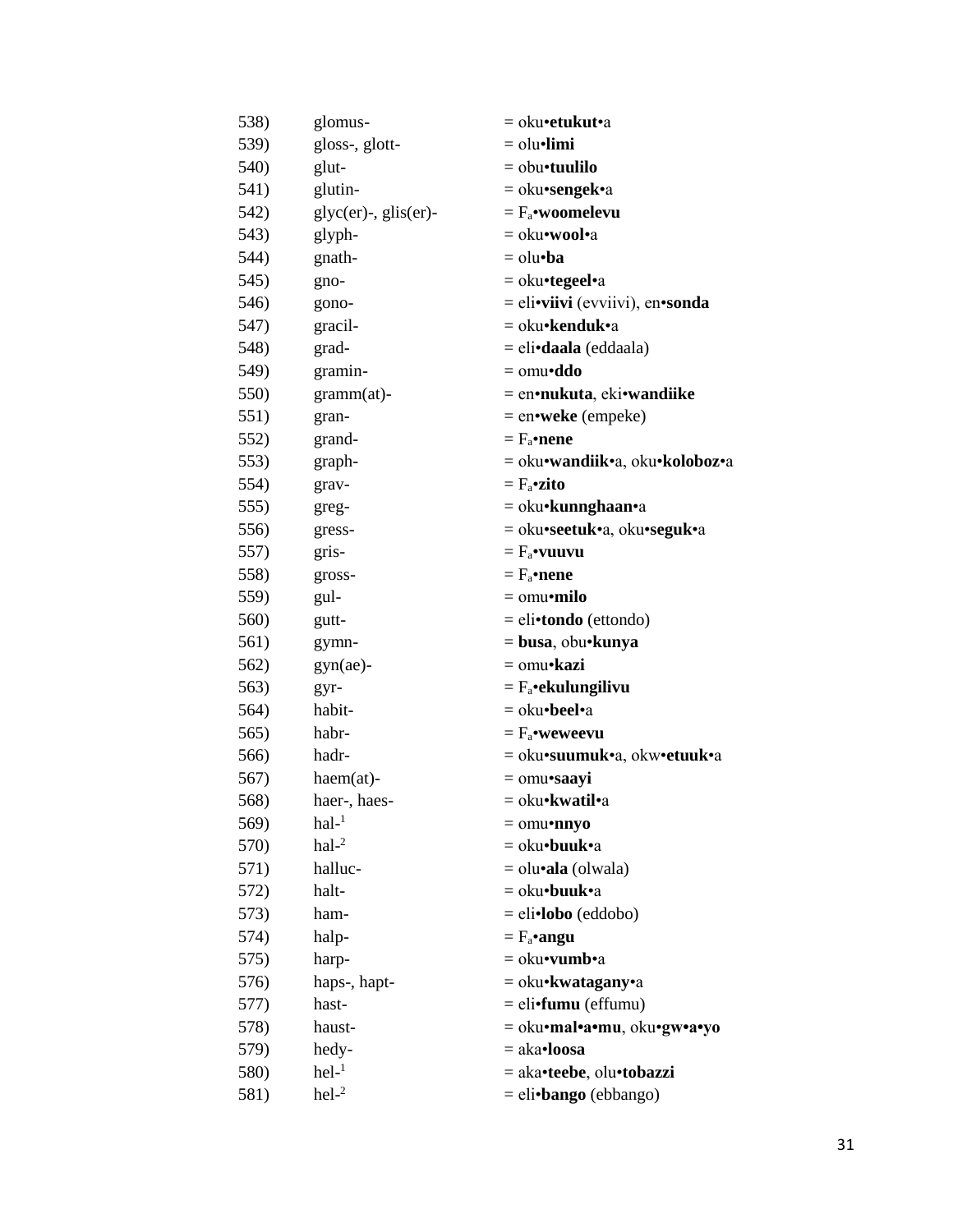| 582) | heli-        | $=$ en•yuba (enjuba)                           |
|------|--------------|------------------------------------------------|
| 583) | helic-       | = eli•kovu (ekkovu)                            |
| 584) | helminth-    | = olu•silinnghanyi, en•faana                   |
| 585) | $hemer-1$    | = olu•naku, emi•sana                           |
| 586) | $hemer-2$    | $=$ $F_a$ •teefu, $F_a$ •gonvu                 |
| 587) | hepat-       | = eki•bumba                                    |
| 588) | herb-        | $=$ omu•ddo                                    |
| 589) | herp-        | = okw•ewalul•a, okw•ekulul•a                   |
| 590) | hesper-      | = e•ggulo bugwanjuba                           |
| 591) | heter-       | $= F_a \cdot S \cdot yawa$                     |
| 592) | hibern-      | $=$ obu•titi                                   |
| 593) | hiem-        | $=$ obu•titi                                   |
| 594) | hil-         | $=$ olu•ayi                                    |
| 595) | himant-      | = olu•koba                                     |
| 596) | hipp-        | = en•logoyi (endogoyi), en•balaasi (embalaasi) |
| 597) | hirc-        | $=$ en•buzi (embuzi) en•lume (ennume)          |
| 598) | hirudin-     | $=$ eki•noso                                   |
| 599) | ign-         | $=$ omu•lilo                                   |
| 600) | il-          | = ama•kendegele                                |
| 601) | imagin-      | = oku <b>·fumitiliz</b> •a                     |
| 602) | immun-       | $=$ oku•sibag•a                                |
| 603) | impera-      | $=$ oku•fug•a                                  |
| 604) | incus-       | = olu•yijja                                    |
| 605) | insect-      | = eki•wuka                                     |
| 606) | insul-       | $= e$ ki•zinga                                 |
| 607) | integr-      | $= eki\cdot lambilla$                          |
| 608) | intern-      | $=F_{\text{pro}}$ •amunda                      |
| 609) | intestine-   | = ebi•enda                                     |
| 610) | irid-        | $=$ musoke                                     |
| 611) | irrita-      | = oku•nyiiz•a                                  |
| 612) | $is-$        | = okw•enkan•a                                  |
| 613) | ischi-       | $=$ obu•tuulilo                                |
| 614) | isol-        | = oku•zing•a, oku•bunguluz•a                   |
| 615) | isthm-       | $=$ aka•golomolo                               |
| 616) | $-it-$       | = oku•gend•a, olu•gendo                        |
| 617) | jac-, -ject- | = oku•kanyug•a, oku•sawuk•a                    |
| 618) | jejun-       | $=$ en•yala (enjala)                           |
| 619) | jub-         | $=$ eli•yoba (ejjoba)                          |
| 620) | jug-         | $=$ en•koligo                                  |
| 621) | jugul-       | $=$ en•singo                                   |
| 622) | junct-       | = oku•gatt•a, oku•tab•a                        |
| 623) | jung-        | = oku•yung•a, oku•gatt•a, oku•tab•a            |
| 624) | juven-       | $=$ omu•vubuka                                 |
| 625) | kallim-      | $=$ $F_a$ •lungi                               |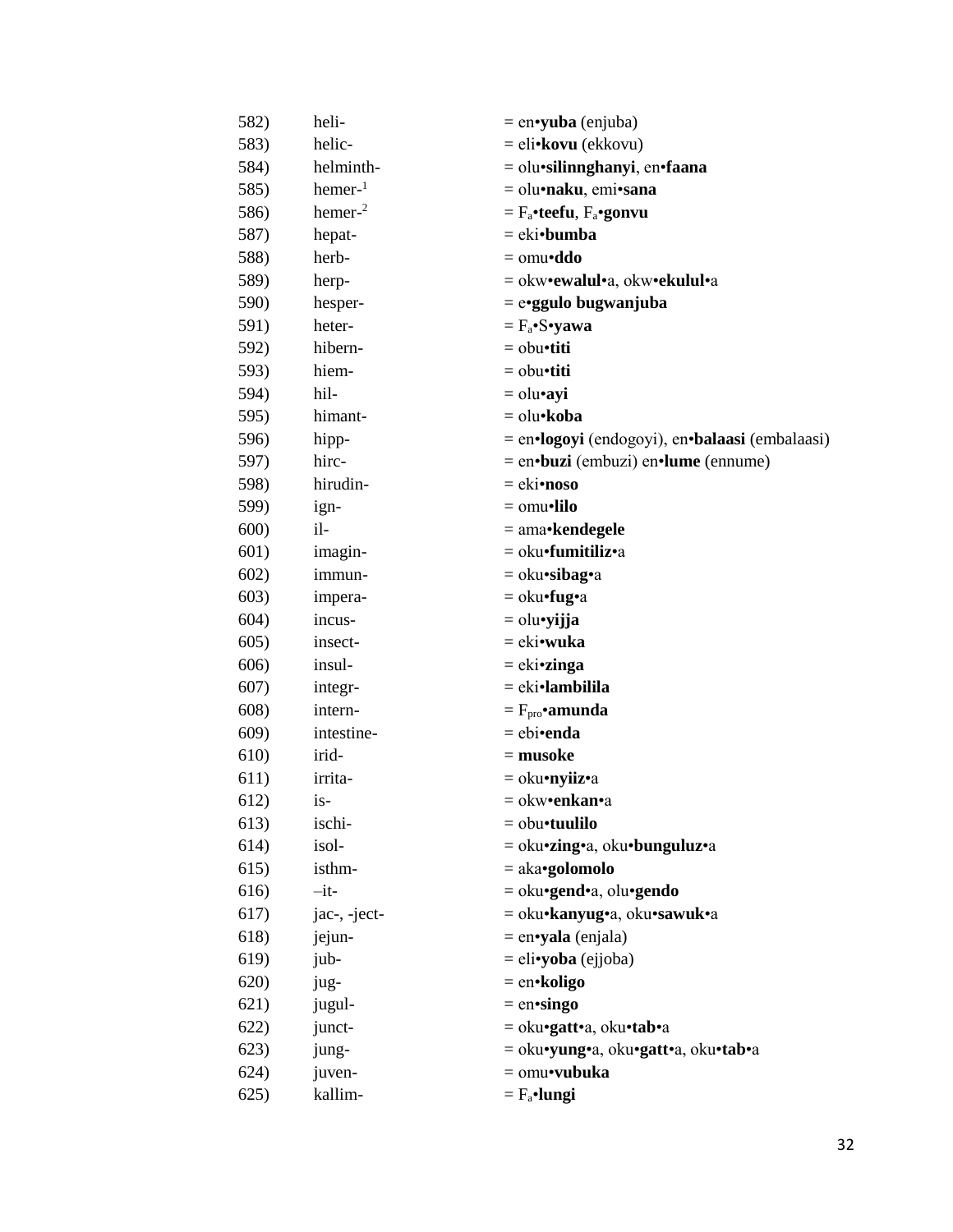| 626)         | kastra-               | $=$ oku•laaw•a                               |
|--------------|-----------------------|----------------------------------------------|
| 627)         | kin-                  | $=$ okw•ejjulul•a                            |
| 628)         | klin-                 | = okw•ewet•a, okw•ebak•a                     |
| 629)         | koll-                 | $=$ en•noni                                  |
| <b>630)</b>  | koloss-               | $= F_a$ •nene                                |
| 631)         | kri-                  | $=$ oku•sal•a                                |
| 632)         | kybern-               | = oku•gob•a, oku•genz•a, oku•twaz•a          |
| 633)         | kym-                  | = eli•yengo (ejjengo)                        |
| 634)         | lab-                  | $=$ oku•sagaasagan•a                         |
| 635)         | labi-                 | $=$ omu•mwa                                  |
| 636)         | labid-                | $=$ magalo, oku•vumb•a                       |
| 637)         | labor-                | = oku•kol•a                                  |
| 638)         | labr-                 | $=$ omu•mwa                                  |
| 639)         | lac-                  | $= \text{ama}$ ta                            |
| <b>640</b> ) | lacer-                | $=$ oku•taagul•a, F <sub>a</sub> •taagufu    |
| 641)         | lacert-               | $=$ omu•nya                                  |
| 642)         | lachn-                | $= Fpro \cdot abyoya$                        |
| 643)         | lacrim-, lacrym-      | $= \text{ama-ziga}$                          |
| 644)         | lact-                 | $= \text{ama} \cdot \text{ta}$               |
| 645)         | lacu-                 | $=$ en•yanja (ennyanja)                      |
| 646)         | lacun-                | $=$ omu•waatwa                               |
| 647)         | laem-                 | $=$ en•singo                                 |
| 648)         | laes-                 | = oku•yonoon•a                               |
| 649)         | $l$ aev $l$           | $= F_a$ •weweevu                             |
| 650)         | $l$ aev <sup>-2</sup> | = kkono                                      |
| 651)         | lag-                  | $=$ aka•myu                                  |
| 652)         | lagen-                | $=$ en•sumbi                                 |
| 653)         | lamin-, lamell-       | $=$ olu•pampagalu                            |
| 654)         | lamp-                 | = oku•mulis•a, en•taala/ eli•taala (ettaala) |
| 655)         | lan-                  | $= eki$ •oya                                 |
| 656)         | lani-                 | = oku• <b>kavvul</b> •a                      |
| 657)         | lapid-, lapill-       | $=$ eli•yinja (ejjinja)                      |
| 658)         | larv-                 | = oku•kis•a                                  |
| 659)         | lasi-                 | $= Fpro$ •abyoya                             |
| 660)         | laryng-               | = eli•lookooli (eddookooli)                  |
| 661)         | lat-                  | $= F_a$ •gazi                                |
| 662)         | late-                 | = oku•kwek•a                                 |
| 663)         | later <sup>1</sup>    | $=$ olu•uyi                                  |
| 664)         | later <sup>2</sup>    | $=$ eli•tegula (ettegula)                    |
| 665)         | lathr-                | = oku•kis•a, en•kiso                         |
| 666)         | lax-                  | $=$ oku•lagay•a                              |
| 667)         | $lect-1$              | $=$ oku•kunnghaany•a                         |
| 668)         | lect <sup>2</sup>     | = eki•tanda                                  |
| 669)         | $leg-1$               | = okw•eloboz•a, oku•lond•a                   |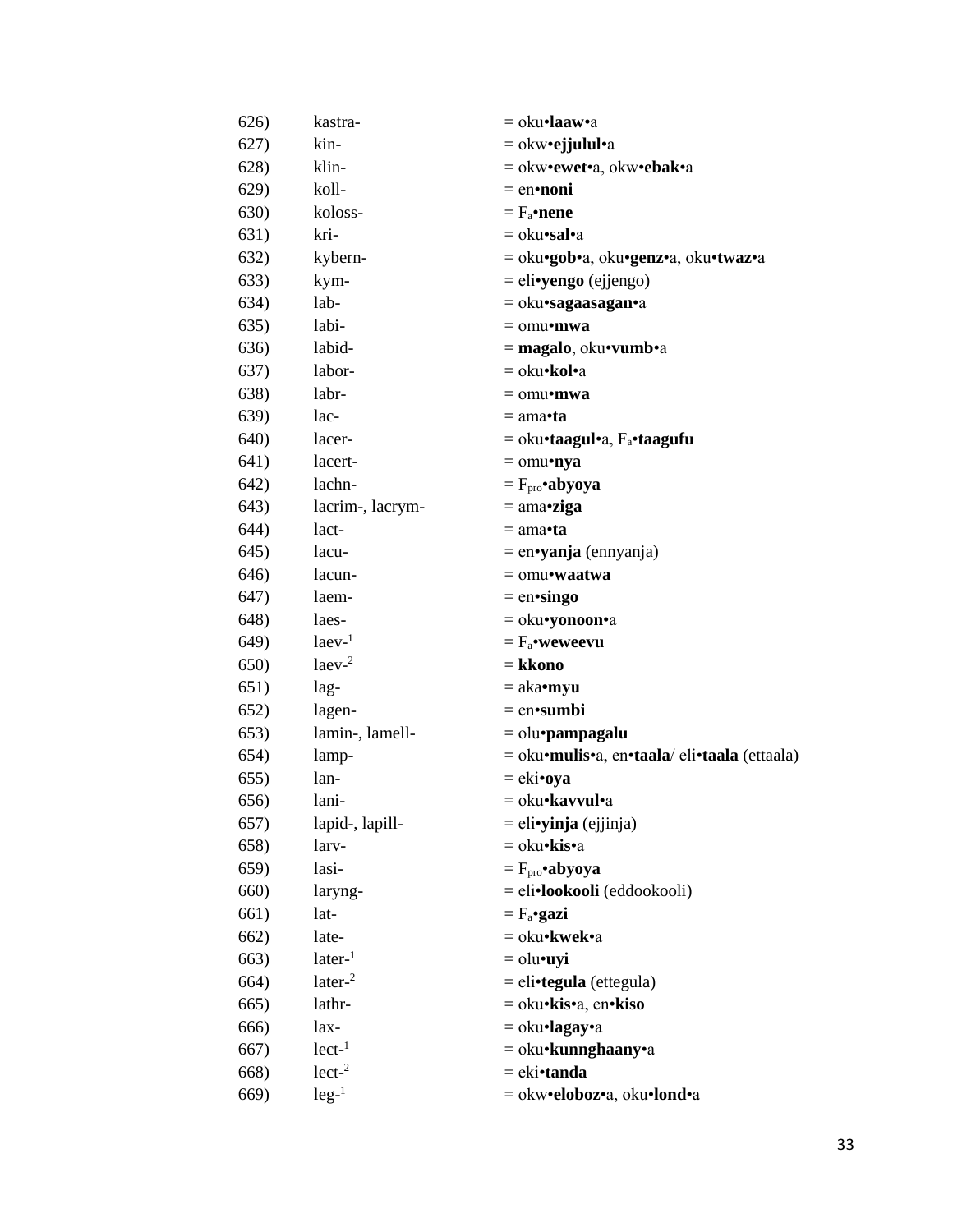| 670) | $leg-2$            | = eli•teeka (etteeka)                          |
|------|--------------------|------------------------------------------------|
| 671) | lei-               | $=$ omu•seetwe                                 |
| 672) | lemm-              | = oku• <b>sabik•</b> a                         |
| 673) | $leo(n)$ -, leont- | $=$ en•wologoma (empologoma)                   |
| 674) | lep-, lepid-       | = oku•kalakat•a, eli•gamba (eggamba)           |
| 675) | lepor-             | $=$ aka•myu                                    |
| 676) | lept-              | = aka•nyikuuli, olu•nyikuuli                   |
| 677) | let-               | = oku•tt•a, oku•f•a                            |
| 678) | leuc-              | $= F_a \cdot \textbf{elu}$                     |
| 679) | lev-               | $= F_a$ •angu                                  |
| 680) | libell-            | $= minzani$                                    |
| 681) | liber-             | $=$ okw•etaay•a                                |
| 682) | liga-              | = oku•nywez•a                                  |
| 683) | lign-              | $=$ omu•ti                                     |
| 684) | ligul-             | $=$ aka•limi                                   |
| 685) | $lim-1$            | $=$ eli•bumba (ebbumba)                        |
| 686) | lim <sup>2</sup>   | = oku• <b>wemment•</b> a                       |
| 687) | limit-, limin-     | $=$ en•salo                                    |
| 688) | limn-              | = olu•tobazzi                                  |
| 689) | line-              | = oku•koloboz•a                                |
| 690) | lingu-             | $=$ olu $\bullet$ limi                         |
| 691) | $lip-1$            | $=$ ama•futa                                   |
| 692) | $lip-2$            | $=$ oku•bulw•a                                 |
| 693) | liqu-              | = eki•kuluggusi, eki•kulukuta                  |
| 694) | liss-              | $= F_a$ •weweevu                               |
| 695) | lith-              | = eli• <b>yinja</b> (ejjinja), olu• <b>azi</b> |
| 696) | litor-, littor-    | $=$ olu•balama                                 |
| 697) | 10 <sub>b</sub>    | $=$ en•waggwa (empaggwa)                       |
| 698) | $loc-$             | $=$ eki•fo                                     |
| 699) | locust-            | $=$ en•zige                                    |
| 700) | $log-$             | = en•boozi (emboozi), eki•gambo                |
| 701) | lonch-             | $=$ eli•fumu (effumu)                          |
| 702) | long-              | $= F_a$ •wanvu                                 |
| 703) | loph-              | = en•koona, en•koto                            |
| 704) | lor-               | = olu•koba                                     |
| 705) | loric-             | = eki•kalappwa                                 |
| 706) | $\log -$           | $= F_a$ •efunye, $F_a$ •ekiise                 |
| 707) | luc-               | = eki•tangaala                                 |
| 708) | luct-, lug-        | $=$ oku•kungubag•a                             |
| 709) | lumb-              | $=$ eki•wato                                   |
| 710) | lumen-             | = eki•tangaala                                 |
| 711) | lun-               | $=$ omu•ezi                                    |
| 712) | lup-               | $=$ omu•sege                                   |
| 713) | lut-               | $=$ eli•tosi (ettosi)                          |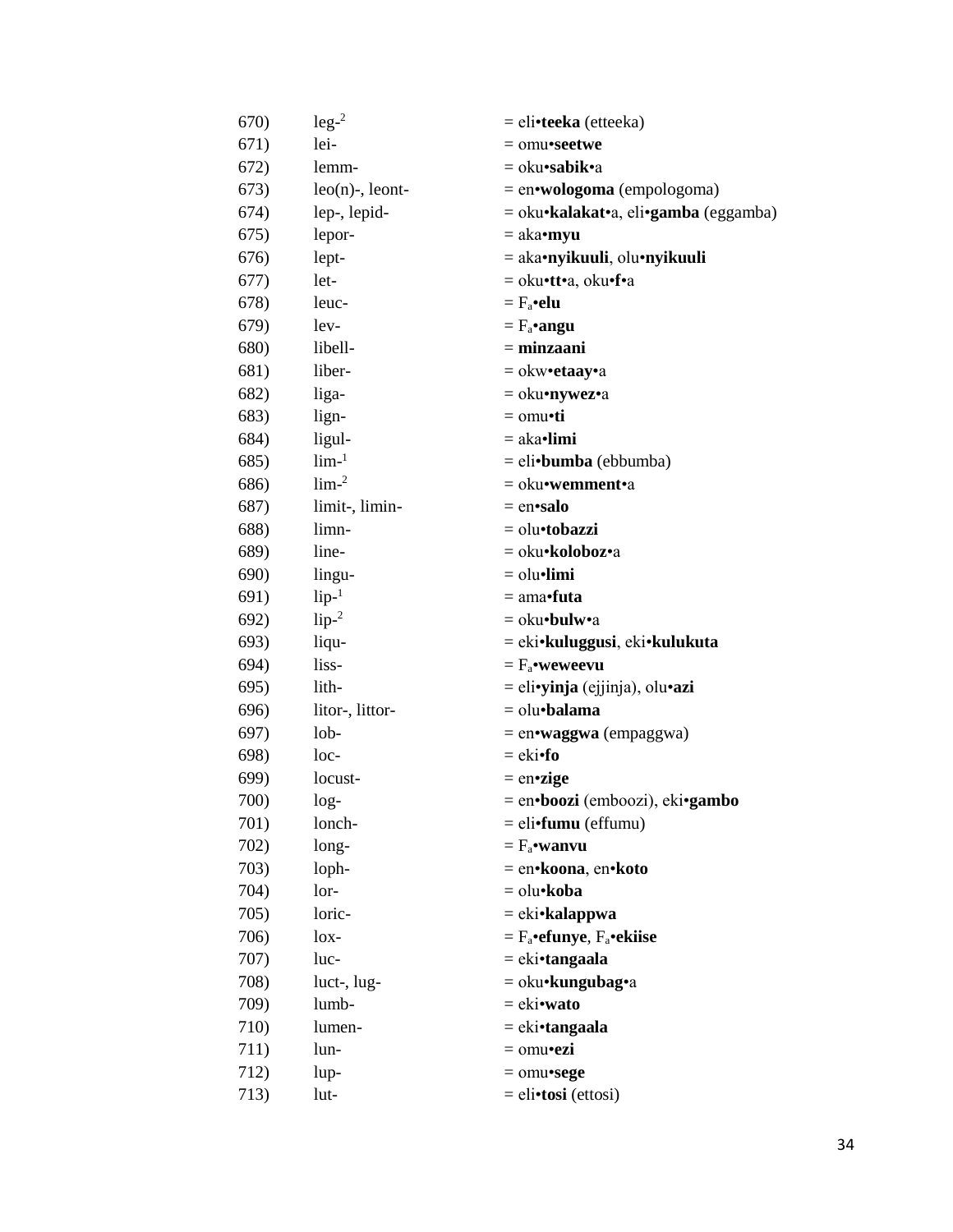| 714) | lav-                | $=$ oku•naab•a                 |
|------|---------------------|--------------------------------|
| 715) | $ly-, lys-$         | = okw•awulul•a, oku•yungulul•a |
| 716) | lyc-                | $=$ omu•sege                   |
| 717) | lychn-              | $=$ omu•muli                   |
| 718) | lym-                | $=$ okw•onoon•a                |
| 719) | lymph-              | $=$ en•sulo                    |
| 720) | macer-              | = oku•nafuy•a                  |
| 721) | mach-               | $=$ oku•lwan•a                 |
| 722) | macul-              | $=$ eli•bala (ebbala)          |
| 723) | magn-               | $=$ $F_a$ •nene                |
| 724) | maj-                | $=$ $F_a$ •nene                |
| 725) | mal-                | $= F \cdot R \cdot abuba$      |
| 726) | malac-              | $=$ oku•gond•a                 |
| 727) | mall-               | $=$ en•viili                   |
| 728) | malle-              | $=$ en•yondo (ennyondo)        |
| 729) | mam-, mamm-         | $=$ eli•beele (ebbeele)        |
| 730) | mand-               | $=$ oku•gaay•a                 |
| 731) | mane-               | $=$ oku•sigal•a                |
| 732) | manu-               | $=$ omu•kono                   |
| 733) | manubri-            | $=$ omu•yini                   |
| 734) | mar-                | $=$ en•yanja (ennyanja)        |
| 735) | margarita-          | $=$ luulu                      |
| 736) | margin-             | $=$ olu $\cdot$ bugilizo       |
| 737) | marsup-             | $=$ en•sawo                    |
| 738) | mascul-             | $=$ omu•sajja                  |
| 739) | mass-               | $=$ eki•tole                   |
| 740) | masse-              | $=$ oku•gaay•a                 |
| 741) | mast-               | $=$ en•nywanto                 |
| 742) | mastic-             | $=$ oku•gaay•a                 |
| 743) | mastig-             | $=$ ki•booko                   |
| 744) | matr-               | = maama, oku•zaal•a            |
| 745) | maur-               | $= F_a \cdot d$ dugavu         |
| 746) | maxill-             | $=$ olu $\cdot$ ba             |
| 747) | maxim-              | $=$ oku•sing•a                 |
| 748) | mea-                | $=$ oku•yit•a, oku•gend•a      |
| 749) | mec-                | $=$ $F_a$ •nene                |
| 750) | mechan-             | $= eki$ •eyambiso              |
| 751) | medi-               | $=$ • kata, wa• kati           |
| 752) | medic-              | $=$ oku•wony•a                 |
| 753) | medull-             | $=$ obu•somyo                  |
| 754) | $mei(o)$ -          | = oku•kendeel•a                |
| 755) | mel-                | $=$ en•buzi (embuzi)           |
| 756) | melan-              | $=$ $F_a$ •ddugavu             |
| 757) | meli-, mell $(i)$ - | $=$ omu•yuki                   |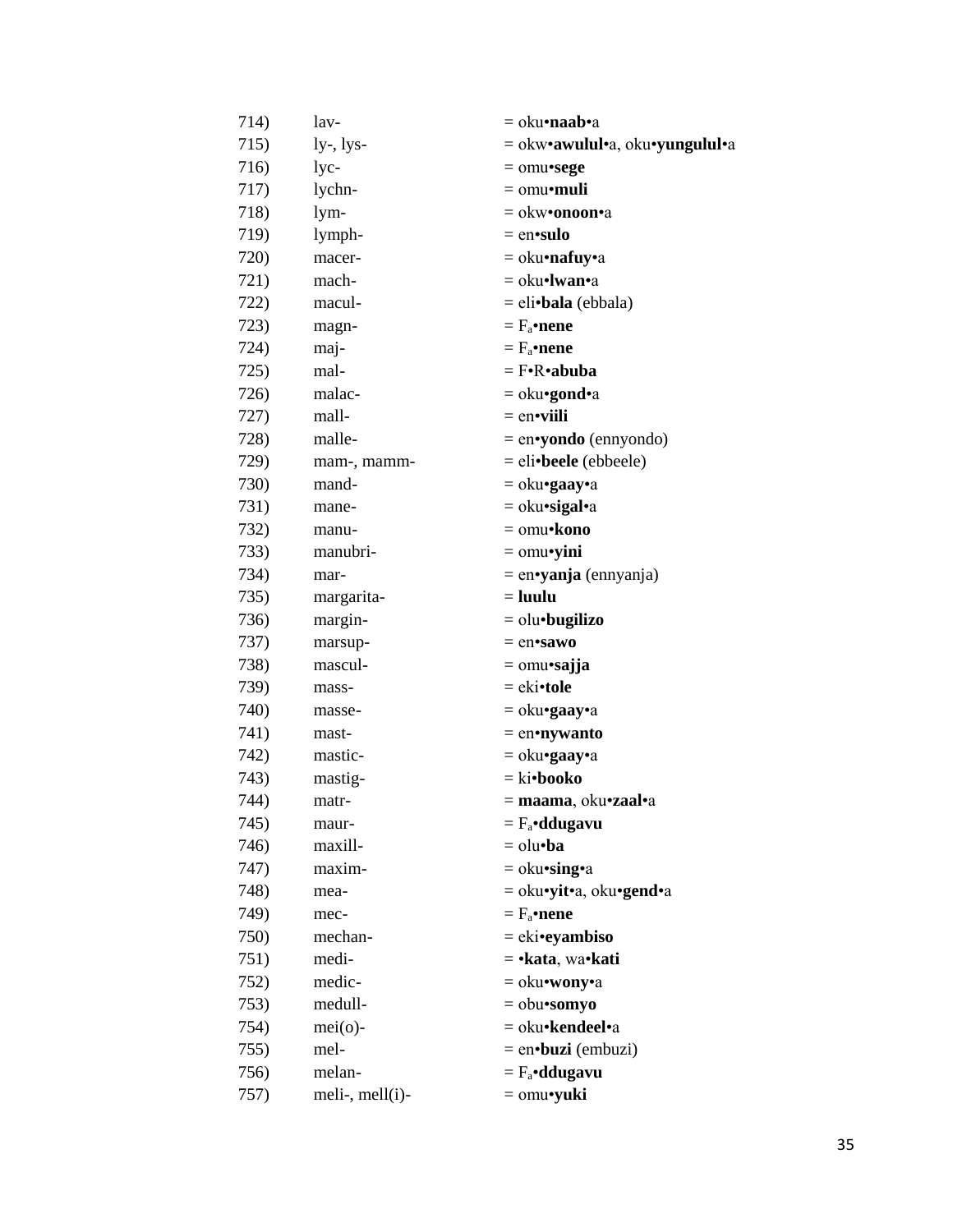| 758) | membr-           | = eki•tundu                            |
|------|------------------|----------------------------------------|
| 759) | membran-         | = eli•liba (eddiba), aka•bubi          |
| 760) | $men-1$          | $=$ omu•ezi                            |
| 761) | $men-2$          | = oku•lind•a, oku•sigal•a              |
| 762) | mening-          | $=$ aka•bubi, olu•bubi                 |
| 763) | $mens-1$         | = en•meeza (emmeeza), en•mele (emmele) |
| 764) | $mens-2$         | $=$ omu•ezi                            |
| 765) | ment-            | = aka•levu                             |
| 766) | $mer-1$          | = eki•tundu                            |
| 767) | $mer-2$          | $= eki\cdot \text{sambi}$              |
| 768) | merg-            | = oku• <b>bbik•</b> a                  |
| 769) | meridi-          | $=$ eli•tuntu (ettuntu)                |
| 770) | mers-            | = oku•bbik•a                           |
| 771) | mes-             | = • kata, wa• kati                     |
| 772) | metall-          | $= eki$ •lombe                         |
| 773) | metop-           | $=$ eki•enyi                           |
| 774) | $\text{metr-}1$  | = oku•pim•a                            |
| 775) | $\text{metr-}^2$ | $=$ maama, $F_n$ •anawilo              |
| 776) | mic-             | $=$ en•wulunguse (empulunguse)         |
| 777) | mica-            | = oku•myans•a                          |
| 778) | migra-           | $=$ oku•senguk•a                       |
| 779) | mili-            | $=$ omu•wemba                          |
| 780) | milit-           | $=$ omu•jaasi                          |
| 781) | mim-             | $=$ oku•geegeeny•a                     |
| 782) | $min-1$          | $= F_a$ •tono                          |
| 783) | min <sup>2</sup> | = eki•nnya                             |
| 784) | mine-            | = oku• <b>kukunal</b> •a               |
| 785) | mir-             | $=$ okw•ewuunyis•a                     |
| 786) | miracidi-        | $=$ aka•lenzi                          |
| 787) | miss-            | = oku•sindik•a, oku•tum•a              |
| 788) | mit-             | = e•wuzi                               |
| 789) | mitt-            | = oku•sindik•a, oku•weelez•a           |
| 790) | mix-             | = oku•tabul•a                          |
| 791) | mnem-            | = oku•jjukil•a                         |
| 792) | mobil-           | = oku•jjulul•a, oku•tambuz•a           |
| 793) | mod-             | = oku•gel•a, oku•pim•a, oku•kyus•a•mu  |
| 794) | mol-             | = oku•beng•a, oku•s•a                  |
| 795) | moll-            | $=$ oku•gond•a                         |
| 796) | monil-           | $=$ omu•kuufu                          |
| 797) | mont-            | $=$ olu•sozi                           |
| 798) | monstr-          | = eki• <b>kulekule</b>                 |
| 799) | mord-            | = oku•lum•a, oku•wemment•a             |
| 800) | mori-            | = eki•tundu                            |
| 801) | morph-           | = eki•kula                             |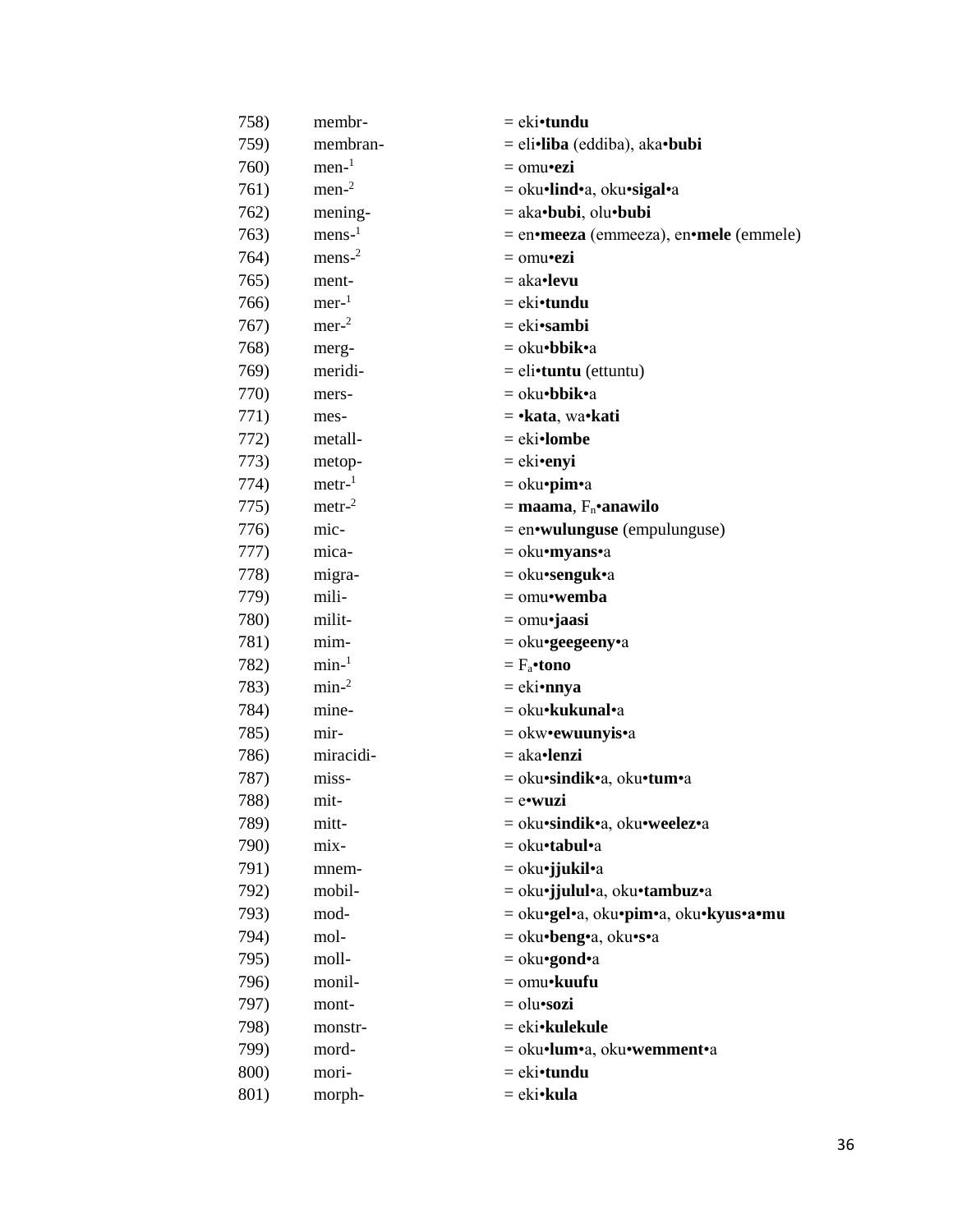| 802) | mors-              | = oku•lum•a, oku•lumb•a                |
|------|--------------------|----------------------------------------|
| 803) | mort-              | = oku•f•a, omu•fu, omu•lambo           |
| 804) | mosch-             | $=$ en•yana (ennyana)                  |
| 805) | mot-, move-        | = oku•jjulul•a, okw•ejjulul•a          |
| 806) | muc-               | $=$ emi•nyila                          |
| 807) | $mucro(n)$ -       | $=$ oku•songol•a                       |
| 808) | mulg-              | = oku•kam•a, oku•kamul•a               |
| 809) | multi-             | $=$ $F_a$ •ngi                         |
| 810) | mur <sup>1</sup>   | $= eki \cdot \text{senge}$             |
| 811) | mur <sup>2</sup>   | $=$ en•mese (emmese)                   |
| 812) | muric-             | $=$ eli•kovu (ekkovu)                  |
| 813) | $musc-1$           | = en•sowela                            |
| 814) | $musc-2$           | = en•konge, ebi•kukujju                |
| 815) | mustel-            | $=$ eli• <b>gunju</b> (eggunju)        |
| 816) | muta-              | = oku•fuuk•a                           |
| 817) | mutu-              | = oku•gasagan•a, okw•olekesagan•a      |
| 818) | my-                | $=$ en•mese (emmese) omu•fumbi         |
| 819) | $myc (et) -$       | $=$ aka•tiko                           |
| 820) | myel-              | $=$ obu•somyo                          |
| 821) | myi-               | = en•sowela                            |
| 822) | myl-               | $=$ olu•bengo                          |
| 823) | myri-              | $=$ aka• <b>kumi</b>                   |
| 824) | myrmec-            | $=$ munyeela                           |
| 825) | mystac-            | $= eki$ <b>•levu</b>                   |
| 826) | myx-               | $=$ emi•nyila                          |
| 827) | myz-               | = oku•nuun•a                           |
| 828) | naev-              | $=$ eli•bala (ebbala)                  |
| 829) | $nan(o)$ -         | $=$ nano-, omu•mbuti                   |
| 830) | nar-               | $=$ emi•vubo                           |
| 831) | narc-              | = oku•lemaz•a, oku•lemes•a             |
| 832) | nas-               | $=$ en•yindo (ennyindo)                |
| 833) | nasc-              | $=$ oku•zaalibw•a                      |
| 834) | nast-              | $=$ oku•nyigiliz•a                     |
| 835) | nat-               | = oku <b>·zaalibw</b> ·a               |
| 836) | nata-              | $=$ oku•wug•a                          |
| 837) | naupli-            | $=$ eki•ombo, en•meeli (emmeeli)       |
| 838) | naus-, naut-, nav- | = omu•nnampewo, eli•ato, omu•lunnyanja |
| 839) | neo-               | $=$ •ggya                              |
| 840) | nebul-             | $=$ olu $\cdot$ fu                     |
| 841) | neca-              | $=$ oku•tt•a                           |
| 842) | necr-              | = omu•fu, oku•f•a                      |
| 843) | $nect-1$           | $=$ omu•wuzi                           |
| 844) | $nect-2$           | $=$ oku•yung•a                         |
| 845) | nectar-            | $=$ omu•bisi                           |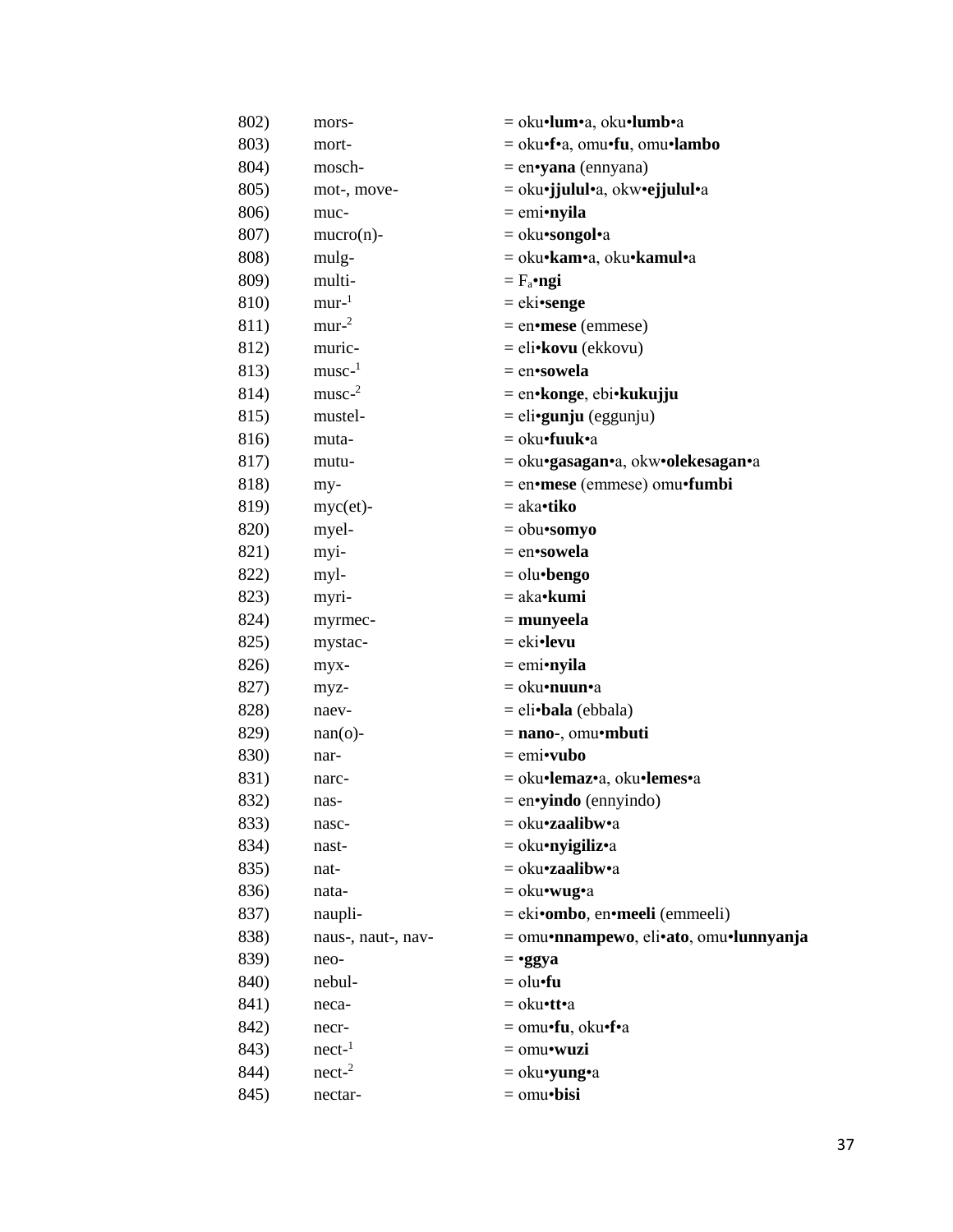| 846) | neglect-        | = oku•nyoomelel•a, oku•suulilil•a, oku•lagajjalil•a |
|------|-----------------|-----------------------------------------------------|
| 847) | nem-            | = eki•bila, eki•saka, en•siko                       |
| 848) | $nem(at)$ -     | $=$ e•wuzi                                          |
| 849) | nemor-          | = en•siko, eki•bila                                 |
| 850) | $neph (el)$ -   | $=$ eki•le, olu•fu                                  |
| 851) | nephr-          | $=$ en•sigo                                         |
| 852) | nerv-           | $=$ aka• $simu$                                     |
| 853) | nes-            | $= e$ ki•zinga                                      |
| 854) | net-            | $=$ e•wuzi                                          |
| 855) | neur-           | $=$ aka• $simu$                                     |
| 856) | $nex-1$         | $=$ oku•wug•a                                       |
| 857) | $nex-2$         | $=$ oku•yung•a                                      |
| 858) | nict-           | = oku•temy•a                                        |
| 859) | nid-            | $=$ eki•su                                          |
| 860) | nigr-           | $= F_a \cdot d$ dugavu                              |
| 861) | niph-           | $=$ omu•zila                                        |
| 862) | nit-            | = oku•masamas•a                                     |
| 863) | niv-            | $=$ omu•zila                                        |
| 864) | noct-           | $= eki•lo$                                          |
| 865) | nod-            | = eki•fundikwa                                      |
| 866) | nom-            | = omu•ze, en•yisa (empisa), eli•teeka (etteeka)     |
| 867) | nomen-          | = eli•nnya, oku•tuum•a                              |
| 868) | norm-           | = oku•gel•a, oku•fug•a, oku•lijjowaz•a              |
| 869) | nos-            | $=$ obu•lwadde, en•lwadde (endwadde)                |
| 870) | $not-1$         | $=$ omu•gongo                                       |
| 871) | $\text{not-}^2$ | = obu•kiikaddyo                                     |
| 872) | $not^{-3}$      | $=$ aka•bonelo                                      |
| 873) | nub-            | $=$ eki•le                                          |
| 874) | nuc-            | $=$ eki•nyeebwa                                     |
| 875) | nuch-           | = en•koto                                           |
| 876) | nucle-          | = omu•lamwa                                         |
| 877) | nud-            | $=$ obu•kunya, F <sub>a</sub> •eleele               |
| 878) | null-           | = obu•tannaba, obu•taba, F <sub>a</sub> •eleeleye   |
| 879) | numer-          | $=$ en•namba, $F_a$ •ngi, oku•bal•a                 |
| 880) | numm-           | = en•simbi, eki•sente                               |
| 881) | nuta-           | = oku•kotek•a                                       |
| 882) | nutri-          | = oku•liis•a                                        |
| 883) | nyct-           | = eki•lo, en•zikiza                                 |
| 884) | nymph-          | = omu•wala, en•beelela (embeelela)                  |
| 885) | $O -$           | $=$ eli• <b>gi</b> (eggi)                           |
| 886) | obliqu-         | $=$ olu•bege, $F_a$ •esimbufu                       |
| 887) | obscur-         | = oku•kwek•a, en•zikiza                             |
| 888) | obtura-         | = en•kuggu, oku•fuubeetel•a, oku•fumbeel•a          |
| 889) | ocean-          | $=$ ogu•yanja                                       |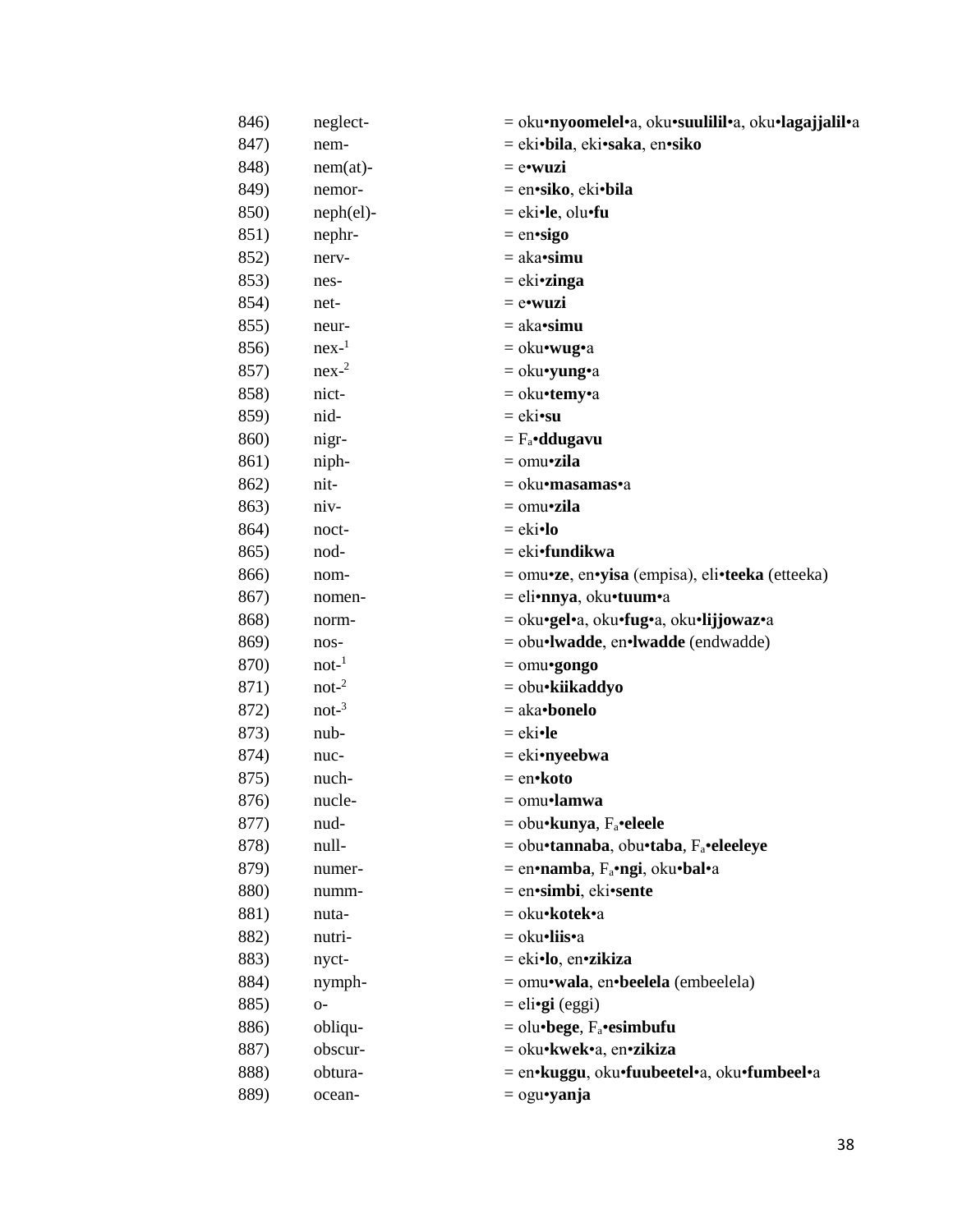| 890) | ocell-             | $=$ eli•iso                          |
|------|--------------------|--------------------------------------|
| 891) | ochr-              | $=$ oku•seenyuuk•a, $F_a$ •seenyuufu |
| 892) | ocul-              | $=$ eli•iso                          |
| 893) | ocy-               | = oku• <b>pakuk</b> •a               |
| 894) | $-$ odon           | $=$ eli•nnyo                         |
| 895) | odm-               | $= e$ ki•gungu                       |
| 896) | odont-             | $=$ eli•nnyo                         |
| 897) | odor-              | = oku•wuny•a, aka•loosa              |
| 898) | -odus-             | $=$ eli•nnyo                         |
| 899) | oec-               | $= \text{ama-}$ ka                   |
| 900) | oed-               | $=$ oku• <b>zimb</b> •a              |
| 901) | oen-               | $=$ en•vinnyo                        |
| 902) | oesophag-          | $=$ olu $\cdot$ milo                 |
| 903) | oestr-             | = oku·lundugg·a, oku·ziyiz·a         |
| 904) | officin-           | = oku•kolel•a, oku•gas•a             |
| 905) | oic-               | $= \text{ama-}ka$                    |
| 906) | $ole-1$            | $=$ omu•zeyituuni                    |
| 907) | $ole-2$            | $=$ oku•wuny•a                       |
| 908) | oler-              | $=$ en $\cdot$ va                    |
| 909) | ordin-             | = oku•tegek•a                        |
| 910) | organ-             | = eki•kozesebwa                      |
| 911) | orient-            | $=$ e•buvanjuba                      |
| 912) | orifici-           | = oku•mwawaz•a                       |
| 913) | origin-            | $=$ oku•sibuk•a                      |
| 914) | orna-              | $=$ oku•wund•a                       |
| 915) | ornith-            | $=$ en•nyonyi                        |
| 916) | orth-              | $=$ •tuufa, $F_a$ •tuufu             |
| 917) | oryct-             | = oku•wuukuul•a                      |
| 918) | oryz-              | $=$ omu•punga                        |
| 919) | $OS-1$             | = omu•mwa, eli•tama (ettama)         |
| 920) | $OS^{-2}$          | = eli• <b>gumba</b> (eggumba)        |
| 921) | $osm-1$            | $= e$ ki•gungu                       |
| 922) | $osm-2$            | = oku•koon•a, oku•tomel•a            |
| 923) | osphr-             | $=$ oku•wunyiliz•a                   |
| 924) | OSS-               | $=$ eli•gumba (eggumba)              |
| 925) | $ost(e)$ -         | $=$ eli•gumba (eggumba)              |
| 926) | osti-              | $=$ omu•lyango, olu•ggi              |
| 927) | ostrac-            | $=$ eli•sonko (essonko)              |
| 928) | ot-                | $=$ oku $\cdot$ tu                   |
| 929) | O <sub>V</sub>     | $=$ eli• <b>gi</b> (eggi)            |
| 930) | $ov(i)$ -          | $=$ en $\cdot$ liga (endiga)         |
| 931) | pabul-             | $= eki\cdot okulya$                  |
| 932) | $\text{pach}(y)$ - | = eki•tole, eki•wumi                 |
| 933) | paed-              | $=$ omu•ana                          |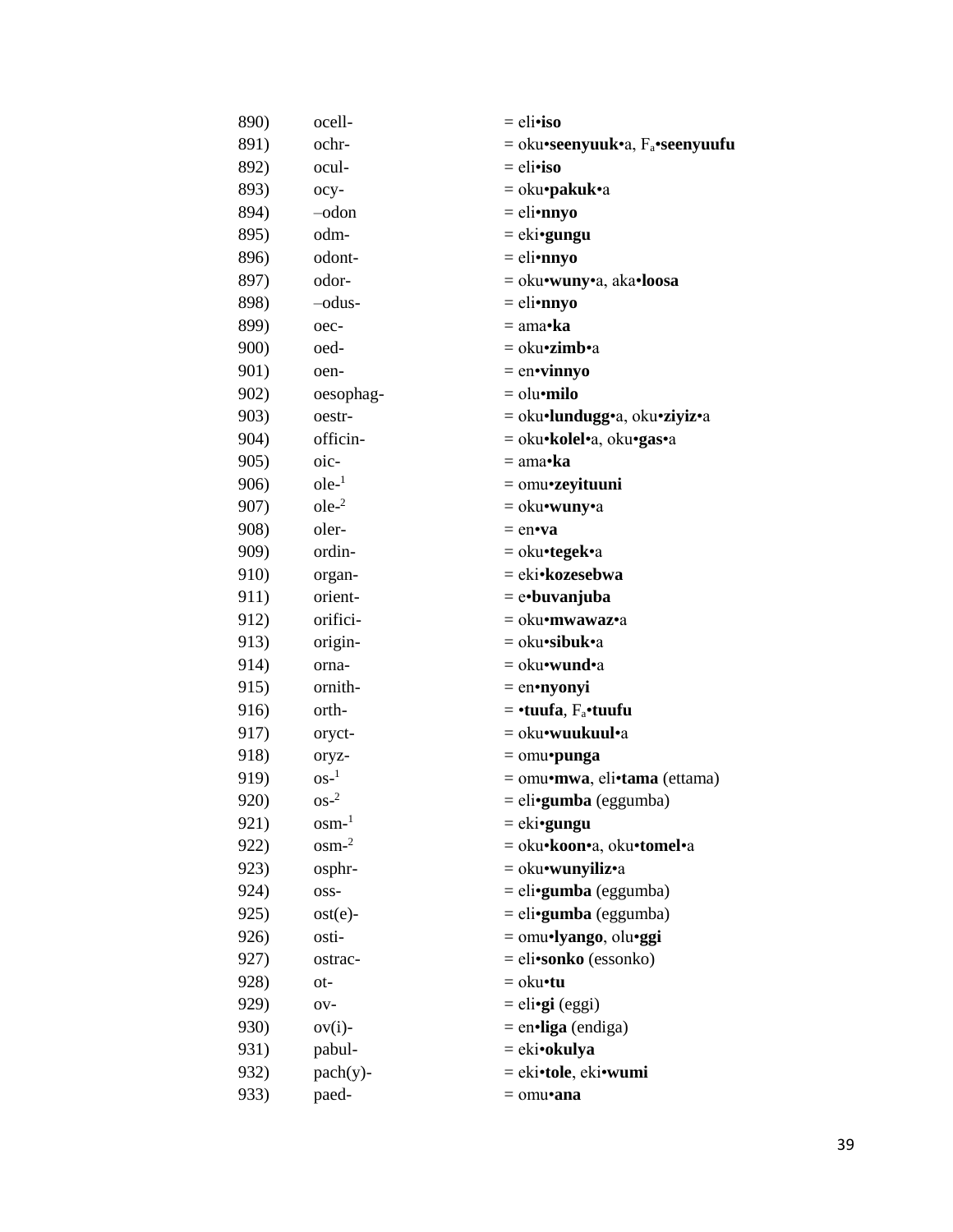| 934) | pag-                | $=$ bbalaafu                             |
|------|---------------------|------------------------------------------|
| 935) | palat-              | $=$ aka•buno                             |
| 936) | pale-               | $=$ eki•susunku                          |
| 937) | palli-              | $= ekizibaawo$                           |
| 938) | $palm-1$            | $= eki\cdot batu$                        |
| 939) | palm-2              | = olu•koma, olu•kindu                    |
| 940) | palm-3              | = oku•lasil•a                            |
| 941) | palp-               | = oku•koon•a•ko                          |
| 942) | palpebr-            | $= eki\cdot kowe$                        |
| 943) | palud-              | $=$ olu•tobazzi                          |
| 944) | $pan-1$             | $=$ •wanna, oku•bun•a                    |
| 945) | pan <sup>2</sup>    | $=$ omu•gaati                            |
| 946) | pancre-             | $=$ en•nuuni                             |
| 947) | pand-, pans-        | = oku•gaziw•a, oku•bun•a, oku•yis•a      |
| 948) | panic-              | $=$ omu•wemba                            |
| 949) | papilio(n)-         | $= eki$ <b>vojjolo</b>                   |
| 950) | papill-             | $=$ en•nywanto                           |
| 951) | papyr-              | $= eki \cdot toogo$                      |
| 952) | par <sup>1</sup>    | = okw•enkan•a, oku•tabagan•a             |
| 953) | par <sup>2</sup>    | = oku•teekateek•a, oku•zaal•a, oku•kol•a |
| 954) | paramaeci-          | $= F_a$ •wanvuyilivu                     |
| 955) | pard-               | $=$ en $\cdot$ go                        |
| 956) | pare-               | = oku•labik•a, oku•tangaal•a             |
| 957) | $pare(i)$ -         | $=$ olu•ba                               |
| 958) | parent-             | $=$ omu•zadde                            |
| 959) | parti-              | $=$ eki•tundu                            |
| 960) | parthen-            | $=$ omu•biikila                          |
| 961) | parv-               | $= F_a$ •tono                            |
| 962) | pasc-               | $=$ oku•ly•a                             |
| 963) | $pass-1$            | = oku•lumw•a, oku•gumiikiliz•a           |
| 964) | $pass-2$            | $=$ oku•yit•a                            |
| 965) | passer(i)-          | = en•kazaluggya                          |
| 966) | past-               | = oku·lund·a, omu·sumba                  |
| 967) | pat-                | $=$ okw•egaziy•a                         |
| 968) | patell-             | $=$ en $\cdot$ so                        |
| 969) | $pater(-)$          | $=$ taata                                |
| 970) | path, pati-         | $=$ oku•lumw•a                           |
| 971) | paus-, paur-, paup- | $=$ $F_a$ •tono, oku•keew•a, omu•nyoto   |
| 972) | paus-               | = oku•lek•a, oku•yimiliz•a               |
| 973) | $pavo(n)$ -         | $=$ ssekkoko                             |
| 974) | pectin-             | $=$ eli•sule (essule), eli•yoba (ejjoba) |
| 975) | pector-             | = eli•beele (ebbeele), eki•fuba          |
| 976) | ped-                | $= e k i \cdot g e l e$                  |
| 977) | pedicul-            | = en•sekele                              |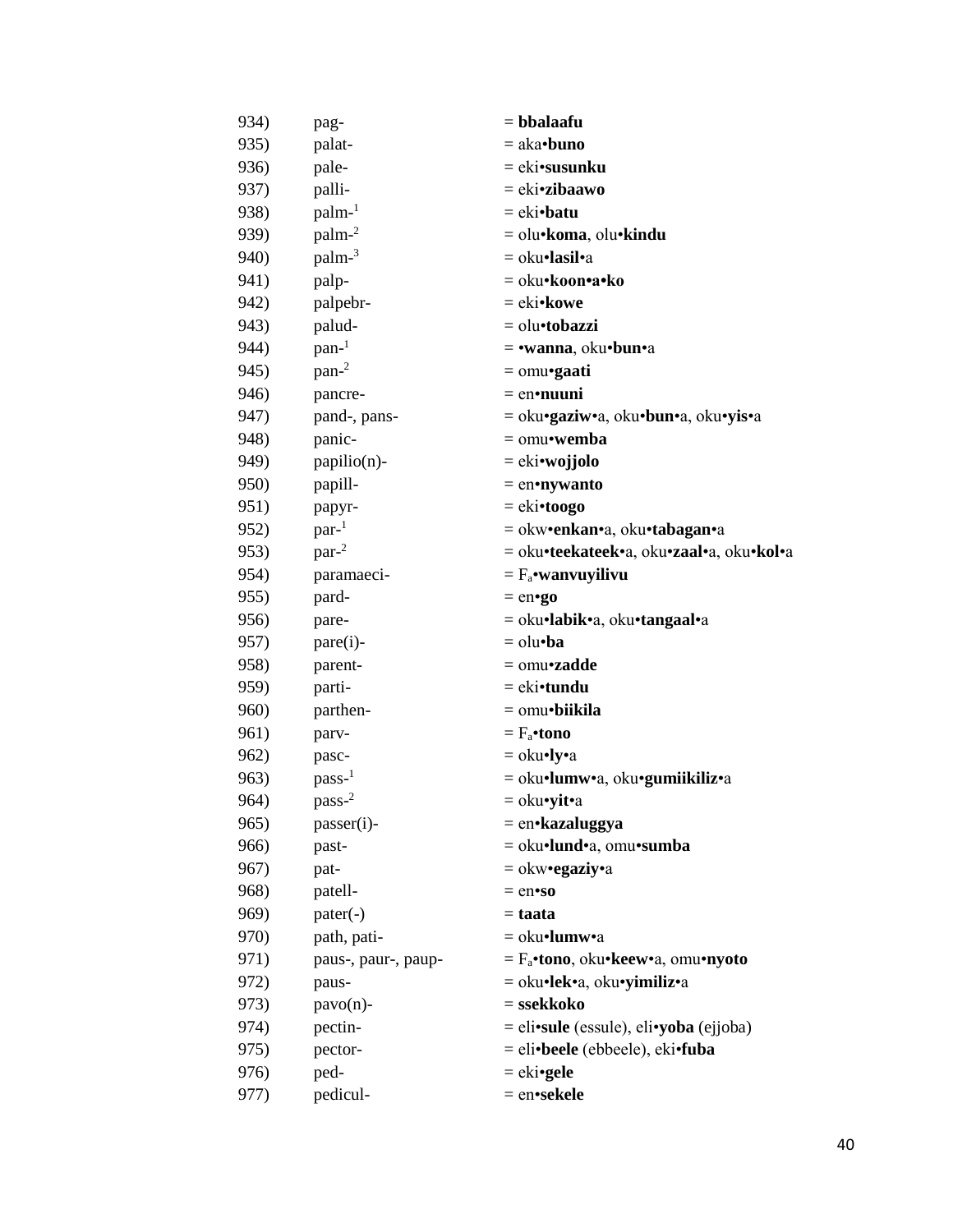| 978)  | peduncul-    | $= eki \cdot gel$ e, aka $\cdot gel$ e     |
|-------|--------------|--------------------------------------------|
| 979)  | pel-         | = eli•bumba (ebbumba), olu•tobazzi         |
| 980)  | pelag-       | $=$ obu•engula                             |
| 981)  | pelarg-      | = en•koonamasonko                          |
| 982)  | pelecy-      | $=$ en•bazzi (embazzi)                     |
| 983)  | pell-        | $=$ eli•liba (eddiba)                      |
| 984)  | $pelm(at)$ - | $= \text{ama-la}$                          |
| 985)  | pelt-        | $=$ en•gabo                                |
| 986)  | pelv-        | $=$ eki•nnyi                               |
| 987)  | pend-, pens- | = okw•esuub•a, oku•leebeet•a               |
| 988)  | penetra-     | = oku•sensel•a, oku•yingil•a               |
| 989)  | $pen(i)$ -   | $=$ olu•wasiso                             |
| 990)  | penicill-    | $=$ penisillini                            |
| 991)  | penn-        | $=$ eki•wawa, eki•oya                      |
| 992)  | peps-        | $=$ oku•fumb•a                             |
| 993)  | per-         | $=$ en•guniya (egguniya)                   |
| 994)  | perd-        | = okw• <b>onoon•</b> a                     |
| 995)  | peregrin-    | = omu•gwila, oku•senguk•a                  |
| 996)  | periss-      | = oku•suusuub•a                            |
| 997)  | peristaltic- | $=$ oku•sindik•a                           |
| 998)  | person-      | = omu•ntu, aka•kookoolo, okw•efuus•a       |
| 999)  | perth-       | = oku•tt•a                                 |
| 1000) | pet-         | $=$ okw•eyunil•a                           |
| 1001) | petal-       | $=$ olu $\cdot$ lagala                     |
| 1002) | petr-        | $=$ olu•azi                                |
| 1003) | pez-         | $= e k i$ <b>gele</b>                      |
| 1004) | pi-          | $=$ $F_a$ •gonvu, $F_a$ •wombeefu          |
| 1005) | picr-        | = oku•kaaw•a, oku•fumit•a                  |
| 1006) | pict-        | $=$ eli•gondo (eggondo)                    |
| 1007) | pig-         | $=$ eli•gondo (eggondo), eli•bala (ebbala) |
| 1008) | $pil^{-1}$   | = olu• <b>viili</b>                        |
| 1009) | $pil^{-2}$   | = oku•luk•a, oku•son•a                     |
| 1010) | $pil-3$      | $=$ omu•piila                              |
| 1011) | pile-        | = en•koofiila                              |
| 1012) | pin-         | = oku•nyuunyunt•a, oku•wuut•a              |
| 1013) | pingui-      | $= ama$ <b>savu</b>                        |
| 1014) | pinn-        | $=$ eki•oya, eli•gindu (eggindu)           |
| 1015) | $pio(n)$ -   | $= ama \cdot savu$                         |
| 1016) | piper(-)     | = kaamulali                                |
| 1017) | pisc-        | $= e$ ki•ennyanja                          |
| 1018) | pistill-     | = oku•sott•a, oku•gott•a                   |
| 1019) | pithec-      | = en•kobe, en•kima                         |
| 1020) | pituit-      | $=$ emi•nyila                              |
| 1021) | placent-     | $= eki$ <b>sungwa</b>                      |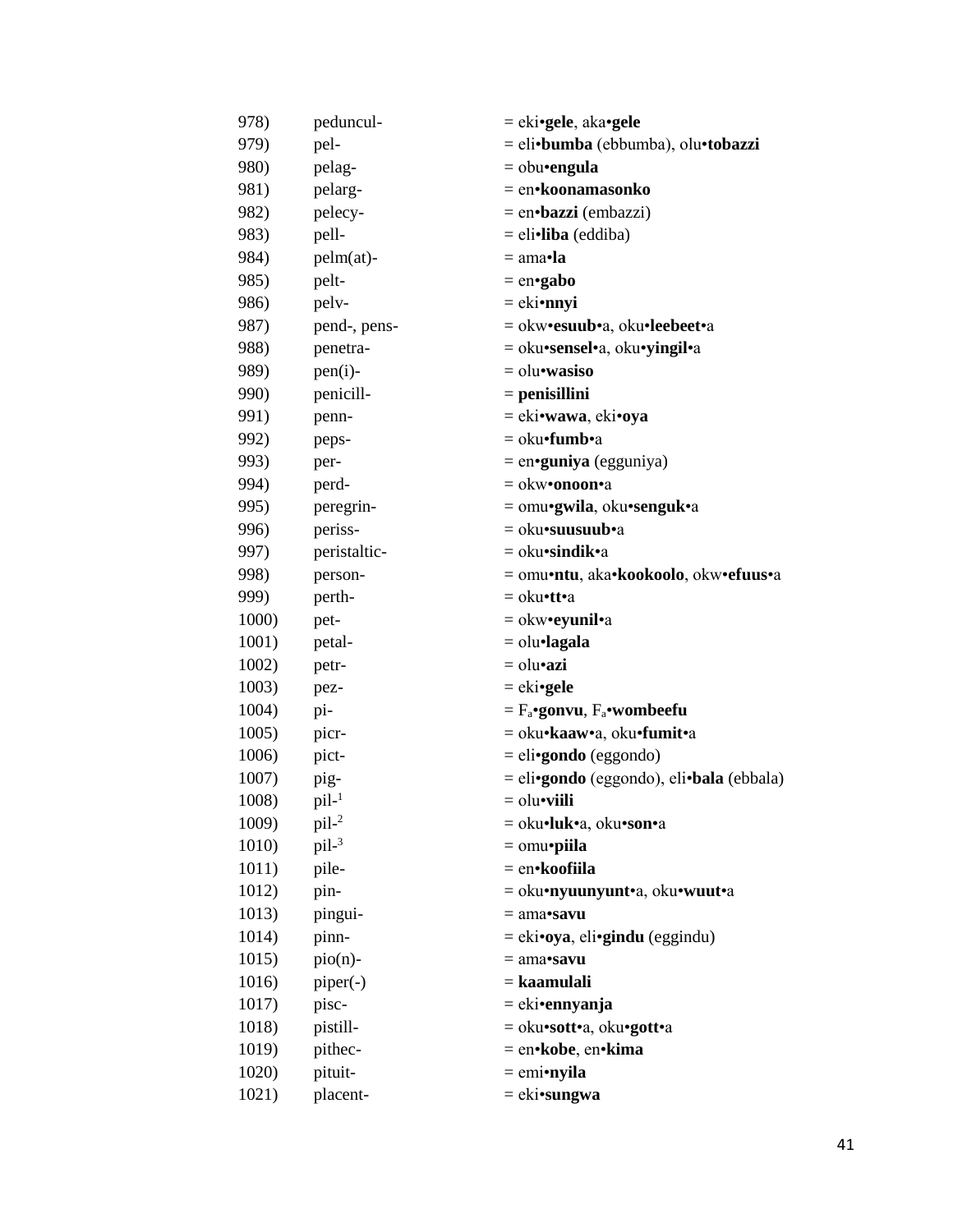| 1022) | plagi-                   | = oku• <b>kiik</b> •a               |
|-------|--------------------------|-------------------------------------|
| 1023) | plan-1                   | $=$ omu•seetwe                      |
| 1024) | $plan-2$                 | $=$ okw•etaay•a                     |
| 1025) | plant-1                  | = ama•l <b>a</b>                    |
| 1026) | plant-2                  | $=$ oku•simbuliz•a                  |
| 1027) | plas-, plasm(at), plast- | = oku• <b>zimb</b> •a               |
| 1028) | $plec(t)$ -              | = oku•luk•a                         |
| 1029) | plei-, pli-              | = oku•sing•a•ko                     |
| 1030) | pleist-                  | $=$ oku•sing•a                      |
| 1031) | $pleo(n)$ -              | $=$ oku•wug•a                       |
| 1032) | pler-                    | = oku•jjul•a, F <sub>a</sub> •jjuvu |
| 1033) | plesi-                   | = oku•lilaan•a                      |
| 1034) | pleur-                   | $=$ olu $\bullet$ biliizi           |
| 1035) | plex-                    | = oku•luk•a, oku•baz•a              |
| 1036) | plic-                    | $=$ oku•funy•a                      |
| 1037) | plumb-                   | $=$ eli•sasi (essasi), plumbo       |
| 1038) | plur-                    | $= F_a$ •ngi                        |
| 1039) | pluvi-                   | $=$ en•kuba                         |
| 1040) | pneum(at)-               | = omu•kka, oku•ss•a                 |
| 1041) | pneumon-                 | $=$ eli•wuggwe (egguggwe)           |
| 1042) | pneust-, pno-            | = oku•ss•a                          |
| 1043) | po-                      | $=$ omu•ddo                         |
| 1044) | pod-                     | $= e$ ki•gele                       |
| 1045) | poe-                     | = oku•leetel•a                      |
| 1046) | poecil-                  | $=$ eli•gondo (eggondo)             |
| 1047) | pogon-                   | $= eki$ <b>•levu</b>                |
| 1048) | pol-                     | = en•wagi (empagi)                  |
| 1049) | $poli-1$                 | $=$ oku•zigul•a                     |
| 1050) | $poli-2$                 | = okw•eluukilil•a                   |
| 1051) | pollen-                  | $=$ en $\cdot$ fuufu                |
| 1052) | pollex-, pollic-         | = eki•nkumu                         |
| 1053) | poly-                    | $= F_a \cdot ngi$                   |
| 1054) | pom(at)-                 | = eki•saanikizo                     |
| 1055) | pon-                     | = oku•teek•a                        |
| 1056) | $pont-1$                 | $=$ olu $\cdot$ tindo               |
| 1057) | pont-2                   | $=$ en•yanja (ennyanja)             |
| 1058) | popul-                   | $=$ aba•ntu                         |
| 1059) | por-                     | = oku•yit•a•mu                      |
| 1060) | porc-                    | $=$ en•bizzi (embizzi)              |
| 1061) | porphyry-                | $=$ ka•kobe                         |
| 1062) | port-                    | $=$ omu•lyango                      |
| 1063) | portio(n)-               | = eki•wumi, eki•tundu               |
| 1064) | posit-                   | = oku•teek•a                        |
| 1065) | poster-                  | = oku <b>·ddilil</b> •a             |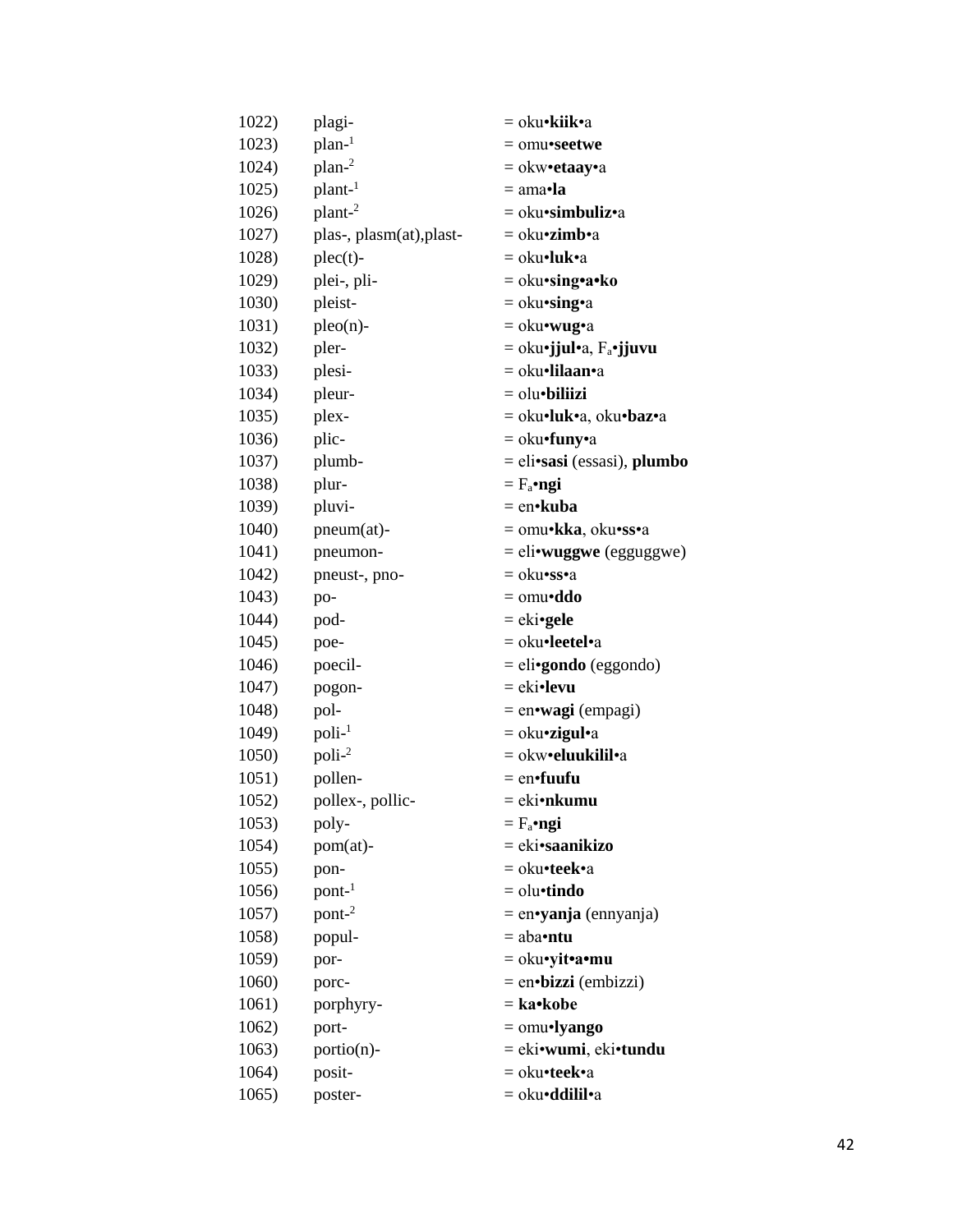| 1066) | postul-          | = oku•sab•a, oku•peek•a                                            |
|-------|------------------|--------------------------------------------------------------------|
| 1067) | pot-             | = oku•nyw•a, oku•nyuunyunt•a                                       |
| 1068) | potam-           | $=$ omu•gga                                                        |
| 1069) | potent-          | = oku•sobol•a, oku•yinz•a                                          |
| 1070) | praecox-         | $=$ okw•eyanguyiliz•a                                              |
| 1071) | praegn-          | $=$ oku•was•a, $F_{\text{pro}}$ •olubuto, $F_{\text{pro}}$ •embuto |
| 1072) | press-           | $=$ oku•nyig•a                                                     |
| 1073) | $prim-1$         | $=$ oku•sook•a, F <sub>a</sub> •kulu                               |
| 1074) | $prim-2$         | $=$ oku•nyigiliz•a                                                 |
| 1075) | princip-         | = oku•sook•a, omu•singi                                            |
| 1076) | pri(on)-         | $=$ omu•sumeeno                                                    |
| 1077) | $prior(-)$       | = oku•sook•a                                                       |
| 1078) | prisma(t)-       | $= F_a$ •prisma                                                    |
| 1079) | prist-           | $=$ omu•sumeeno                                                    |
| 1080) | probosc-         | $=$ eki•galabi, omu•kono, en•yindo (ennyindo)                      |
| 1081) | proct-           | $=$ eki•nyho                                                       |
| 1082) | profund-         | $=$ eli $\cdot$ lubi (eddubi)                                      |
| 1083) | prol-            | = eli•zadde (ezzadde), oku•zaal•a                                  |
| 1084) | propaga-         | $=$ okw•az•a                                                       |
| 1085) | propri-          | $=$ nnannyini                                                      |
| 1086) | prote-           | = Mukasa, oku•sook•a                                               |
| 1087) | prot(er)-        | = oku•sook•a                                                       |
| 1088) | proxim-          | $=$ oku $\cdot$ mpi                                                |
| 1089) | psalid-          | $=$ makansi                                                        |
| 1090) | psamm-           | $=$ omu•senyu                                                      |
| 1091) | pselaph-         | = oku•kom•a•ko, oku•kwat•a•ko                                      |
| 1092) | pseudo-          | = oku•limb•a, oku•dyek•a                                           |
| 1093) | psil-            | $=$ $F_a$ •eleele, oku•kunam•a                                     |
| 1094) | psittac-         | $=$ en•kusu                                                        |
| 1095) | psych-           | $=$ omu $\cdot$ oyo                                                |
| 1096) | psychr-          | = oku•wol•a                                                        |
| 1097) | psyll-           | $=$ en•kukunyi                                                     |
| 1098) | pten-            | = oku•buuk•a, eki•wawa                                             |
| 1099) | pter-            | = oku•buuk•a, eki•wawa                                             |
| 1100) | pteryg-          | = oku•buuk•a, eki•wawa                                             |
| 1101) | ptil-            | = oku•buuk•a                                                       |
| 1102) | pto-             | = oku•gw•a, omu•tulumbi                                            |
| 1103) | pty-             | $=$ oku•wand•a                                                     |
| 1104) | ptych-           | $=$ oku•funyil•a                                                   |
| 1105) | $pub-, puber(-)$ | = obu•sajja, oku•sajjakul•a                                        |
| 1106) | pud-             | = en•sonyi, oku•sonyiwal•a                                         |
| 1107) | pugn-            | = eki•konde, oku•lwan•a                                            |
| 1108) | $pulch(r)$ -     | $= F_a \cdot \text{balagavu}$                                      |
| 1109) | pulic-           | $=$ en $\cdot$ kukunyi                                             |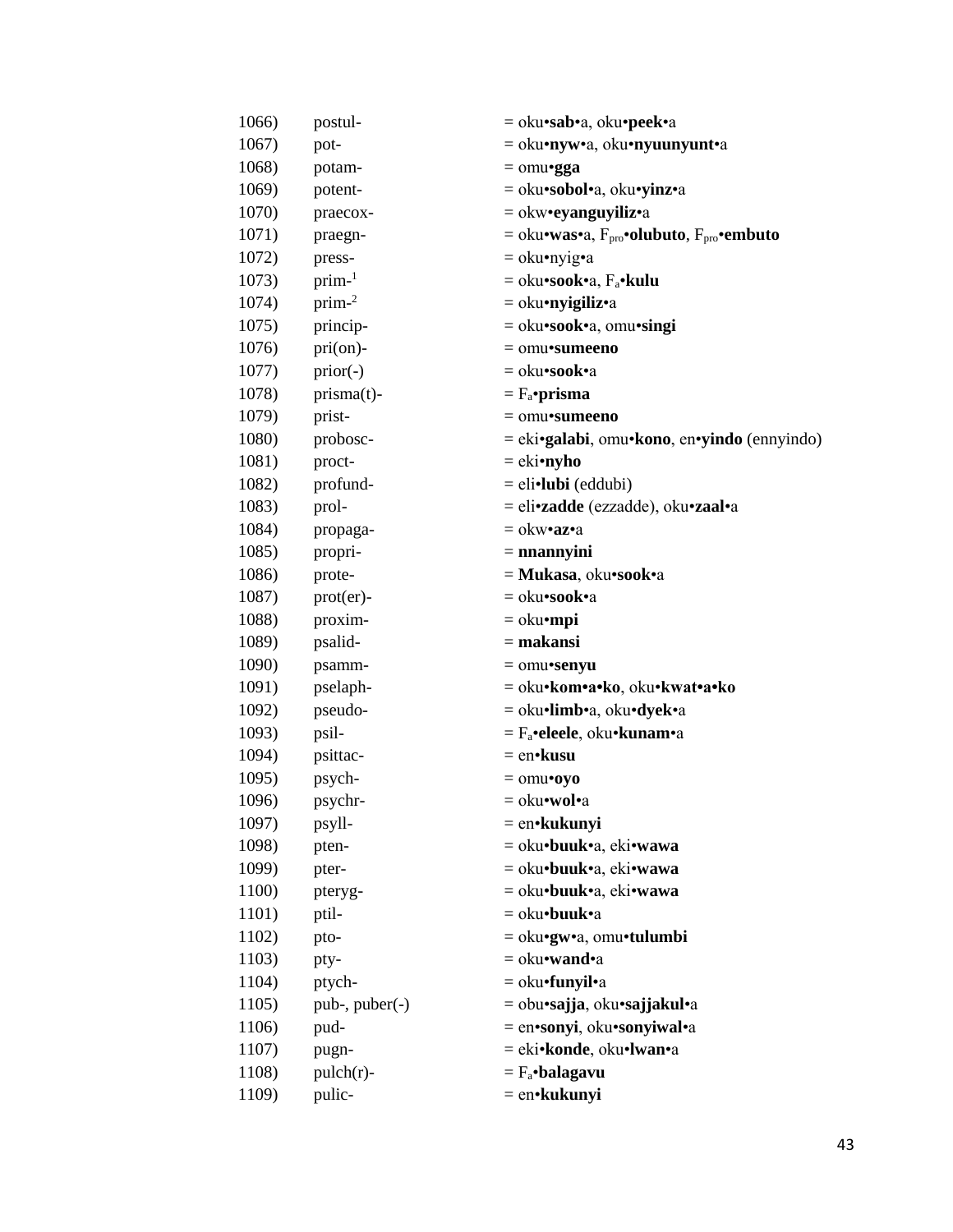| 1110) | $pulmo(n)$ -   | $=$ eli•wuggwe (egguggwe)                                 |
|-------|----------------|-----------------------------------------------------------|
| 1111) | pulp-          | $=$ en•nyama                                              |
| 1112) | puls-          | = oku•bobb•a, oku•koon•a                                  |
| 1113) | pulver-        | $=$ en $\cdot$ fuufu                                      |
| 1114) | pulvin-        | $=$ omu•tto                                               |
| 1115) | pumil-         | $=$ omu•mbuti                                             |
| 1116) | punct-, pung-  | = oku•fumit•a, oku•tonnyez•a                              |
| 1117) | purpur-        | $=$ ka• <b>kobe</b>                                       |
| 1118) | $-pus$         | $= e$ ki•gele, oku•gulu                                   |
| 1119) | pusill-        | = aka•tiliginya, aka•silikitu, aka•tiininya, aka•tiiliitu |
| 1120) | pustul-        | = oku•vulul•a                                             |
| 1121) | $put(r)$ -     | = oku•wuny•a                                              |
| 1122) | py-            | $= ama$ <b>sila</b>                                       |
| 1123) | pycn-          | $= F_a$ •ziyivu                                           |
| 1124) | pyg-           | $=$ eki•nyho                                              |
| 1125) | pygmae-        | $=$ omu•mbuti                                             |
| 1126) | pyl-           | $=$ omu•lyango                                            |
| 1127) | pyr-           | $=$ omu•lilo                                              |
| 1128) | pyramid-       | $=$ en•tuumu                                              |
| 1129) | pyren-         | $=$ omu•lamwa                                             |
| 1130) | pyrrh-         | $=$ omu•lilo                                              |
| 1131) | phag-          | $=$ oku•ly•a                                              |
| 1132) | phaen-         | $=$ oku•lag•a, oku•labik•a                                |
| 1133) | phalacr-       | = eki•walaata                                             |
| 1134) | phalang-       | $=$ en•yingo (ennyingo)                                   |
| 1135) | phall-         | $=$ olu•wasiso*                                           |
| 1136) | phan-, phaner- | = oku•labis•a, okw•oles•a                                 |
| 1137) | pharyng-       | $=$ omu•lilo                                              |
| 1138) | phas-          | = oku·labis·a, okw·oles·a                                 |
| 1139) | phascol-       | $=$ en $\cdot$ lyanga (endyanga)                          |
| 1140) | phell-         | = eki <b>•zibikizo</b>                                    |
| 1141) | phil-          | $=$ okw•agal•a                                            |
| 1142) | phleb-         | $=$ omu•suwa                                              |
| 1143) | phob-          | = oku•ty•a, oku•kyaw•a                                    |
| 1144) | pholid-        | = eki•galagamba, eli•galagamba (eggalagamba)              |
| 1145) | $phon-1$       | $=$ eli•loboozi (eddoboozi)                               |
| 1146) | $phon-2$       | $=$ eli•temu (ettemu)                                     |
| 1147) | phor-          | = oku•twal•a, oku•kongojj•a                               |
| 1148) | phos-, phot-   | $= eki \cdot tanga$ ala                                   |
| 1149) | phragm(a)-     | = olu•komela                                              |
| 1150) | phryn-         | $= eki\cdot$ kele                                         |
| 1151) | phthor-        | $=$ okw•onoon•a                                           |
| 1152) | phy-           | = oku•kul•a                                               |
| 1153) | phyg-          | = oku <b>·dduk</b> ·a                                     |
|       |                |                                                           |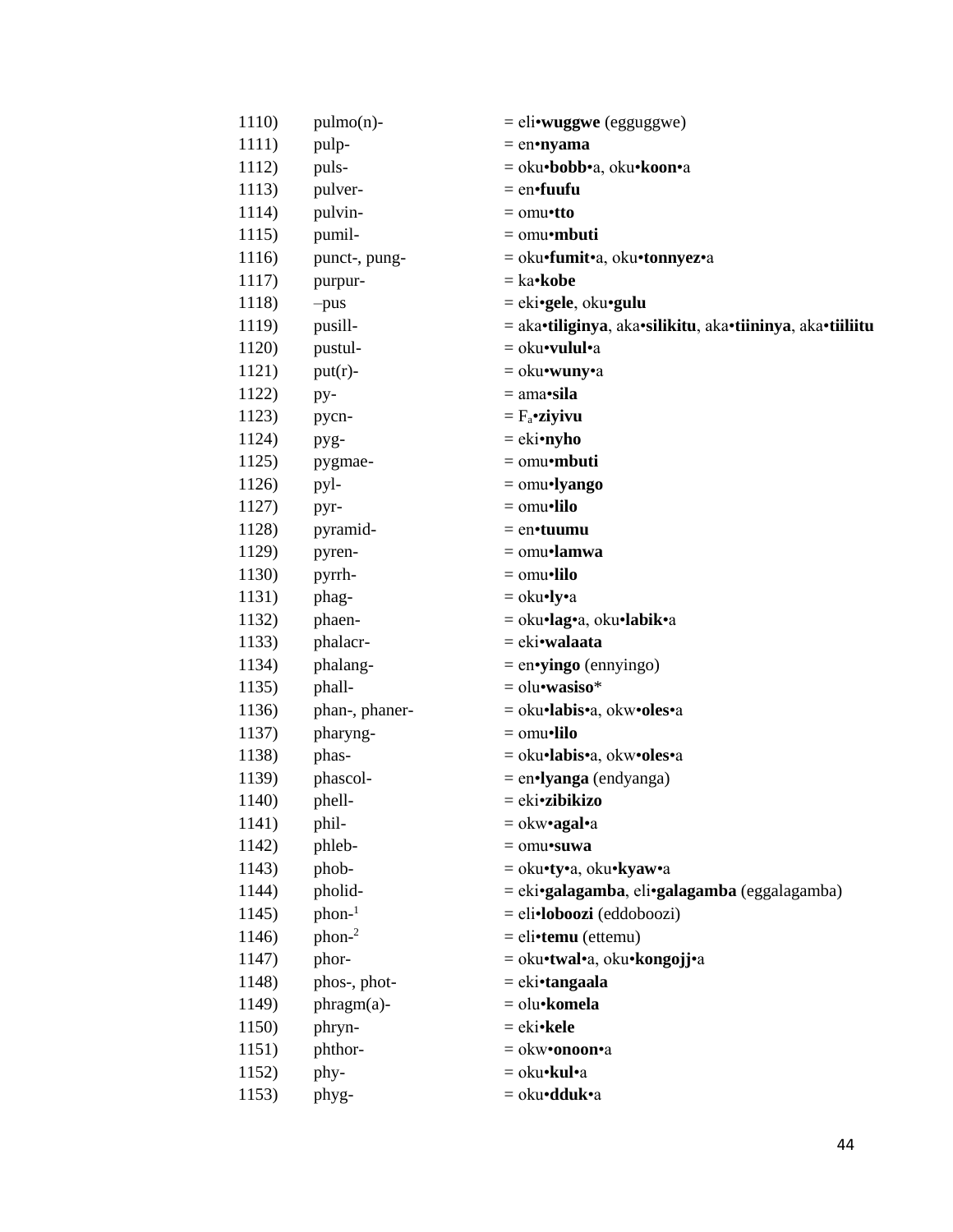| 1154) | phyl-             | = eli•wanga (eggwanga)                                                   |
|-------|-------------------|--------------------------------------------------------------------------|
| 1155) | phylact-, phylax- | = oku•kuum•a, okw•elind•a                                                |
| 1156) | phyll-            | = olu•lagala, eki•koola                                                  |
| 1157) | $phys-1$          | = oku•tond•a                                                             |
| 1158) | phys-2            | = oku•fuuw•a                                                             |
| 1159) | phyt-             | = eki•mela                                                               |
| 1160) | quadr-            | $=F_{num}$ •na, e•nnya                                                   |
| 1161) | qual-             | $=$ obu•tyawa*                                                           |
| 1162) | quant-            | $=$ obu•ngi                                                              |
| 1163) | quart-            | = eki•okuna                                                              |
| 1164) | quinque-          | $=F_{\text{num}}\cdot \tan \theta$                                       |
| 1165) | racem-            | $= eki\cdot \mathbf{b}$ ala                                              |
| 1166) | rad-              | = oku• <b>keket•</b> a                                                   |
| 1167) | radi-             | $=$ aka•gulu                                                             |
| 1168) | radic-            | = omu•landila, eki•kolo                                                  |
| 1169) | ram-              | = eli•tabi (ettabi)                                                      |
| 1170) | ran-              | $= eki\cdot$ kele                                                        |
| 1171) | raph-, rhaph-     | = oku•tung•a, oku•tabil•a                                                |
| 1172) | $rap(t)$ -        | = oku•nyakul•a                                                           |
| 1173) | recent-           | $=$ jjuuzi                                                               |
| 1174) | rect-             | = F <sub>a</sub> •tuufu, F <sub>a</sub> •golokofu, oku•fug•a, oku•tuuk•a |
| 1175) | reg-              | = kabaka, oku•fug•a                                                      |
| 1176) | regn-             | = obwa•kabaka                                                            |
| 1177) | regul-            | = oku•fug•a, F <sub>pro</sub> •abulijjo                                  |
| 1178) | relict            | = oku•lek•a                                                              |
| 1179) | rem-              | = en•kasi                                                                |
| 1180) | ren-              | $=$ en•sigo                                                              |
| 1181) | $rep(t)$ -        | $=$ okw•ewalul•a                                                         |
| 1182) | $rest(i)$ -       | $=$ omu•guwa                                                             |
| 1183) | ret-, retin-      | $=$ aka•timba                                                            |
| 1184) | rib-              | = eki• <b>mela</b>                                                       |
| 1185) | rid-, ris-        | = oku•sek•a                                                              |
| 1186) | rip-              | = olu•balama                                                             |
| 1187) | rim-              | = okw• <b>atik</b> •a                                                    |
| 1188) | riv-              | $=$ omu•gga                                                              |
| 1189) | rod-, ros-        | = oku•keket•a                                                            |
| 1190) | rostell-, rostr-  | = omu•kono, eki•galabi, en•yindo (ennyindo)                              |
| 1191) | rot-              | = nnamuziga, okw•etoolool•a                                              |
| 1192) | rub-              | $=$ oku•myuk•a                                                           |
| 1193) | rud-              | = eki•tannafiibwako                                                      |
| 1194) | ruf-              | $= F_a$ •myufu                                                           |
| 1195) | rug-              | $=$ omu•taafu                                                            |
| 1196) | rumin-            | = okw•ekulum•a                                                           |
| 1197) | rup-              | = olu•azi                                                                |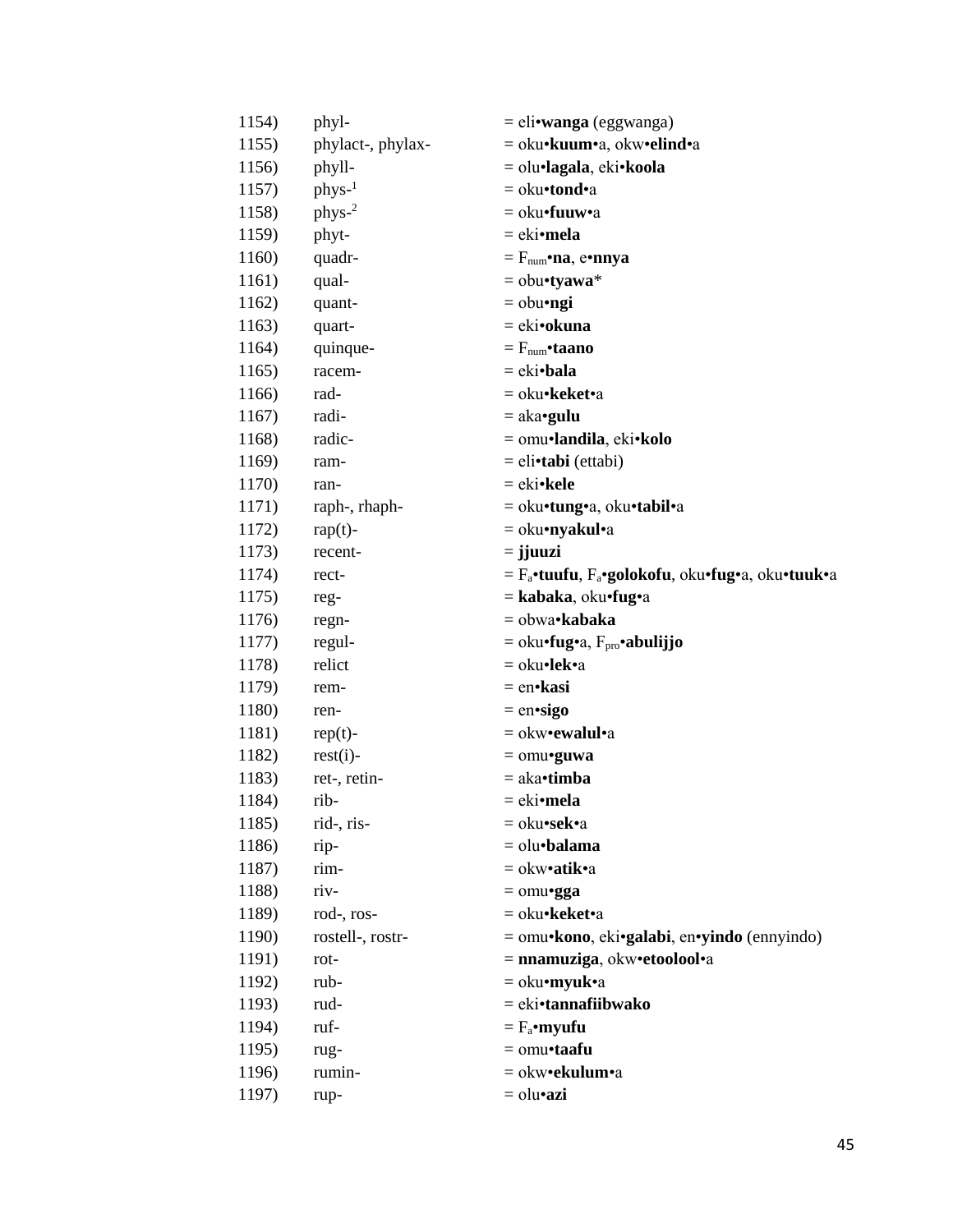| 1198) | rur-                   | $=$ eli•tale (ettale)                                      |
|-------|------------------------|------------------------------------------------------------|
| 1199) | rutil-                 | $=$ $F_a$ •myukilivu                                       |
| 1200) | rhabd-                 | $=$ olu $\cdot$ ti                                         |
| 1201) | $rhach(i)$ -           | $=$ omu•gongo                                              |
| 1202) | rhe-                   | = oku•kulukut•a                                            |
| 1203) | $r$ hin- $1$           | $=$ en•yindo (ennyindo)                                    |
| 1204) | $r$ hin- $2$           | $=$ eli•liba (eddiba)                                      |
| 1205) | rhiz-                  | = eki•kolo, omu•landila                                    |
| 1206) | rho-                   | = oku•kulukut•a                                            |
| 1207) | rhomb-                 | $=$ rombo                                                  |
| 1208) | rhynch-                | $=$ eki•galabi, omu•kono, en•yindo (ennyindo)              |
| 1209) | rhytid-                | $=$ omu•taafu                                              |
| 1210) | sabell-, sabul-        | = en•kokoto                                                |
| 1211) | sacc-                  | $=$ en•sawo                                                |
| 1212) | sacchar-, sachar-      | $=$ ssukaali                                               |
| 1213) | sacr-                  | $= F_a$ •tukuvu                                            |
| 1214) | sagitt-                | $=$ aka•saale                                              |
| 1215) | sal-                   | $=$ omu•nnyo                                               |
| 1216) | saliv-                 | $=$ ama•lusu                                               |
| 1217) | salpingo-              | $=$ omu•lele                                               |
| 1218) | salt-                  | $=$ oku•zin•a                                              |
| 1219) | scav-                  | = oku•takul•a                                              |
| 1220) | scal-                  | $=$ eli•lagala (eddagala)                                  |
| 1221) | scand-, scans-         | $=$ oku•linny•a                                            |
| 1222) | scaph-                 | $=$ eli•ato                                                |
| 1223) | scapul-                | = en•kwakwa                                                |
| 1224) | scat-                  | $= \text{ama-}zi$                                          |
| 1225) | $\text{scel-}1$        | $= eki\cdot \mathrm{sambi}$                                |
| 1226) | $\text{seel-}^2$       | = oku•kal•a                                                |
| 1227) | schis-, schist-, schiz | = oku•bajjuk•a, okw•as•a                                   |
| 1228) | sci-                   | = eki•siikilize                                            |
| 1229) | scind-                 | = oku•bajjul•a, oku•lyebul•a                               |
| 1230) | sciur-                 | $= eki\cdot s\mathbf{ikilize}$                             |
| 1231) | scler-                 | = oku·kal·a, oku·, oku·kakanyal·a                          |
| 1232) | $scop-1$               | = okw•ekalilizis•a, eki•ekaliliziso, oku•luubilil•a        |
| 1233) | $\text{scope}^2$       | $=$ okw•el•a                                               |
| 1234) | scorpi-                | $=$ en•yaba (enjaba)                                       |
| 1235) | scot-                  | = oku•zikiz•a, oku•zib•a                                   |
| 1236) | scrib-, script-        | = oku•wandiik•a, oku•kolobozes•a, en•wandiiso (empandiiso) |
| 1237) | $\text{scrob}(i)$      | = olu•konko, eki•nnya                                      |
| 1238) | sculpt-                | = oku•wool•a                                               |
| 1239) | scut-                  | $=$ en•gabo                                                |
| 1240) | scyph-                 | $=$ en•waawo (empaawo)                                     |
| 1241) | secal-                 | $=$ omu•shayiri                                            |
|       |                        |                                                            |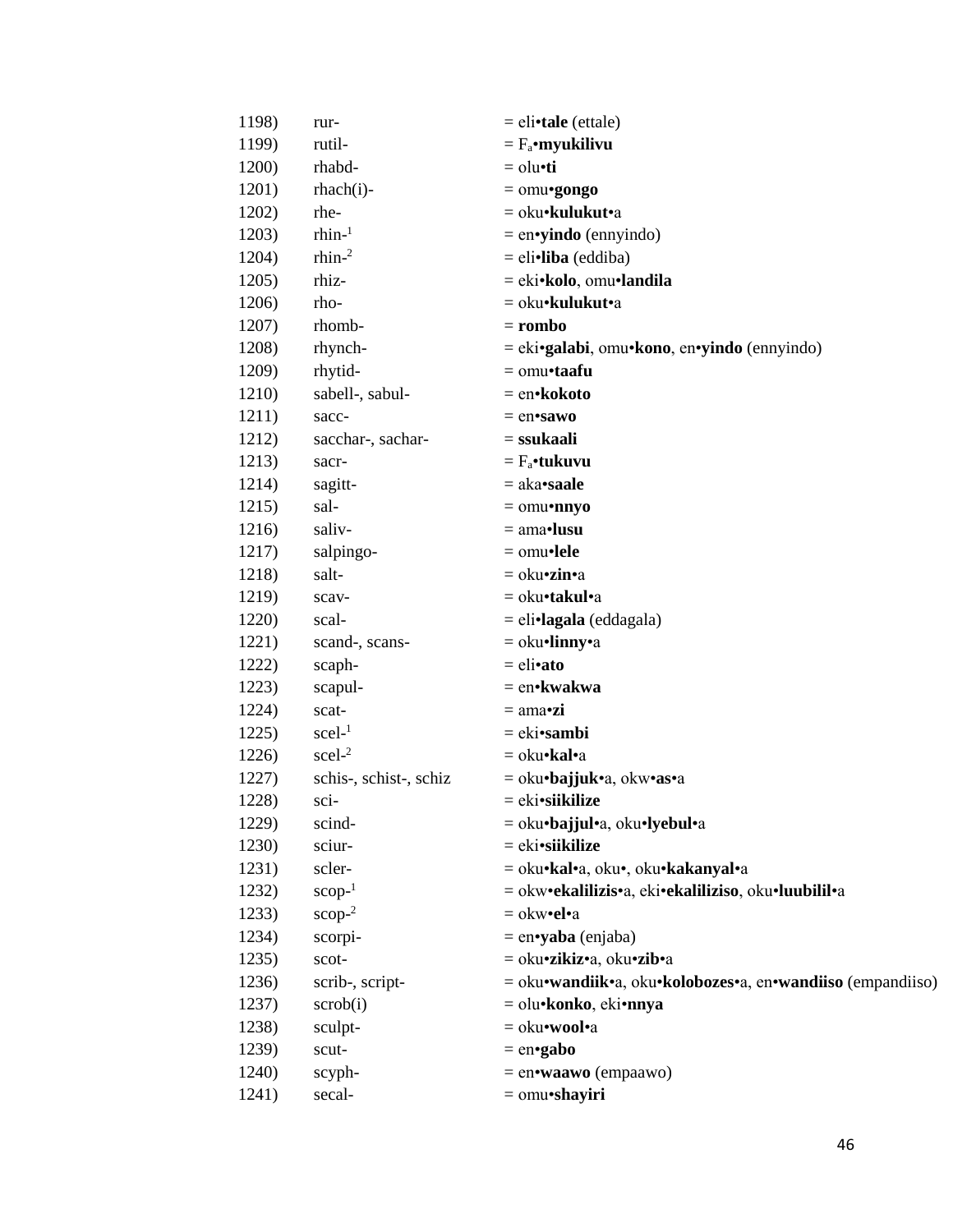| 1242) | $sec(t)$ -         | = oku• <b>sal</b> •a                             |
|-------|--------------------|--------------------------------------------------|
| 1243) | secund-            | $=$ oku•gobelel•a, $F_{\text{pro}}$ •a•(o)kubili |
| 1244) | $secur(i)$ -       | $=$ en•bazzi (embazzi)                           |
| 1245) | sed-               | $=$ oku•tuul•a                                   |
| 1246) | seget-             | = en•limilo (ennimilo), oku•sig•a                |
| 1247) | segment-           | $= eki \cdot sale(ko)$                           |
| 1248) | seism-             | $=$ musisi, oku•sisiwaz•a                        |
| 1249) | selen-             | $=$ omu•ezi                                      |
| 1250) | sell-              | $=$ en•tebe                                      |
| 1251) | $sem(at)$ -        | = aka•bonelo, ama•kulu                           |
| 1252) | semin-             | $=$ en•sigo                                      |
| 1253) | semper-            | $=$ bulijjo, olu•beelela                         |
| 1254) | sen-               | = omu•kadde, omu•zeeyi                           |
| 1255) | sens-              | = oku•keng•a, eki•kenzo                          |
| 1256) | $sent(i)$ -        | $=$ eli•ggwa                                     |
| 1257) | $sep-1$            | = olu•komela, oku•komel•a                        |
| 1258) | $sep-2$            | = oku•vund•a, oku•vunz•a                         |
| 1259) | sept-              | $=$ oku•vunz•a, $F_a$ •vunze                     |
| 1260) | septem-            | $=$ omu•sanvu                                    |
| 1261) | septentrion-       | = obu•kiikakkono                                 |
| 1262) | seri-              | $=$ olu•nyilili                                  |
| 1263) | seric-             | $=$ liili                                        |
| 1264) | serotin-           | = oku•kyelew•a                                   |
| 1265) | serp-              | $=$ okw•ewalul•a                                 |
| 1266) | serr-              | $=$ omu•sumeeno                                  |
| 1267) | sert-              | = eki•saaganda                                   |
| 1268) | sess-              | = oku•tuul•a                                     |
| 1269) | set-               | $=$ olu $\bullet$ viili                          |
| 1270) | sex-               | $=$ omu•kaaga                                    |
| 1271) | sexu-              | $=$ en•kabu*                                     |
| 1272) | sial-              | = ama•lusu                                       |
| 1273) | sicc-              | = oku•kal•a, oku•yont•a                          |
| 1274) | sid-               | = oku•tuul•a                                     |
| 1275) | sider <sup>1</sup> | = eki•uma                                        |
| 1276) | sider- $2$         | = en•munyeenye (emmunyeenye)                     |
| 1277) | sign-              | $=$ aka•bonelo                                   |
| 1278) | silic-             | $=$ olu•azi                                      |
| 1279) | silv-              | $= eki\cdot b$ ila                               |
| 1280) | simi-              | $=$ en•kima                                      |
| 1281) | simil-             | = oku•faanan•a                                   |
| 1282) | simul-             | = oku•faanany•a                                  |
| 1283) | sin-               | = oku•onoon•a                                    |
| 1284) | simplic-           | $=$ $F_a$ •angu, $F \cdot S \cdot niina$         |
| 1285) | sinister-          | = kkono                                          |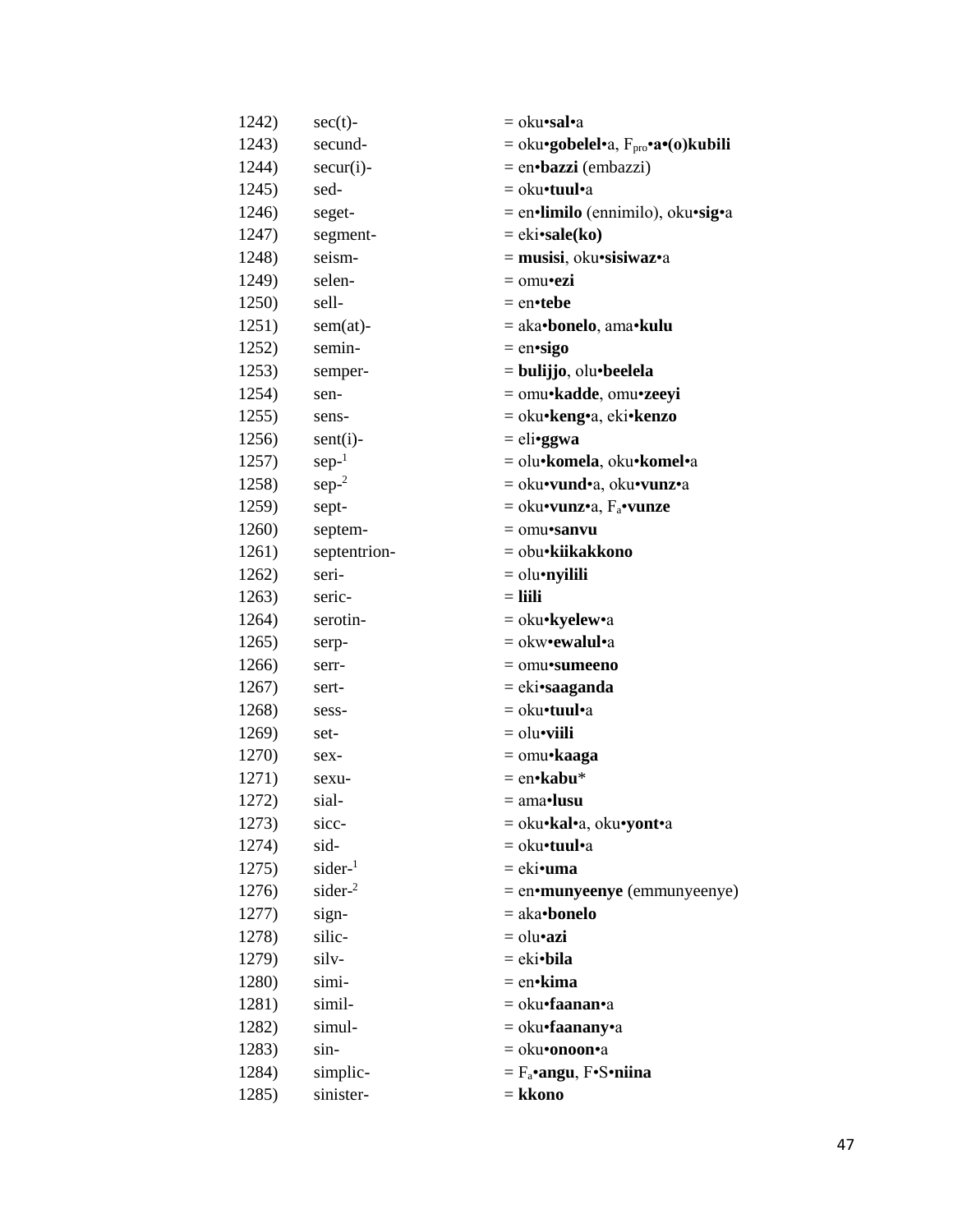| 1286) | sinu-             | $=$ oku•got•a                               |
|-------|-------------------|---------------------------------------------|
| 1287) | siphon(n)-        | $=$ olu•seke, omu•lenge                     |
| 1288) | -sisti-           | $=$ oku•nywez•a                             |
| 1289) | sit-              | = en•mele (emmele), eki•okulya              |
| 1290) | situ-             | $= eki•fo$                                  |
| 1291) | soci-             | $=$ eki•nywi                                |
| 1292) | $\text{sol}^{-1}$ | = en•yuba (enjuba)                          |
| 1293) | $\text{sol}^{-2}$ | $=$ obu•omu                                 |
| 1294) | $solen(-)$        | $=$ olu•seke, omu•lenge                     |
| 1295) | solid-            | $= F_a$ •gumu                               |
| 1296) | $som(at)$ -       | $=$ omu $\cdot$ bili                        |
| 1297) | son-              | $=$ eli•loboozi (eddoboozi)                 |
| 1298) | sorb-, sorpt-     | $=$ oku•nyw•a                               |
| 1299) | spars-            | = oku•mans•a, oku•mansil•a, oku•sans•a      |
| 1300) | $spat(h)$ -       | $=$ omu•lawo                                |
| 1301) | spec-             | = oku•lab•a, oku•labik•a                    |
| 1302) | spect-            | = oku•lab•a, okw•ekkaliliz•a, okw•ekkaany•a |
| 1303) | spel-             | $=$ en•wuku (empuku)                        |
| 1304) | sper-             | $=$ oku•sig•a                               |
| 1305) | $sperm(at)$ -     | $=$ en•sigo                                 |
| 1306) | sphaer-           | $=$ omu•piila                               |
| 1307) | sphen-            | $=$ en•wano (empano), olu•banda             |
| 1308) | sphinet-          | $=$ e•wuzi                                  |
| 1309) | spic-             | = aka•songezo, aka•saale                    |
| 1310) | spil-             | $=$ eli• <b>ko</b> (ekko)                   |
| 1311) | spin-             | $=$ eli•ggwa                                |
| 1312) | spir-             | = oku•nyool•a                               |
| 1313) | spira-            | = oku•ss•a                                  |
| 1314) | splanch-          | $=$ ebi•enda                                |
| 1315) | splen-            | $=$ aka•taago                               |
| 1316) | splend-           | = oku•ak•a                                  |
| 1317) | spondyl-          | $=$ olu•gongo, en•kizi                      |
| 1318) | $spong(i)$ -      | $= eki \cdot \text{angwe}$                  |
| 1319) | spontan-          | $= eki$ •ewaga                              |
| 1320) | spor-             | $=$ en•sigo                                 |
| 1321) | spu-              | = ama•lusu, oku•wand•a                      |
| 1322) | spum-             | = eki•ovu, oku•bimb•a                       |
| 1323) | spuri-            | = oku•kondob•a                              |
| 1324) | squal-            | = oku•kalabul•a                             |
| 1325) | squam-            | $=$ eli•gamba (eggamba)                     |
| 1326) | sta-              | $=$ oku•yimilil•a                           |
| 1327) | stabil-           | = oku•tebenkel•a                            |
| 1328) | stabul-           | = eki•laalo, eki•sibo                       |
| 1329) | stachy-           | = eki•limba                                 |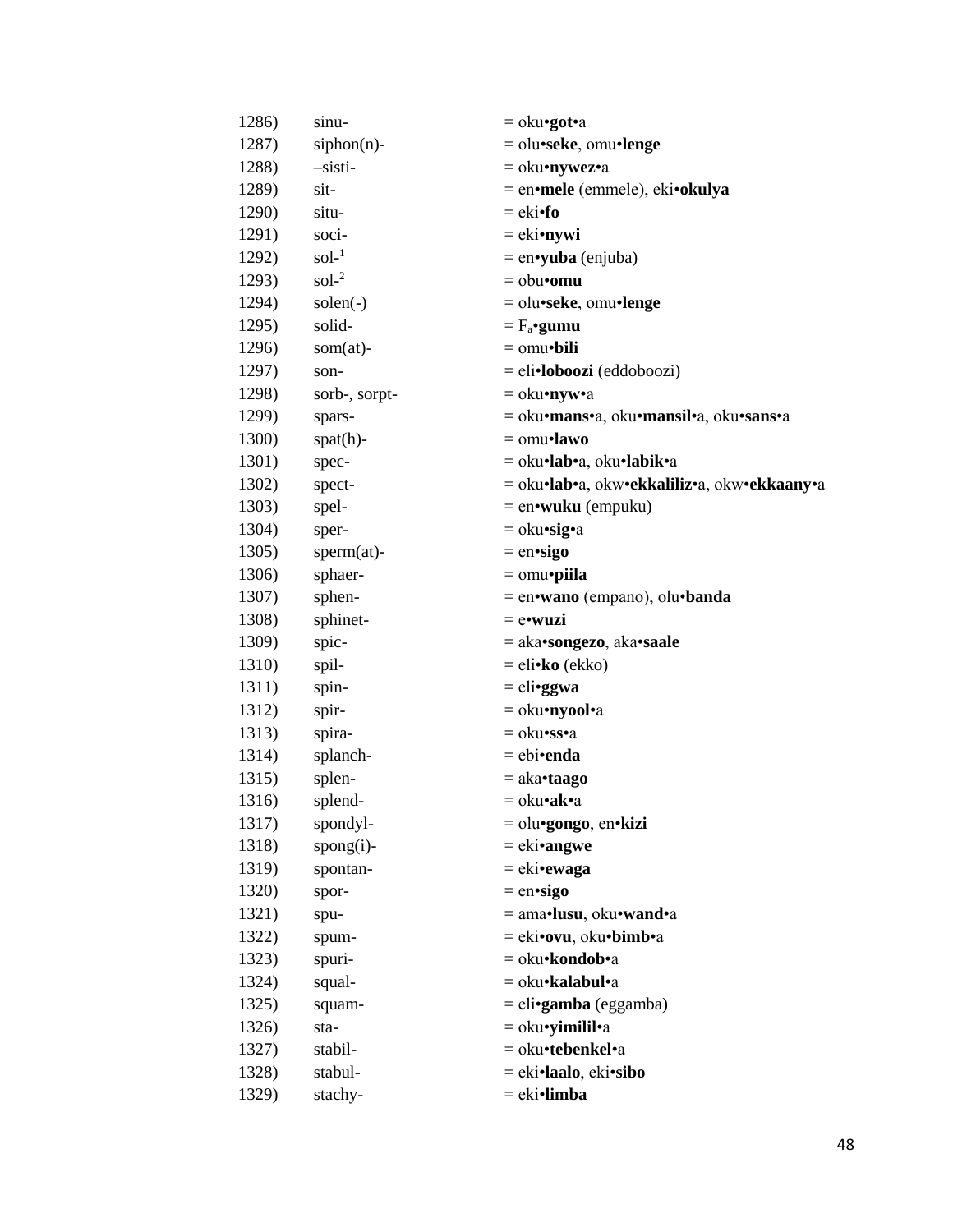| 1330) | stagn-                  | = oku• <b>yimilil•</b> a, eki• <b>diba</b> |
|-------|-------------------------|--------------------------------------------|
| 1331) | stas-                   | $=$ oku•yimilil•a                          |
| 1332) | stat-                   | $=$ oku•yimilil•a                          |
| 1333) | staur-                  | = en•wagi (empagi), omu•saalaba            |
| 1334) | steat-                  | $=$ omu•zigo                               |
| 1335) | steg-, stegan-          | = oku•bikk•a                               |
| 1336) | stel-                   | $=$ en•wagi (empagi)                       |
| 1337) | stell-                  | = en•munyeenye (emmunyeenye)               |
| 1338) | $stemm(at)$ -           | $=$ en•gule                                |
| 1339) | sten-                   | $=$ $F_a$ •funda                           |
| 1340) | steph-, stephan-        | $=$ en•weta (empeta), en•gule              |
| 1341) | stereor-                | $=$ en•yitambi (empitambi)                 |
| 1342) | stere-                  | $= F_a$ •kalambavu                         |
| 1343) | steril-                 | $= F_a$ •gumba                             |
| 1344) | stern-                  | $= eki$ <b>fuba</b>                        |
| 1345) | sterr-                  | $= F_a$ •kalambavu                         |
| 1346) | steth-                  | $=$ eki•fuba                               |
| 1347) | stich-                  | $=$ oku•gend•a                             |
| 1348) | stict-, stigma(at)      | $=$ oku•fumit•a                            |
| 1349) | stimul-                 | $=$ oku•kyamul•a                           |
| 1350) | stom-                   | = omu•mwa, omu•lyango, eki•tuli            |
| 1351) | stramin-                | $=$ eli•subi (essubi)                      |
| 1352) | streph-                 | = oku•nyool•a                              |
| 1353) | streps-                 | $=$ oku•nyool•a                            |
| 1354) | strobil-                | $=$ oku•bong•a                             |
| 1355) | stroph-                 | = oku•nyool•a                              |
| 1356) | stru-, struct-          | = oku•zimb•a                               |
| 1357) | styl-                   | $=$ en•wagi (empagi)                       |
| 1358) | suav-                   | = aka•loosa, obu•woomu                     |
| 1359) | $suber(-)$              | = oku•zibikil•a                            |
| 1360) | subit-                  | $=$ e•mbagilawo                            |
| 1361) | sud-                    | $=$ oku•tuuyan•a                           |
| 1362) | sug-                    | = oku•nyw•a                                |
| 1363) | $sulfur(-), sulphur(-)$ | $=$ sulfuri                                |
| 1364) | $sum(pt)$ -             | $=$ oku•twal•a                             |
| 1365) | sut-                    | = oku•tung•a, oku•tab•a                    |
| 1366) | syc-                    | $=$ omu•tuba                               |
| 1367) | syring-                 | $=$ en•lele (endele)                       |
| 1368) | system(at)-             | = oku•zimb•a, omu•gala                     |
| 1369) | tabul-                  | $=$ olu•baawo                              |
| 1370) | $tach(y)$ -             | $=$ okw•anguw•a                            |
| 1371) | $tact-1$                | = oku•kwat•a•ko                            |
| 1372) | tact <sup>2</sup>       | = oku•saggul•a                             |
| 1373) | taeni-                  | $=$ eki•welo                               |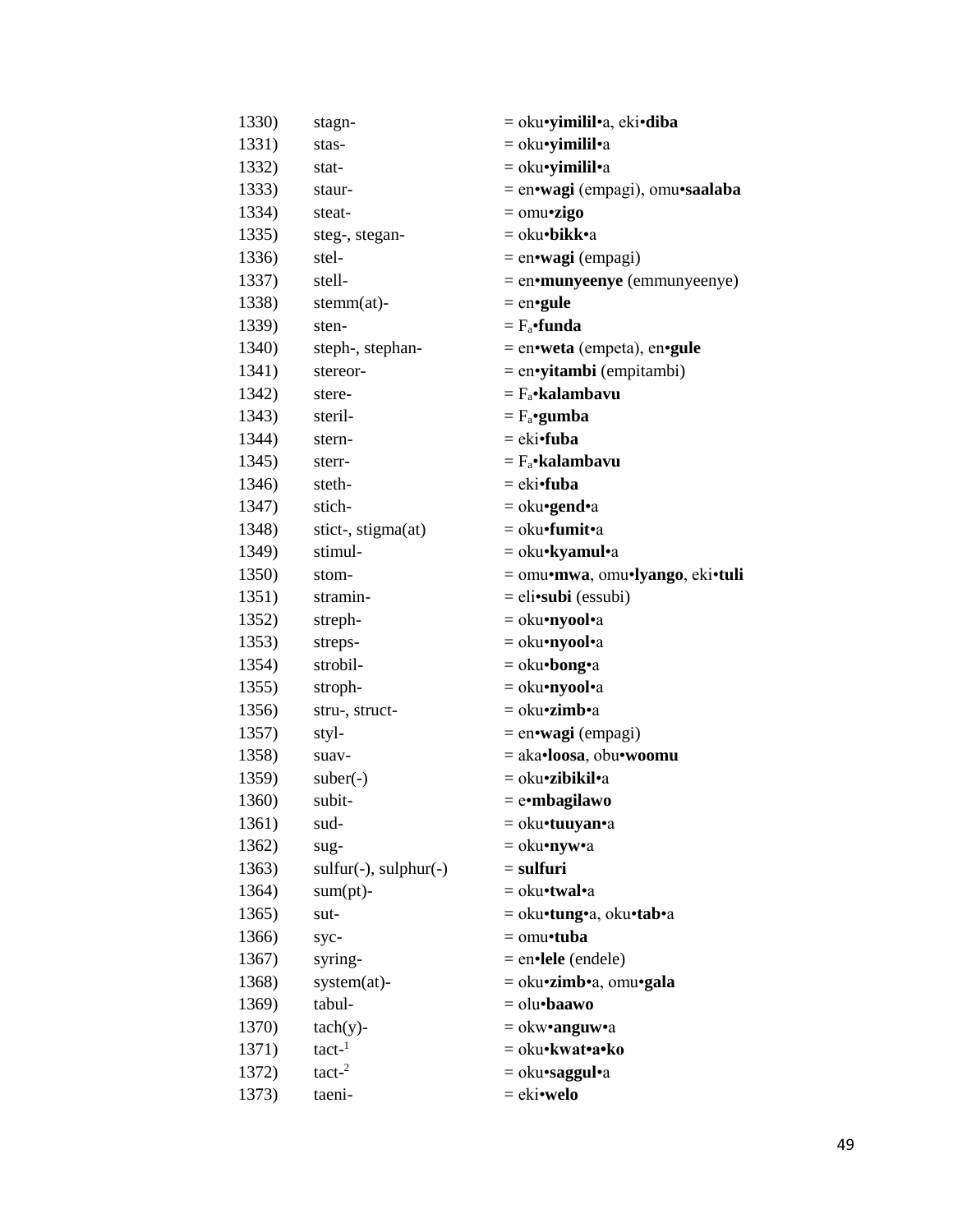| 1374) | tal-                | = eli•gumba (eggumba)                      |
|-------|---------------------|--------------------------------------------|
| 1375) | tang-               | = oku•kwat•a•ko                            |
| 1376) | tapet-              | $=$ eki•wempe                              |
| 1377) | tard-               | $=$ olu•lembe                              |
| 1378) | tars-               | $= e$ ki•gele                              |
| 1379) | taur-               | $=$ en•te                                  |
| 1380) | tax-                | = oku•tegek•a, oku•saggul•a                |
| 1381) | tect-               | = oku•kwek•a, oku•bikk•a                   |
| 1382) | teg-                | = oku•kwek•a, oku•bikk•a                   |
| 1383) | $tel-1$             | = en•komelelo, oku•luubilil•a              |
| 1384) | $tel-2$             | = aka•timba, oku•tuk•a                     |
| 1385) | tele-               | = e•wala                                   |
| 1386) | $tempor-1$          | = eki•seela                                |
| 1387) | tempor <sup>2</sup> | = okw•ebakil•a                             |
| 1388) | ten-                | = oku•nywel•a                              |
| 1389) | tend-               | $=$ oku•leeg•a                             |
| 1390) | tenebr-             | $=$ en•zikiza                              |
| 1391) | $tent-1$            | $=$ weema                                  |
| 1392) | $t$ ent- $2$        | = oku•wagamil•a                            |
| 1393) | tenta-              | = oku•kwat•a•ko                            |
| 1394) | tenu-               | = oku•weweel•a                             |
| 1395) | terebr-             | = oku•wummul•a                             |
| 1396) | terg-               | $=$ omu•gongo                              |
| 1397) | term-               | = en•komelelo                              |
| 1398) | termin-             | = en•komelelo, en•salo                     |
| 1399) | $terr-1$            | = en•si, eli•taka (ettaka)                 |
| 1400) | $terr-2$            | = oku•kang•a                               |
| 1401) | terti-              | $=F_{\text{pro}} \cdot a \cdot (o)$ kusatu |
| 1402) | test-               | $=$ eli•tegula (ettegula)                  |
| 1403) | $test(i)$ -         | $=$ eki•nege                               |
| 1404) | testudin-           | $=$ en•fudu                                |
| 1405) | $tetr(a)$ -         | $=F_{\text{num}}\cdot \mathbf{na}$         |
| 1406) | text-               | = oku•luk•a, oku•lang•a                    |
| 1407) | tigr-               | $=$ en•tiguli                              |
| 1408) | toc-                | = oku• <b>zaal</b> •a                      |
| 1409) | tom-                | = oku•sal•a                                |
| 1410) | ton-                | $=$ oku•leeg•a                             |
| 1411) | top-                | $=$ eki•fo                                 |
| 1412) | tormin-             | $=$ obu•lumi                               |
| 1413) | torp-               | = oku•lemal•a                              |
| 1414) | torque-, tort-      | = oku•nyool•a                              |
| 1415) | $tot-$              | $=Fpro•onna, Fa•lambda$                    |
| 1416) | $\text{to}$         | $=$ omu•tego                               |
| 1417) | $\cos(ic)$ -        | $=$ obu•twa                                |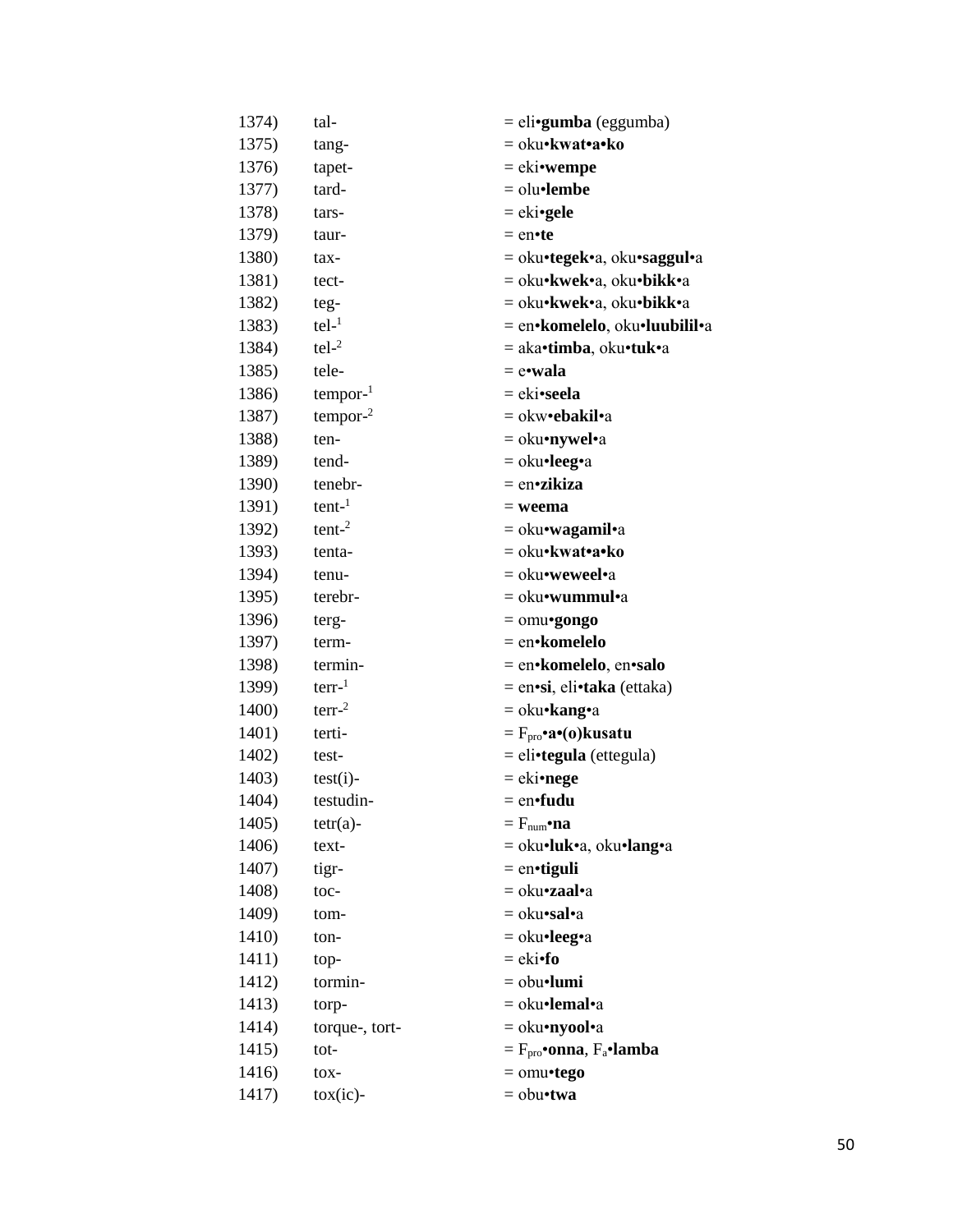| 1418) | tracheo-          | = omu•lilo, oku•ss•a                      |
|-------|-------------------|-------------------------------------------|
| 1419) | trachel-          | $=$ en•singo                              |
| 1420) | tract-            | = oku•kalabul•a                           |
| 1421) | trag-             | $=$ en $\cdot$ buzi (embuzi)              |
| 1422) | trah-             | = oku•sik•a                               |
| 1423) | trapez-           | $=$ en•meeza (emmeeza)                    |
| 1424) | $traum(at)$ -     | $= e$ ki•wundu                            |
| 1425) | trem-             | = oku•yuuguum•a, oku•yuuy•a, oku•sukund•a |
| 1426) | $trem(at)$ -      | $=$ eki $\cdot$ tuli                      |
| 1427) | trep-             | = oku•nyool•a                             |
| 1428) | tres-, tret-      | = oku•botol•a                             |
| 1429) | tri-              | $=$ $F_{num}$ satu                        |
| 1430) | tribu-            | $=$ eli•wanga (eggwanga)                  |
| 1431) | trich-            | $=$ olu•viili, eli•yoba (ejjoba)          |
| 1432) | trin-             | $=$ $F_{num}$ satu                        |
| 1433) | trist-            | = oku•nyiikaal•a                          |
| 1434) | $trit-1$          | $=$ $F_{num}$ satu                        |
| 1435) | trit <sup>2</sup> | = oku• <b>kuub</b> •a                     |
| 1436) | tripl             | $=$ $F_{num}$ satu                        |
| 1437) | tritic-           | $=$ en•nghaano                            |
| 1438) | troch-            | = okw•etigoonyol•a                        |
| 1439) | trochle-          | = okw•etigoonyol•a                        |
| 1440) | trog-             | = oku•meket•a                             |
| 1441) | trogl-            | $=$ en•wuku (empuku)                      |
| 1442) | trop-             | = oku•kyukil•a, okw•eyunil•a              |
| 1443) | troph-            | $=$ oku•liis•a                            |
| 1444) | trunc-            | $=$ en $\cdot$ luli (enduli)              |
| 1445) | $tryp-1$          | = oku•botol•a                             |
| 1446) | $tryp-2$          | = oku•betent•a                            |
| 1447) | tub-              | $=$ omu•lenge                             |
| 1448) | tum-              | = oku•zimbilil•a                          |
| 1449) | tunic             | $=$ okw•ambal•a                           |
| 1450) | turb-             | $=$ oku•bong•a                            |
| 1451) | turg-             | = oku•zimb•a, oku•wulubal•a               |
| 1452) | $turn(i)$ -       | $=$ omu•naala                             |
| 1453) | $-tus-$           | = oku•ggund•a, oku•kub•a                  |
| 1454) | tyl-              | = omu•sumaali                             |
| 1455) | tympan-           | $=$ en•nghoma                             |
| 1456) | typhl-            | $=$ omu•zibe                              |
| 1457) | thalam-           | $= eki\bullet$ beela                      |
| 1458) | thalass-          | $=$ en•yanja (ennyanja)                   |
| 1459) | thall-            | = eli•tabi (ettabi)                       |
| 1460) | thamn-            | = eki•saka                                |
| 1461) | thaum(at)         | $= eki$ •ewuunyo                          |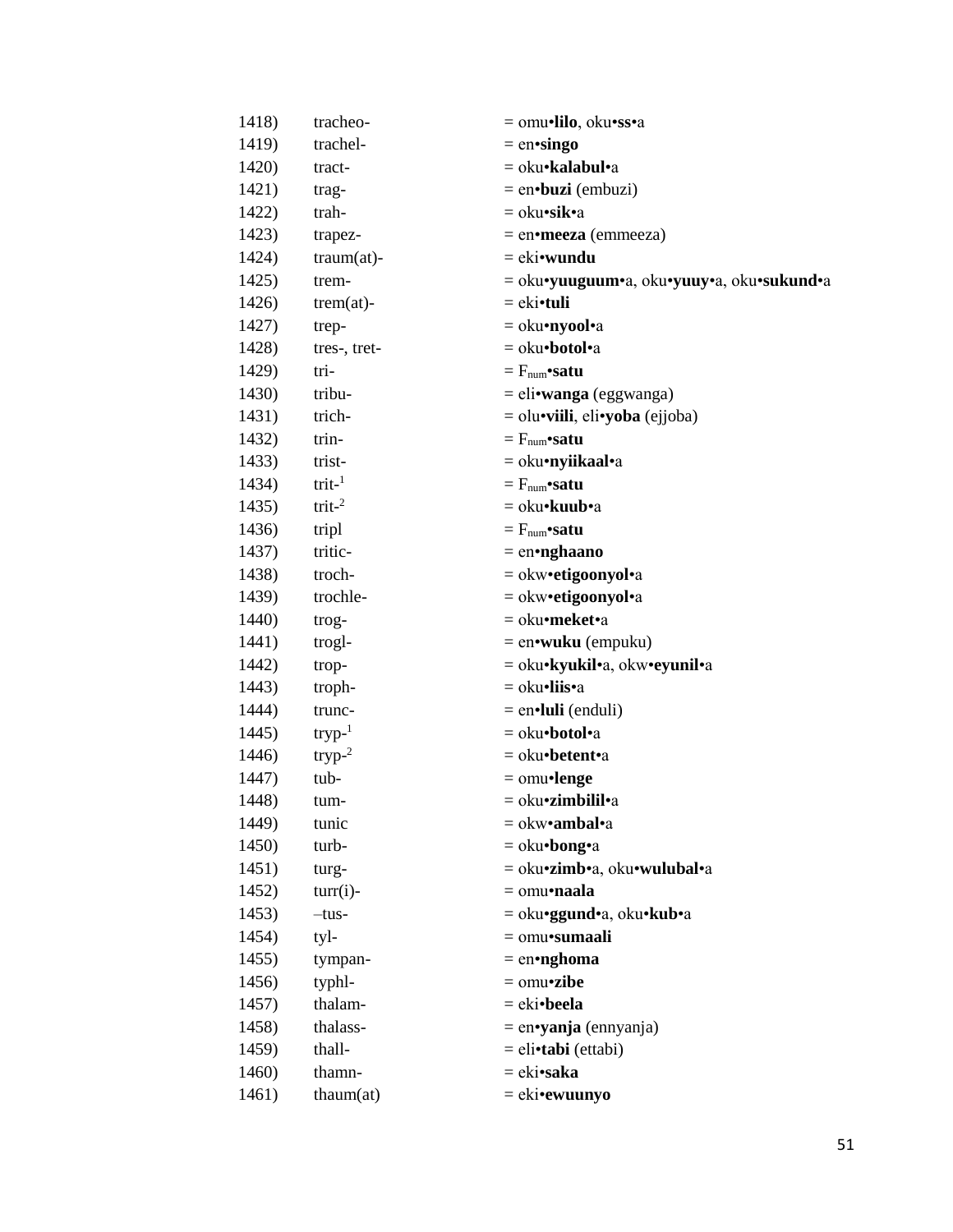| 1462) | the-            | = oku•teek•a                         |
|-------|-----------------|--------------------------------------|
| 1463) | thec-           | = en•sawo, eli•telekelo (ettelekelo) |
| 1464) | thei-           | $=$ sulfuri                          |
| 1465) | thel-           | $=$ en•nywanto                       |
| 1466) | thely-          | = omu•kazi, oku•yons•a               |
| 1467) | ther $-1$       | $=$ en•solo                          |
| 1468) | ther $-2$       | $= eki$ •eya                         |
| 1469) | therm-          | $=$ eli•bugumu (ebbugumu)            |
| 1470) | thigm-          | = oku•kwat•a•ko                      |
| 1471) | thorac-         | $= eki$ <b>fuba</b>                  |
| 1472) | thix-           | $=$ en•viili                         |
| 1473) | thromb-         | = eki•bembe, oku•bemb•a              |
| 1474) | thylac-         | $=$ en•sawo                          |
| 1475) | thym-           | = okw•otez•a                         |
| 1476) | thyre-          | $=$ en•gabo                          |
| 1477) | ubi-            | $=$ wonna                            |
| 1478) | uligin-         | = oku•tob•a                          |
| 1479) | umbel-          | $= eki\cdot s\mathbf{ikilize}$       |
| 1480) | umbilic-        | $=$ eli• <b>kundi</b> (ekkundi)      |
| 1481) | umbo-           | $=$ en•gabo                          |
| 1482) | umbr-           | = eki•siikilize                      |
| 1483) | un-             | $=$ e•mu, $F_{num}$ •mu              |
| 1484) | $unc(in)$ -     | $=$ eli•lobo (eddobo)                |
| 1485) | und-            | $=$ eli•yengo (ejjengo)              |
| 1486) | ungu-           | $=$ olu•ala                          |
| 1487) | $ur-1$          | = omu•kila                           |
| 1488) | ur <sup>2</sup> | = en•kali, oku•nyaal•a               |
| 1489) | ur <sup>3</sup> | $=$ okw•oky•a                        |
| 1490) | urb-            | $= eki\cdot buga$                    |
| 1491) | urs-            | $=$ en $\cdot$ dubu (eddubu)         |
| 1492) | urtic-          | = okw•oky•a                          |
| 1493) | ust-            | = okw•okelel•a, oku•babul•a          |
| 1494) | us-, ut-        | = oku•kozes•a                        |
| 1495) | uter-           | $=$ nnabaana                         |
| 1496) | vacc-           | $=$ en•te                            |
| 1497) | vacu-           | $= F_a \cdot$ eleele                 |
| 1498) | vag-            | = oku•kyukakyuk•a                    |
| 1499) | vagin-          | $=$ olu•laato*                       |
| 1500) | $vapor(-)$      | = omu•kka                            |
| 1501) | vegeta-         | $=$ oku•lam•a                        |
| 1502) | veh-            | = oku•sik•a                          |
| 1503) | veller-         | $= eki$ •oya                         |
| 1504) | veloc-          | $=$ en•bilo (embilo)                 |
| 1505) | ven-            | $=$ omu•suwa                         |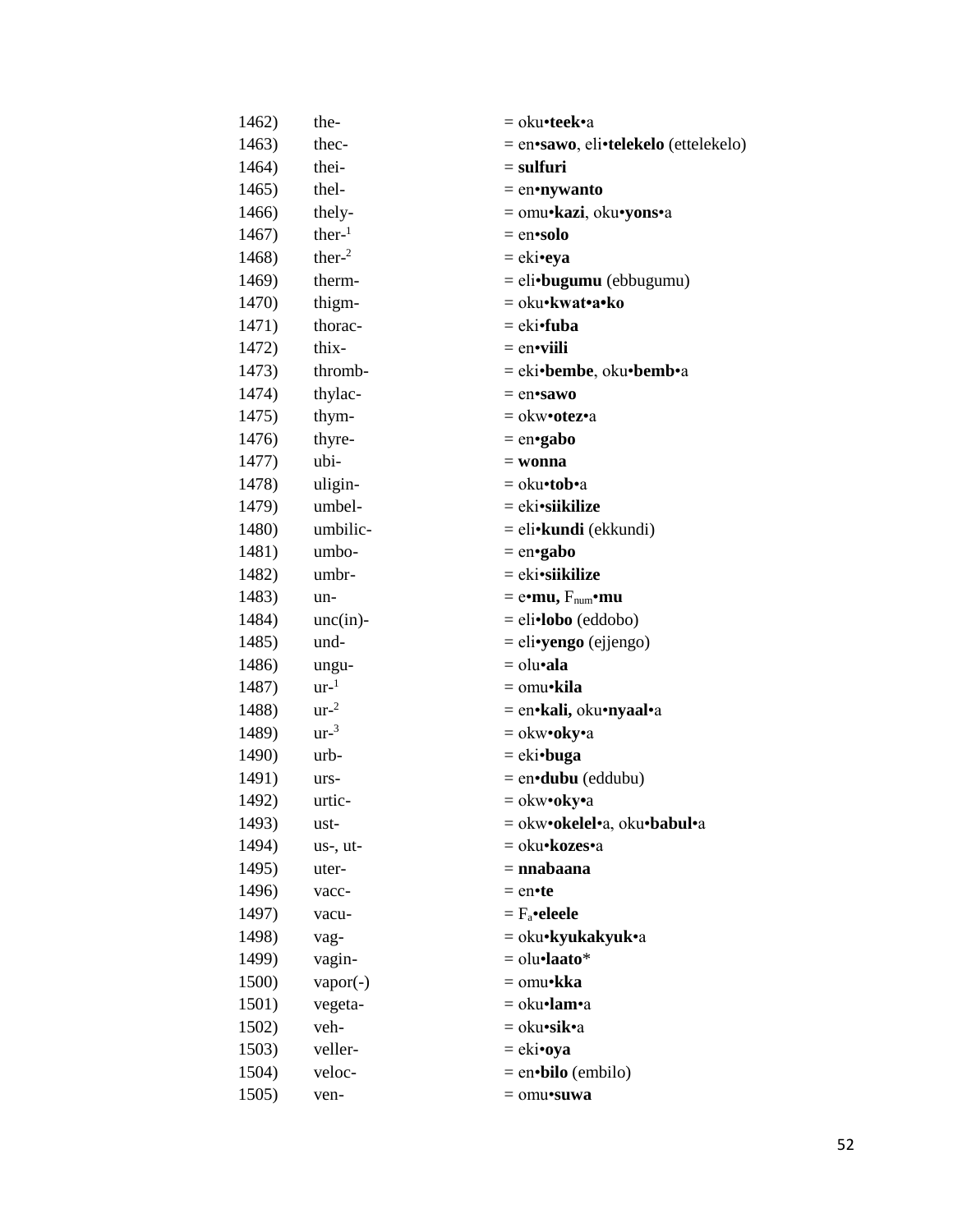| 1506) | vena-        | = oku•yigg•a                 |
|-------|--------------|------------------------------|
| 1507) | $vent-1$     | = oku•jj•a                   |
| 1508) | $vent-2$     | $=$ ki•buyaga                |
| 1509) | ventr-       | $=$ olu $\cdot$ buto         |
| 1510) | verg-        | = okw• <b>olekel•</b> a      |
| 1511) | verruc-      | $=$ en•sundo                 |
| 1512) | ver-         | $=$ ama•zima                 |
| 1513) | vers-, vert- | = oku•tabik•a, oku•kyuk•a    |
| 1514) | vertebr-     | $=$ olu•gongo                |
| 1515) | vertic-      | $=$ okw•esimb•a              |
| 1516) | vesc-        | = oku•liik•a                 |
| 1517) | vesic-       | $=$ eki•ovu                  |
| 1518) | $vesper(-)$  | $=$ $F_{\text{pro}}$ •aggulo |
| 1519) | $vest(i)$ -  | = olu•goye, okw•ambal•a      |
| 1520) | veterin-     | $=$ en•solo                  |
| 1521) | vexill-      | $=$ en bendela (ebbendela)   |
| 1522) | vi-          | = eli• <b>kubo</b> (ekkubo)  |
| 1523) | vibr-        | = oku• <b>kankan•</b> a      |
| 1524) | vid-         | = oku•lab•a                  |
| 1525) | viginti(-)   | $=$ abili                    |
| 1526) | vimin-       | $=$ oku•luk•a                |
| 1527) | vin-         | $=$ en•vinnyo                |
| 1528) | $vir^{-1}$   | $=$ omu•sajja                |
| 1529) | $vir^{-2}$   | $=$ aka•viiro                |
| 1530) | virg-        | = eli•tabi (ettabi)          |
| 1531) | virgo-       | $=$ omu•biikila              |
| 1532) | $vis-1$      | = oku•lab•a                  |
| 1533) | $vis-2$      | $= ama \cdot anyi$           |
| 1534) | viscer-      | $= ebi•omunda$               |
| 1535) | vit-         | $=$ obu•lamu                 |
| 1536) | viv-         | $= F_a$ •lamu                |
| 1537) | voc-         | = eli•loboozi (eddoboozi)    |
| 1538) | vol-         | = oku•buuk•a                 |
| 1539) | vor-         | $=$ oku•ly•a                 |
| 1540) | vulp-        | $=$ eki•be                   |
| 1541) | xanth-       | $= Fpro$ •akyenvu            |
| 1542) | xen-         | $=$ omu•genyi, omu•gwila     |
| 1543) | xer-         | $= F_a \cdot \textbf{kalu}$  |
| 1544) | xiph-        | = eki•tala                   |
| 1545) | xyl-         | = omu•ti                     |
| 1546) | ZO-          | $=$ en•solo                  |
| 1547) | zon-         | = bbunwe                     |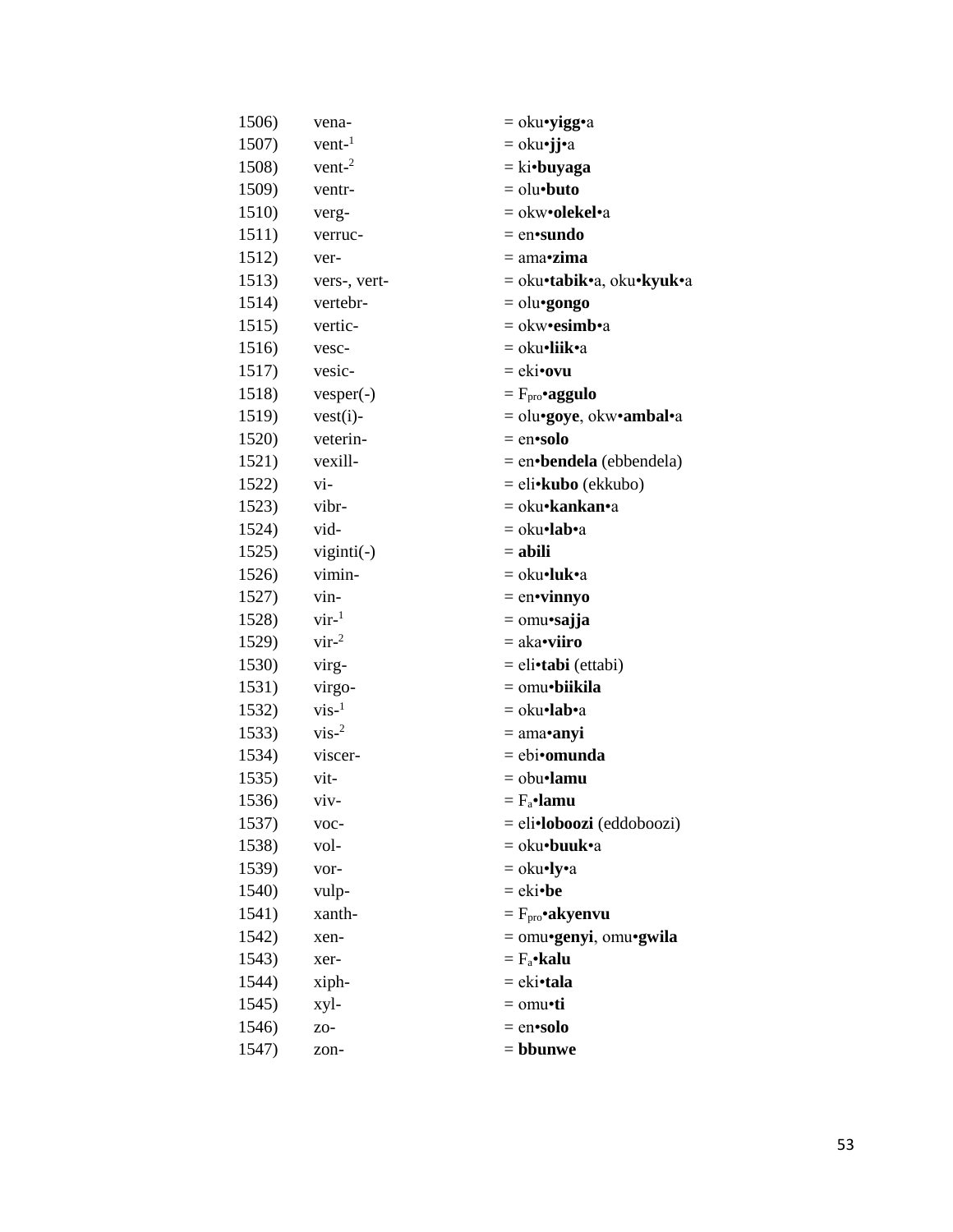# **2.8 The Hierarchy of Luganda Word Structure**

Simple Word  $W = B \cdot F \cdot S / R \cdot L$ Word Stem S in (B)•F•S Word Root R in oku•R•a Affix Syllable

Compound Word  $W = (W_1) \cdot / + W_0 \cdot / + (W_2)$  where  $W \neq W_0$ Complex Word  $W = B \cdot F \cdot S / R \cdot H \cdot L \cdot (E)$ 

# **2.9 Luganda Word Classes and their Citation Forms**

| <b>Citation Form</b>                                    |
|---------------------------------------------------------|
| $F_a \bullet S_a$ a                                     |
| W adv                                                   |
| W cor                                                   |
| $F_{\text{pro}}$ $\bullet$ $S_{\text{det}}$             |
| W intj                                                  |
| $F_n \cdot S_n n[F(sg)/F(pl)]$                          |
| $W, F_{\text{pro}}^{\bullet} S_{\text{pre}}$ <i>pre</i> |
| W pron                                                  |
| W sor                                                   |
| oku•R•a                                                 |
| $F_{\text{pro}}$ • $R \cdot YE$                         |
|                                                         |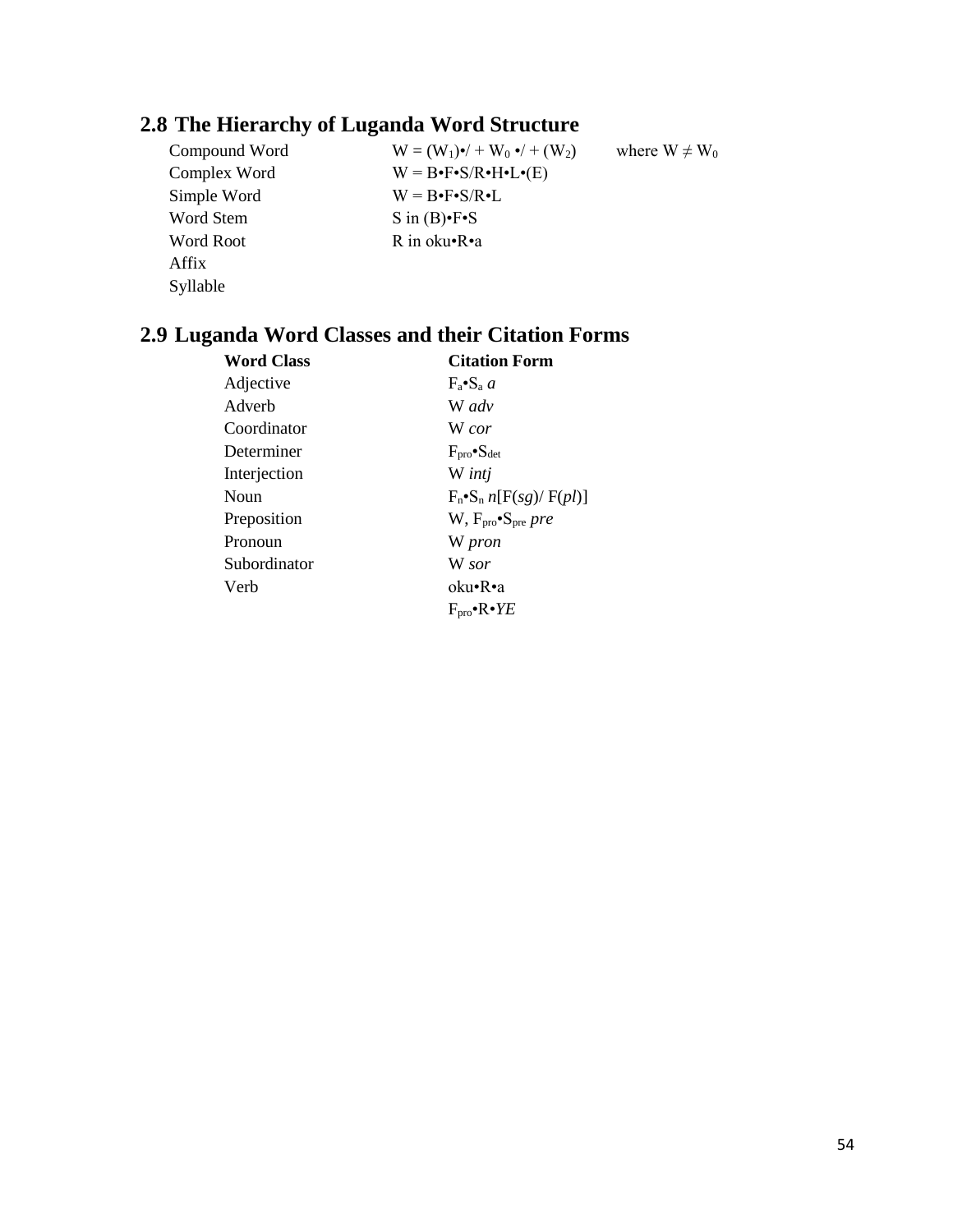| Noun             | $\overline{\phantom{a}}$<br>$\epsilon$<br>$F_n$ | $F_{\text{pro}}$                     | မ<br>$\mathbf{F}_{\rm a}$ | $\mathbf{F}_{\text{num}}$            |
|------------------|-------------------------------------------------|--------------------------------------|---------------------------|--------------------------------------|
| Class            |                                                 |                                      |                           |                                      |
| $1\,$            | omu•                                            | $a^{\bullet}$                        | omu•                      | $0^{\bullet}$                        |
| $\overline{2}$   | aba•                                            | ba•                                  | aba•                      | ba•                                  |
|                  |                                                 |                                      |                           |                                      |
| $\mathfrak{Z}$   | omu•                                            | $gu$ <sup><math>\bullet</math></sup> | omu•                      | $gu$ <sup><math>\bullet</math></sup> |
| $\overline{4}$   | emi•                                            | $g$ <i>i</i> $\bullet$               | emi•                      | $e^{\bullet}$                        |
|                  |                                                 |                                      |                           |                                      |
| $\mathfrak{H}$   | eli                                             | li•                                  | $eli$ •                   | li•                                  |
| 6                | ama $\bullet$                                   | $ga\bullet$                          | ama $\bullet$             | $\mathbf{a}^\bullet$                 |
|                  |                                                 |                                      |                           |                                      |
| $\boldsymbol{7}$ | eki•                                            | ki•                                  | eki•                      | ki•                                  |
| $\overline{8}$   | ebi•                                            | $\overline{bi}$                      | ebi•                      | bi•                                  |
|                  |                                                 |                                      |                           |                                      |
| 9                | en•                                             | $e\bullet$                           | en•                       | $\mathrm{e}\bullet$                  |
| $10\,$           | en•                                             | $\overline{\mathbf{z}}$ $\mathbf{i}$ | en•                       | $\overline{C}$                       |
|                  |                                                 |                                      |                           |                                      |
| $11\,$           | olu                                             | $\mathrm{lu}^{\bullet}$              | olu•                      | $lu^{\bullet}$                       |
| $10\,$           | en•                                             | $\overline{\text{zi}}$               | en•                       | $\mathrm{C}+$                        |
|                  |                                                 |                                      |                           |                                      |
| 12               | aka•                                            | ka•                                  | aka•                      | ka•                                  |
| 14               | obu•                                            | bu•                                  | obu•                      | bu•                                  |
|                  |                                                 |                                      |                           |                                      |
| 13               | $otu$ •                                         | $tu-$                                | $otu$ •                   |                                      |
| 14               | obu•                                            | bu•                                  | obu•                      | bu•                                  |
|                  |                                                 |                                      |                           |                                      |
| 15               | oku•                                            | ku•                                  | oku $\bullet$             | $\mathrm{ku}^{\bullet}$              |
| $\overline{6}$   | ama•                                            | $ga\bullet$                          | ama $\bullet$             | $\mathbf{a}^\bullet$                 |
|                  |                                                 |                                      |                           |                                      |
| 16               | $\mathbf{awa}\bullet$                           | $_{\rm W2}$                          | $\mathbf{awa}\bullet$     |                                      |
| $\overline{17}$  | oku•                                            | ku•                                  | oku•                      |                                      |
| 18               | omu•                                            | $mu\bullet$                          | omu•                      |                                      |
|                  |                                                 |                                      |                           |                                      |
| 20               | ogu•                                            | $gu$ <sup><math>\bullet</math></sup> | ogu•                      | $gu$ <sup><math>\bullet</math></sup> |
| $\overline{22}$  | aga•                                            | ga•                                  | aga•                      | $a^{\bullet}$                        |
|                  |                                                 |                                      |                           |                                      |
| 23               | $e \cdot$                                       | $e\bullet$                           |                           |                                      |

**2.10 Nominal, Pronominal, and Numeral Prefixes of Luganda**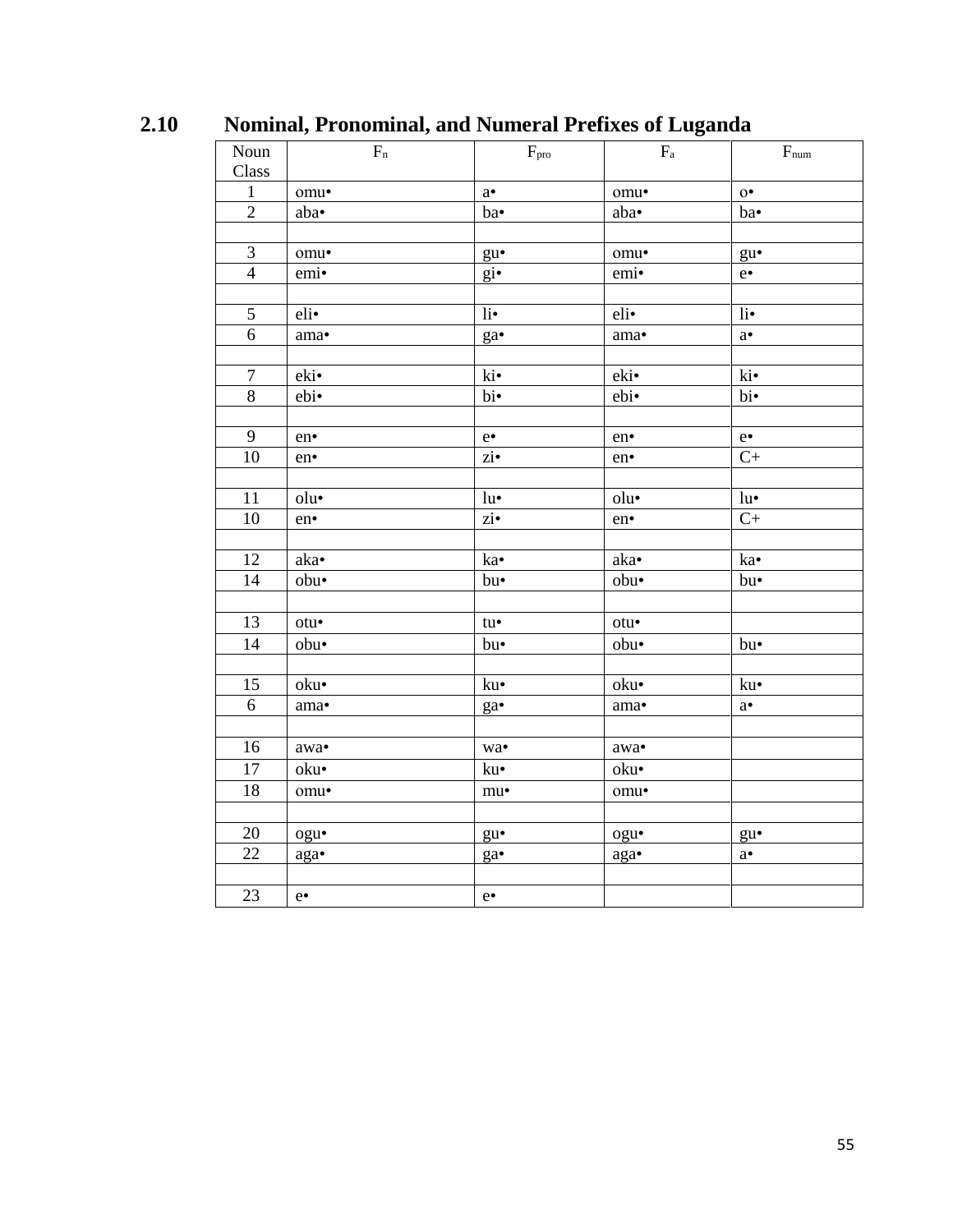### **2.11 Major Lexeme Formation Formulas in Specialized Luganda**

- 1. Complex Word: B•F•(**ee**) R/S•H•L•E
	- Special Formulas: (i)  $F_a \cdot S_n \cdot wa$ 
		- (iia) oku•Snom•**wala**
		- (iib) oku•Snom•**wuka**
		- (iic) oku•Snom•**waza**
		- (iid) oku•Snom•**wula**
		- (iiia) oku•R•**ala**
		- (iid) oku•R•*U***ka**
		- (iid) oku•R•**aleka**
- 2. Unidirectionally Hyponymic Compounds

(ia)  $F_{1n} \cdot S_{1n} + F_{1pro} \cdot a + F_{2n} \cdot S_{2n}$  $\langle$ (ia) $\rangle$ (ib)  $F_{1n}$ • $S_{1n}$ • $S_{2n}$ <sup>+</sup>•**a** (ic)  $F_{1n} \cdot S_{1n} + F_{1a} \cdot S_{2a}$  $\langle$ (ic)>(id)  $F_{1n}$ • $S_{1n}$ • $S_{2a}$ <sup>+</sup>

- 3. Dvandva Compound  $F_{1n}$ • $S_{1n}$  +  $F_{2n}$ • $S_{2n}$
- 4. Combining-Form Compounds:
	- (i)  $F_{1n} \cdot S_{1n} \cdot S_{2n} + a$
	- (ii)  $F_{1n} \cdot S_{1n} \cdot S_{2a}^+$
	- (iii) F•R•**a/wa/e**•W
	- $(iv)$ + •**a/wa/e**•W
	- (v)  $F_{1n} \cdot S_{1n} \cdot S_{2n}^{\dagger} \cdot (S^+)$
	- $(vi)$   $F_{1n}$ **•**S<sub>1n</sub>**•** R<sup>+</sup>**•a/wa/e**

W<sub>CFC</sub> → F/[R<sub>1</sub>+•a/wa/e]•[R<sub>2</sub>•a/wa/e]/S<sub>1</sub>• W/S<sub>2</sub><sup>+</sup>/[R<sub>3</sub>+•a/wa/e]•[S<sub>3</sub>+/[R<sub>4</sub>+•a/wa/e]

# **2.12 The PEGITOSCA Criterion**

 $T_L = [\Theta + W_L + A(t)]$  where  $T_L$ ,  $\Theta$ ,  $W_L$ , and  $A(t)$  stand for term, concept, word/ expression in natural language L, and acceptability of term respectively. The acceptability of term is comprised by:

- (i) precision(P) of term  $T_L$
- (ii) economy(E) of word  $W<sub>L</sub>$
- (iii) generativity(G) of word  $W<sub>L</sub>$
- (iv) internationality(I) of word  $W<sub>L</sub>$
- (v) transparency(T) of word  $W<sub>L</sub>$
- (vi) objectivity(O) of word  $W<sub>L</sub>$
- (vii) systemicity(S) of term  $T_L$
- (viii) consistency(C) of term  $T_L$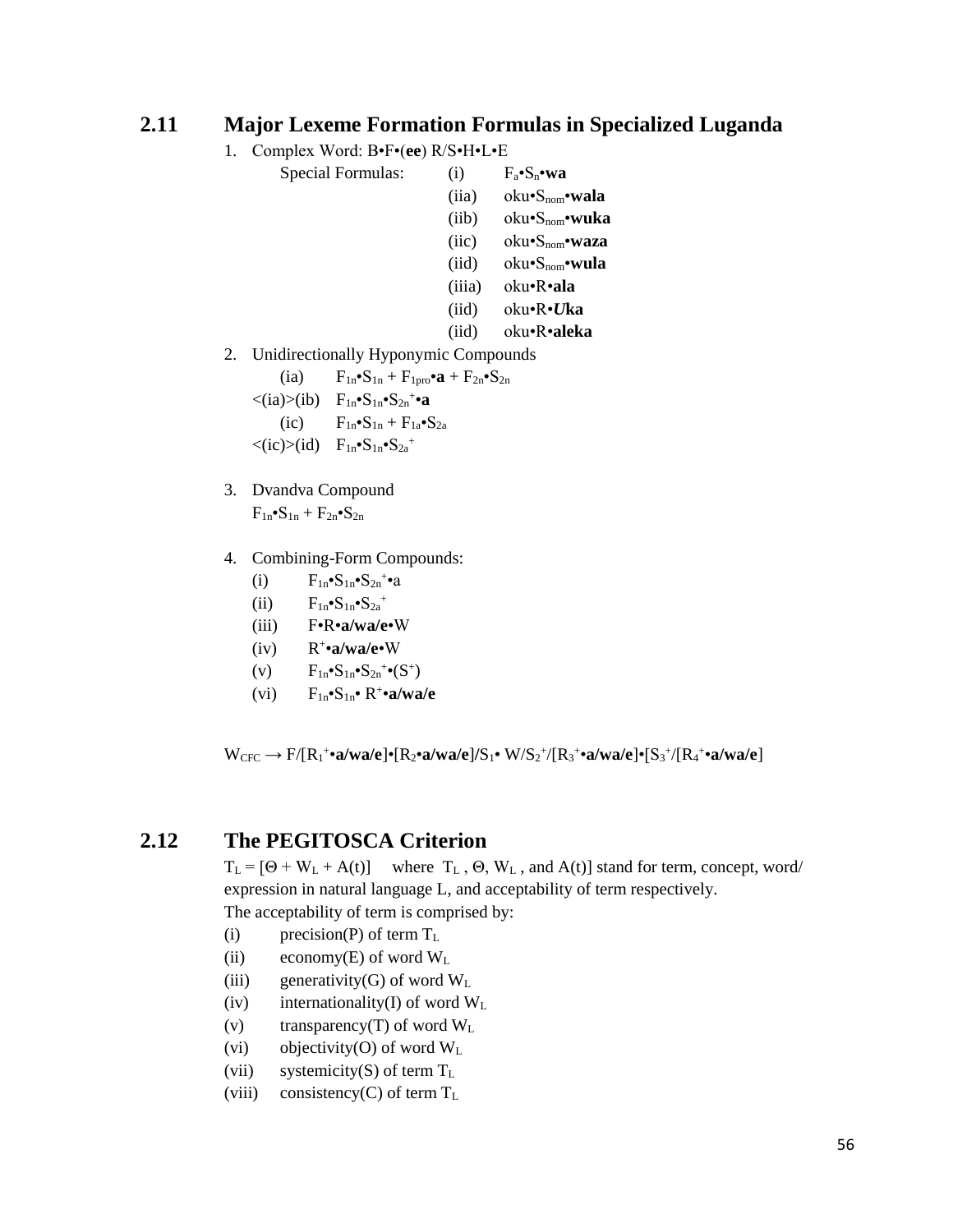#### A Guide to the Rendition of English Adjectives and Adjectivals into 2.13 Luganda

| 1. $V \cdot ing$                         | $F_{\text{pro}}^{\bullet}R_{\bullet}^{\bullet}a$ ; $F_{a}^{\bullet}R_{\bullet}^{\bullet}a$ , $R_{\bullet}^{\bullet}a$ |
|------------------------------------------|-----------------------------------------------------------------------------------------------------------------------|
| 2. V $\text{en}$                         | $F_{\text{pro}}^{\bullet}R\bullet YE; F_{\text{a}}^{\bullet}R\bullet e/u'$ wa                                         |
| $3.$ V•able                              | $F_{\text{pro}}$ •R• <i>I</i> ka                                                                                      |
| 4. V•ile                                 | $F_{\text{pro}}$ •R•ayinza; $F_{\text{pro}}$ •a(o)ku•R•a                                                              |
| 5. V•ive                                 | $F_{\rm a} \cdot R \cdot i$                                                                                           |
| 6. $N\cdot V\cdot$ ing                   | $F_a \cdot R \cdot a \cdot W$ ; $R^+ \cdot a \cdot W$                                                                 |
| 7. $N\cdot V\cdot en$                    | $F_a \cdot Re \cdot W$ ; $R^+ \cdot e \cdot W$                                                                        |
| 8. $N'' \rightarrow N_a'' + N_0^{\circ}$ | $[F_0 \bullet S_0]^{\circ} + F_0 \bullet S_a$                                                                         |
| e.g "sodium chloride"                    | kloriidi ensodiumu                                                                                                    |
| 9. [OF, PERTAINING TO]                   | $F_a \cdot S \cdot wa$ : $F_a \cdot nna \cdot W$                                                                      |
|                                          | $F_{\text{pro}}$ •a•W                                                                                                 |
| 10. [OF, PERTAINING TO]                  | $F_a \cdot S \cdot na$ ; $F_a \cdot nna \cdot W$ ; $F_a \cdot S \cdot na \cdot va$                                    |
|                                          | $F_a \cdot S \cdot baama$ ; $F_a \cdot S \cdot baaka$ ; $F_a \cdot S \cdot jjuva$                                     |

# 2.14 From Generic Concepts to Luganda Complex Nominals

- $1)$ [AUGMENTATIVE]: (i) eli•S  $(ii)$  ogu $\cdot$ S
- $2)$ [COLLECTIVE]: omu·S
- $3)$ [CONTINUING PROGRESSIVE]: F<sub>pro</sub>•kya•R•a
- $4)$ [DIMINUTIVE]: aka•S
- $5)$ [EXTENDED SEGMENT]: olu.S
- $6)$ [FUTURE PROGRESSIVE]: F<sub>pro</sub>•naa/ li•R•anga
- 7) [HUMAN]: omu·S
- [HYPOTHETICAL]: Fpro\*andi\*R\*a/ye 8)
- 9) [IMMEDIATE PERFECTIVE]: Fpro•aka•R•a
- [LOCATION]: (i) awa•R•a/wa (ii) oku•R•a/wa (iii) omu•R•a/wa  $10)$  $(iv)$  e $\cdot$ R $\cdot$ a/wa
- [MASS]: omu•S 11)
- $12)$ [METHOD]: en•S
- $13)$ [NONPASSIVE]:  $F_{pro} \cdot R \cdot a$
- 14) [OUTSTANDING PERFECTIVE]: Fpro•tanna•R•a
- 15) [PASSIVE SITUATION]: F<sub>pro</sub>•R•wa
- [PAST PROGRESSIVE]: F<sub>pro</sub>•a•R•anga  $16)$
- 17) [PERFECTIVE]: F<sub>pro</sub>•R•ye
- [PERTINENCE]: (i) F<sub>nom</sub>•nna•W (ii) F<sub>nom</sub>•S•wa (iii) F<sub>pro</sub>•a•W 18)
- [PROGRESSIVE]: F<sub>pro</sub>•R•a 19)
- [QUALITY]: obu•S 20)
- 21) [RESULT]:  $F_{nom} \cdot R \cdot o$
- [SITUATION]: (i) oku·R·a/wa (ii) obuta·R·a/wa 22)
- [STATE]: (i) obu•S (ii) obu•R•e (iii) obu•R•u 23)
- [SYSTEM]: omu·S 24)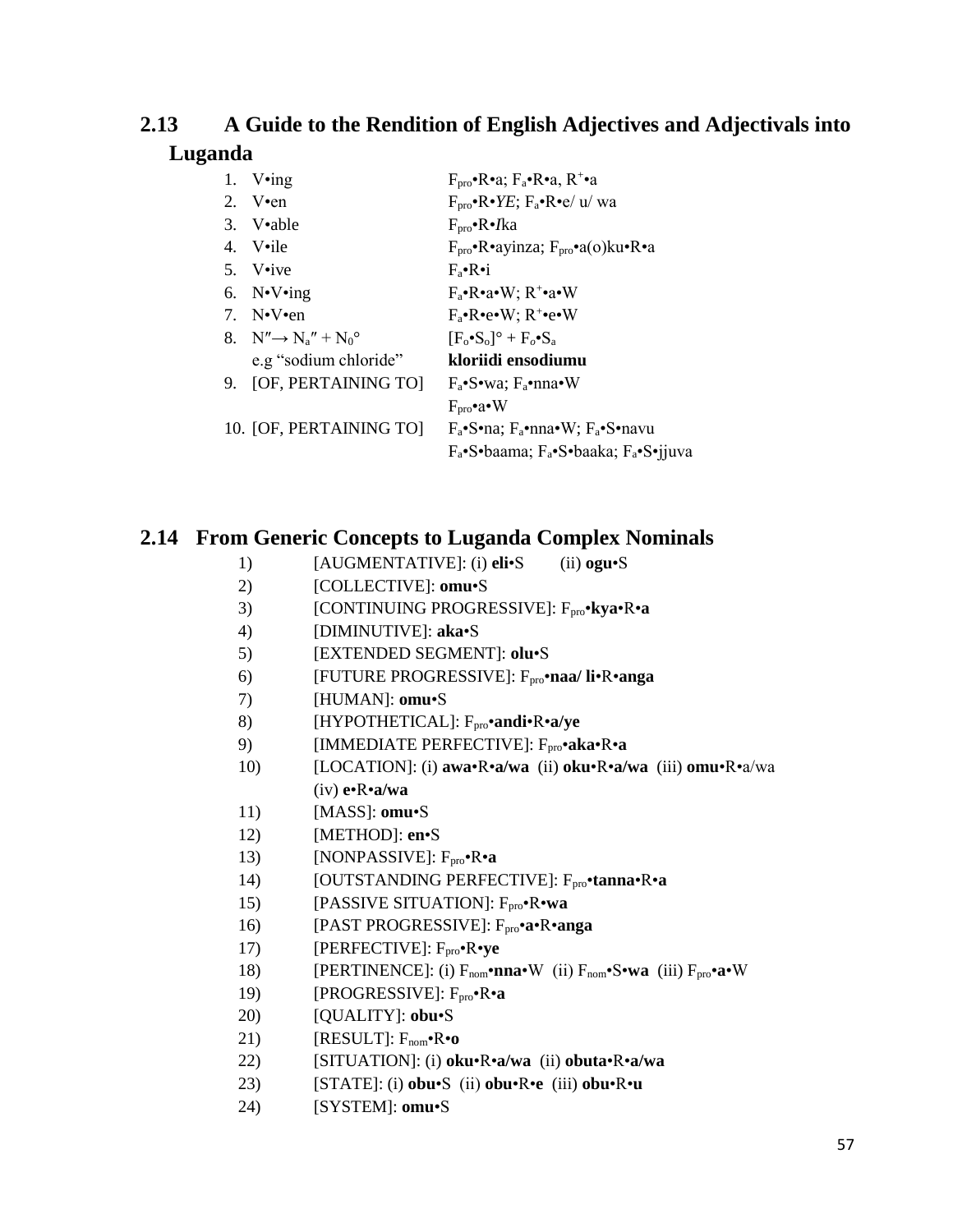- 25) [TENDENCY]: Fnom•R•**i**
- 26) [THING]: **eki**•S
- 27) [TIME OF SITUATION]: (i) **ama**•R•**a/wa**
- 28) [WAY OF V-ING]: (i) **en**•R•**a** (ii) R<sup>+</sup> •**a**•(W)

### **2.15 How to Render English Compound Nouns into Luganda**

| 1. | Bihyponymic Compound (BHC) $W \rightarrow [F_1S_1]$ •nga• $[F_2S_2]$                                                                      |                                                              |                                                 |
|----|-------------------------------------------------------------------------------------------------------------------------------------------|--------------------------------------------------------------|-------------------------------------------------|
|    |                                                                                                                                           | e.g. clock-radio essawangaradio                              |                                                 |
|    | 2. Unihyponymic Compound (UHC) $W \rightarrow [[F_1S_1]^{\circ} + F_{1pro} \cdot \mathbf{a} + [F_2S_2] \rightarrow [F_1S_1] + F_{1a}S_2]$ |                                                              |                                                 |
|    |                                                                                                                                           | e.g. sodium chloride kloriidi ensodiumu                      |                                                 |
|    | 3. Zerohyponymic Compound (ZHC) Opportune treatment                                                                                       |                                                              |                                                 |
|    |                                                                                                                                           |                                                              | e.g. pickpocket musalansawo or omusazi w'ensawo |
|    |                                                                                                                                           |                                                              | (combining-form compound)                       |
|    | 4. Dvandva Compound (DC)                                                                                                                  | $W \rightarrow [F_1S_1] + [F_2S_2]$ e.g. <b>Bombo-Kalule</b> |                                                 |
|    |                                                                                                                                           |                                                              | Muyindi-Muzungu                                 |
|    |                                                                                                                                           |                                                              | muntunsolo                                      |
|    | 5. Combining-Form Compound (CFC):                                                                                                         |                                                              |                                                 |
|    | $\mathbf{N}$ $\mathbf{V}$ $\mathbf{E}$ $\mathbf{D}_{\mathbf{e}\Omega}/\mathbf{w}\mathbf{e}/\mathbf{e}$                                    |                                                              |                                                 |

- a.  $W \rightarrow F_{\text{nom}}R \cdot a/wa/e \cdot W_o$
- b.  $W \to F_n \bullet S \bullet R^+ \bullet a/wa / e \bullet (W_0)$
- c.  $W \rightarrow R^+ \cdot a / w a / e \cdot W_0$
- d.  $W \rightarrow [[F_1S_1]^{\circ} + [P + [F_2 \bullet S_2]] \rightarrow [[F_1S_1]^{\circ} + [F_{1a}S_2]] \rightarrow F_1S_1S_2^+$

### **2.16 How to Cross over the Term-Coining Bridge**

- a. Analyse  $T_{\text{Engl}}$  pegitoscally.
- b. Answer the following questions to your satisfaction:
	- (i) Is  $W_{\text{Engl}}$  a terminologization?
	- (ii) Is W<sub>Engl</sub> a simple or complex word?
	- (iii) Is WEngl a bihyponymic, unihyponymic, zero-hyponymic, dvandva, or combining-form compound?
- c. Conduct a comparative grammatical analysis of  $T_{Engl}$  and the emergent  $T_{Lugd}$ .
- d. Coin a pegitosca-compliant  $T_{Lugd}$ .
- e. Cross-reference TLugd to other terms, where necessary.